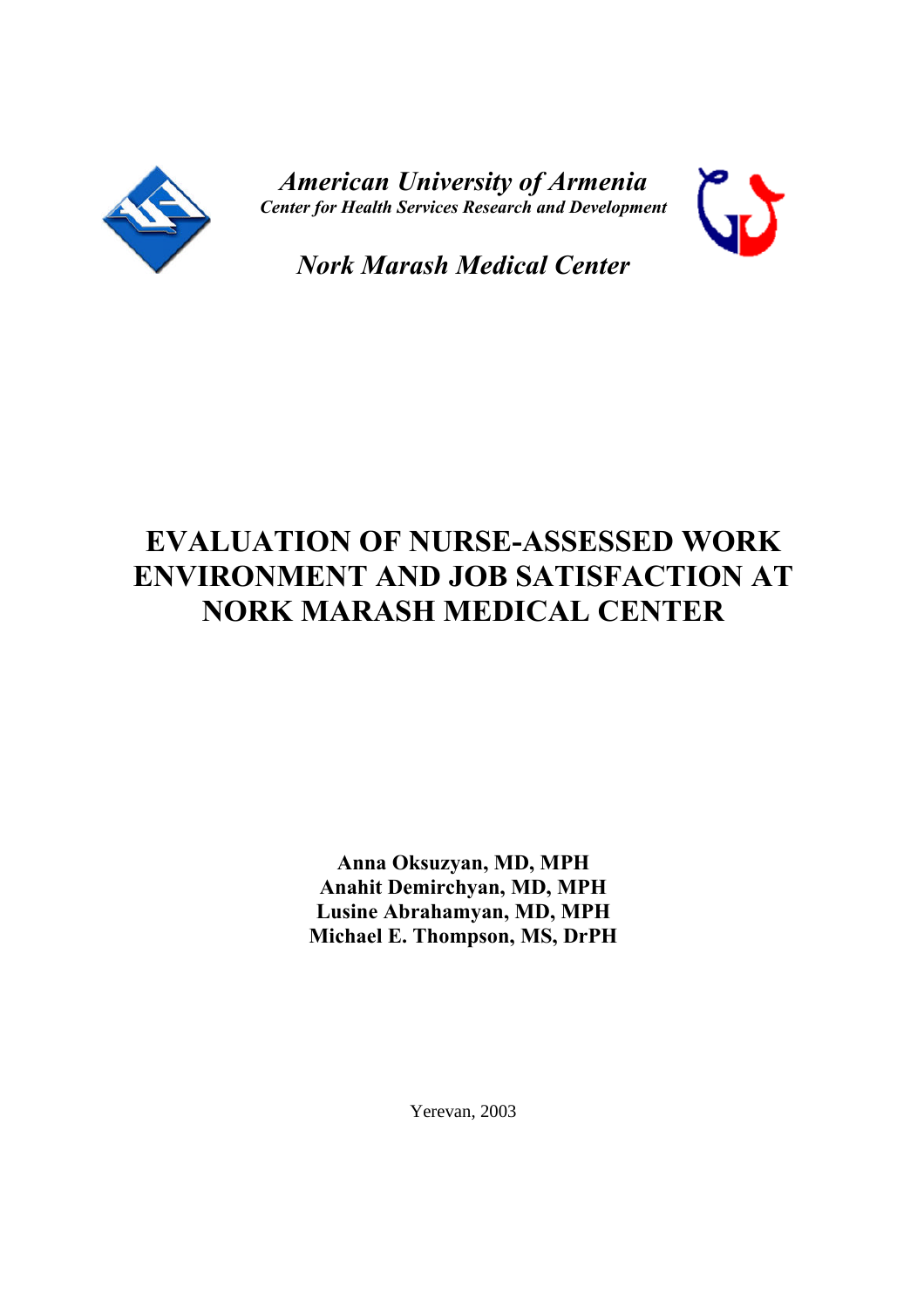| <b>TADIE OF CONTENTS</b>                                                                 |
|------------------------------------------------------------------------------------------|
|                                                                                          |
|                                                                                          |
|                                                                                          |
|                                                                                          |
|                                                                                          |
|                                                                                          |
|                                                                                          |
|                                                                                          |
|                                                                                          |
|                                                                                          |
|                                                                                          |
|                                                                                          |
|                                                                                          |
|                                                                                          |
|                                                                                          |
|                                                                                          |
| APPENDIX 4. Section B. Items that are present in nurses' current job and their degree of |
|                                                                                          |
|                                                                                          |

## Table of Contents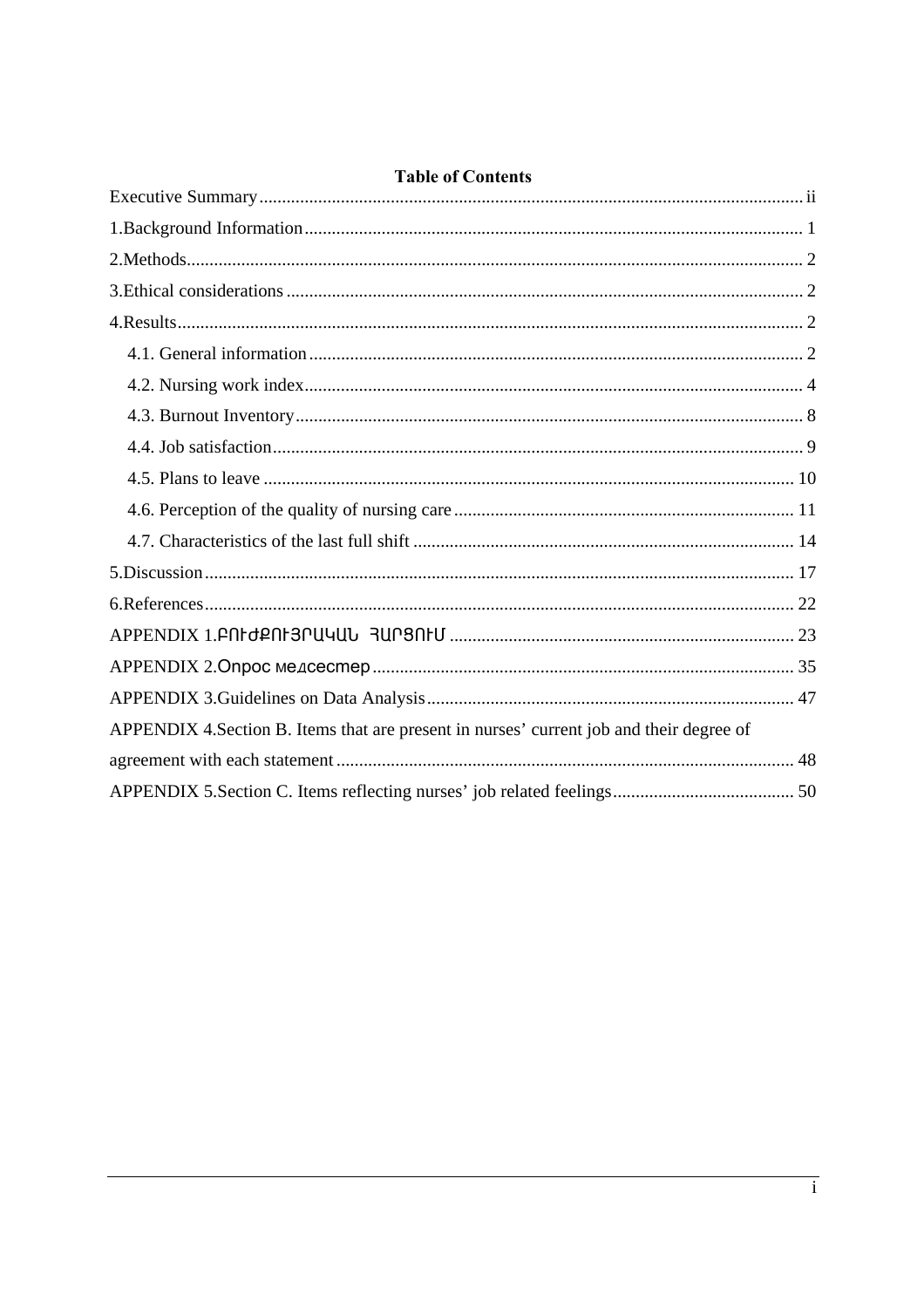#### **Executive Summary**

**Background.** Adequate working environment and nurse staffing are important predictors of quality of health care and patient outcomes. Research has indicated that emotional exhaustion, low responsiveness of managerial leadership to employee concerns and problems, and hospital nurse shortages affect patient outcomes and nurse retention in hospital practice.

**Aim.** The adequacy of nurse staffing in hospital organization was assesed at Nork Marash Medical Center (NMMC) under the aegis of Quality Assurance Project jointly implemented by the American University of Armenia (AUA) and NMMC.

**Methods.** The study was a cross-sectional survey conducted among NMMC nurses to obtain baseline data to design and evaluate future improvement activities. The data were collected through selfadministered questionnaires. All nurses (70) permanently working at NMMC participated in the study.

**Results.** Participation rate was 64.3%. Scores for all cumulative indicators of nursing work were the lowest among recently surveyed hospitals in Armenia, but higher than in recently surveyed hospitals in Russia with the exception of career support and nurse competence cumulative indicators. When comparing to US Magnet hospitals NMMC score was significantly higher only for the nursephysician relationships indicator. It was hypothesized that nursing work indicators at NMMC would reach at least 80% of maximum scores a hospital could gain during such an assessment. The investigation revealed that NMMC had significantly lower score for nursing work indicator and statistically higher score for nurse competence when compared to the hypothesized values. NMMC had the highest emotional exhaustion scores across all research sites, as well as when compared to US Magnet hospitals (p<.001). Statistically significant difference was indicated also between NMMC observed and hypothesized values for emotional exhaustion and burnout scores.

Majority of nurses at NMMC were either moderately satisfied or a little dissatisfied with their present job. The same pattern was revealed in responses about satisfaction with being a nurse. Job dissatisfaction at NMMC was similar with that in the Armenian hospitals, but significantly higher when compared to Russian and US Magnet hospitals.

The proportion of nurses believing that losing their job during the next 12 months is very or fairly likely was the lowest at NMMC, whereas perceived difficulty of finding another acceptable job was higher at NMMC than in research settings in Russia. Further data analysis indicated that the proportion of NMMC nurses who planned to leave their current position in the next 6-12 months was the highest at NMMC among hospitals surveyed in Armenia, but was lower than among nurses working in Russia hospitals and American Nursing Credentialing Center (ANCC) Magnet hospitals in US. Nevertheless, data analysis indicated that almost all nurses would recommend their family member to receive care at NMMC. This finding was similar across hospitals in Yerevan, but was higher than in the hospitals in Russia.

Most nurses at NMMC evaluated the quality of nursing care provided in their own units as excellent or good. The nurses' perception of patients' ability to manage their own care after discharge was statistically lower at NMMC compared to other hospitals in Armenia and Russia.

**Conclusion.** The survey provided baseline data on strengths and possible areas for improving nursing care provided at NMMC. Findings can be used to plan further activities seeking to enhance nursing care and to improve quality of care provided at NMMC. The survey provided an opportunity to compare status of nursing care at NMMC with that delivered in other hospitals of Armenia, Russia, and the ANCC Magnet hospitals in the US. Presenting survey results to NMMC nurses to alleviate their concerns related to completion of job-related questionnaires and to further improvements in nursing care is recommended.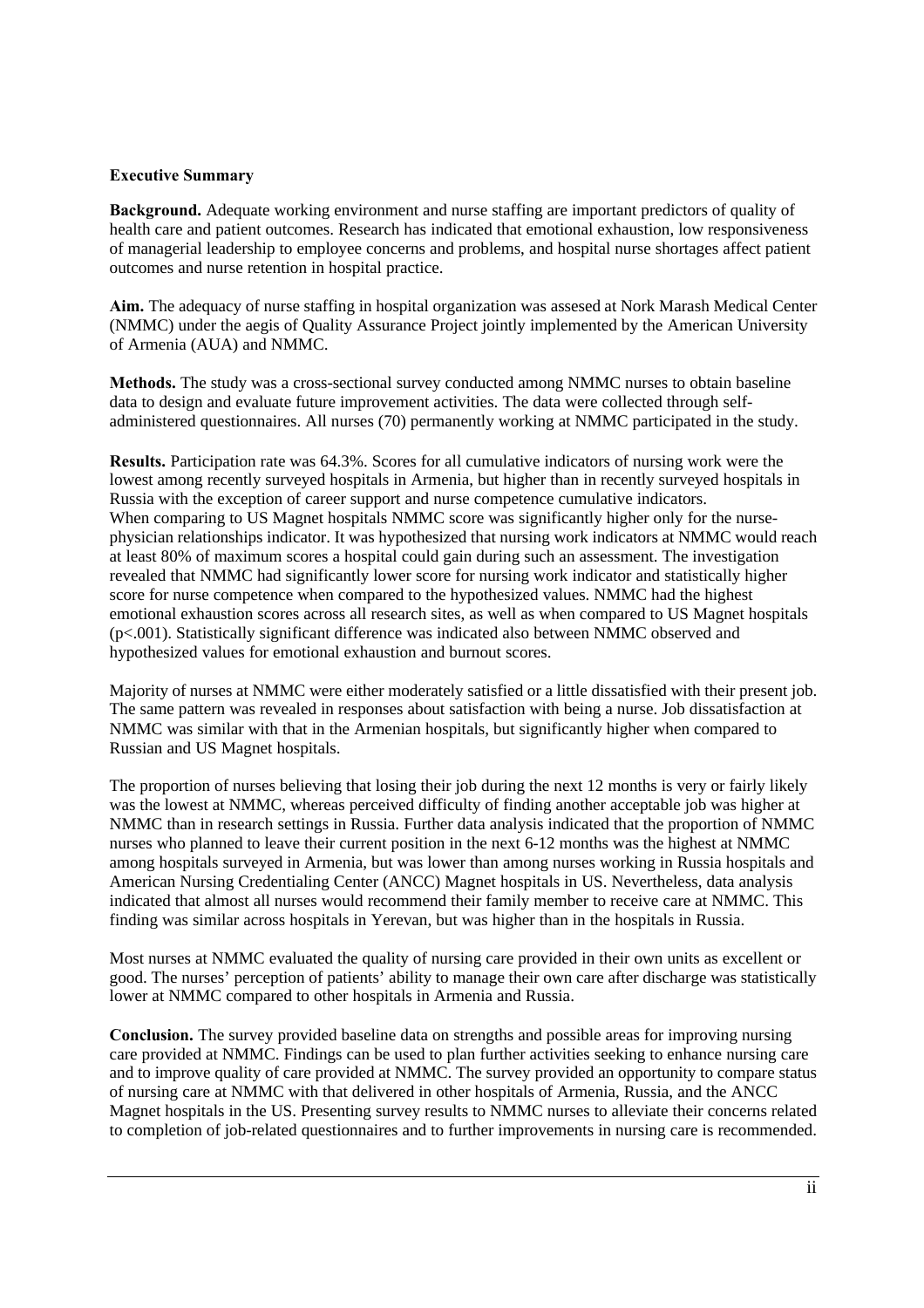## **1. Background Information**

Nork Marash Medical Center (NMMC) is one of the leading health care organizations in Armenia and the only one that provides cardiology and cardiac surgery services to adult and pediatric populations. Beginning in March 2000, a Quality Assurance Project at NMMC was jointly implemented by Center for Health Services Research (CHSR) and Development of American University of Armenia (AUA) and NMMC to improve health care quality at the hospital and obtain international accreditation. NMMC strives to improve quality of provided care through continous comparisons of health care outcomes data both over time and between similar organizations.

Adequate working environment and nurse staffing are important predictors of quality of health care and patient outcomes [1]. The Center for Health Outcomes and Policy Research, University of Pennsylvania School of Nursing, conducted a survey to reveal current nursing shortage, degree of job dissatisfaction among nurse staff, and quality of care provided in hospitals [1]. Seven hundred hospitals and 43,000 nurses were surveyed in five countries, the United States, Canada, England, Scotland, and Germany, in 1998-99 [1]. The survey revealed low morale/high job dissatisfaction among study participants, considerable emotional exhaustion, low responsiveness of managerial leadership to employee concerns and problems, staff shortages, and other issues that require interventions to sustain and improve high-level quality of health care provided to inpatients [1]. Moreover, similar findings were detected across countries with different health care systems meaning that fundamental problems in nursing care are not unique to any of health care system [1].

Research conducted by Penn's Center for Health Outcomes and Policy Research (PCHOPR) in 210 hospitals indicated that hospital nurse shortage affects patient outcomes and nurse retention in hospital practice [2]. After adjusting for patient and hospital characteristics, each additional patient per nurse increase the probability of death following complications and early post-operative mortality (within 30 days after discharge) by 7% [2]. In addition, increase in patient-to-nurse ratio is strongly correlated with increase of burnout and job dissatisfaction among nurses [2].

The PCHOPR has expanded its research to magnet hospitals to compare adequacy of nurse staffing and other job related aspects with that of nonmagnet hospitals [3]. The research indicates that hospitals awarded ANCC Magnet Recognition have superior patient outcomes including higher patient satisfaction and high nurse job satisfaction [3]. Nurses were more likely to apply for a job and stay for a long time in magnet hospitals regardless of national or regional nurse shortages [3].

Further steps were undertaken by PCHOPR in collaboration with the Center for Health Services Research and Development (CHSR) at the American University of Armenia (AUA), and American International Health Alliance (AIHA) to conduct nursing survey in hospitals in Armenia and Russia [4]. Medical-Research Center for Emergency Care, Teaching Hospital "Erebouni" in Yerevan, Armenia and Central Teaching Hospital, in Moscow, and Hospital #122, in Saint Petersburg, Russia were involved in the research. The research assessed nurse staffing shortage and deficiencies in hospital organization in the countries of the former Soviet Union (Republic of Armenia and Russian Federation), as well as evaluated the applicability of a US hospital quality improvement model to health care systems in these countries [4].

A survey among doctors carried out in five countries graded the nursing staff as one of the most important links in assuring high-quality care in hospitals [1]. Considering the increasing nursing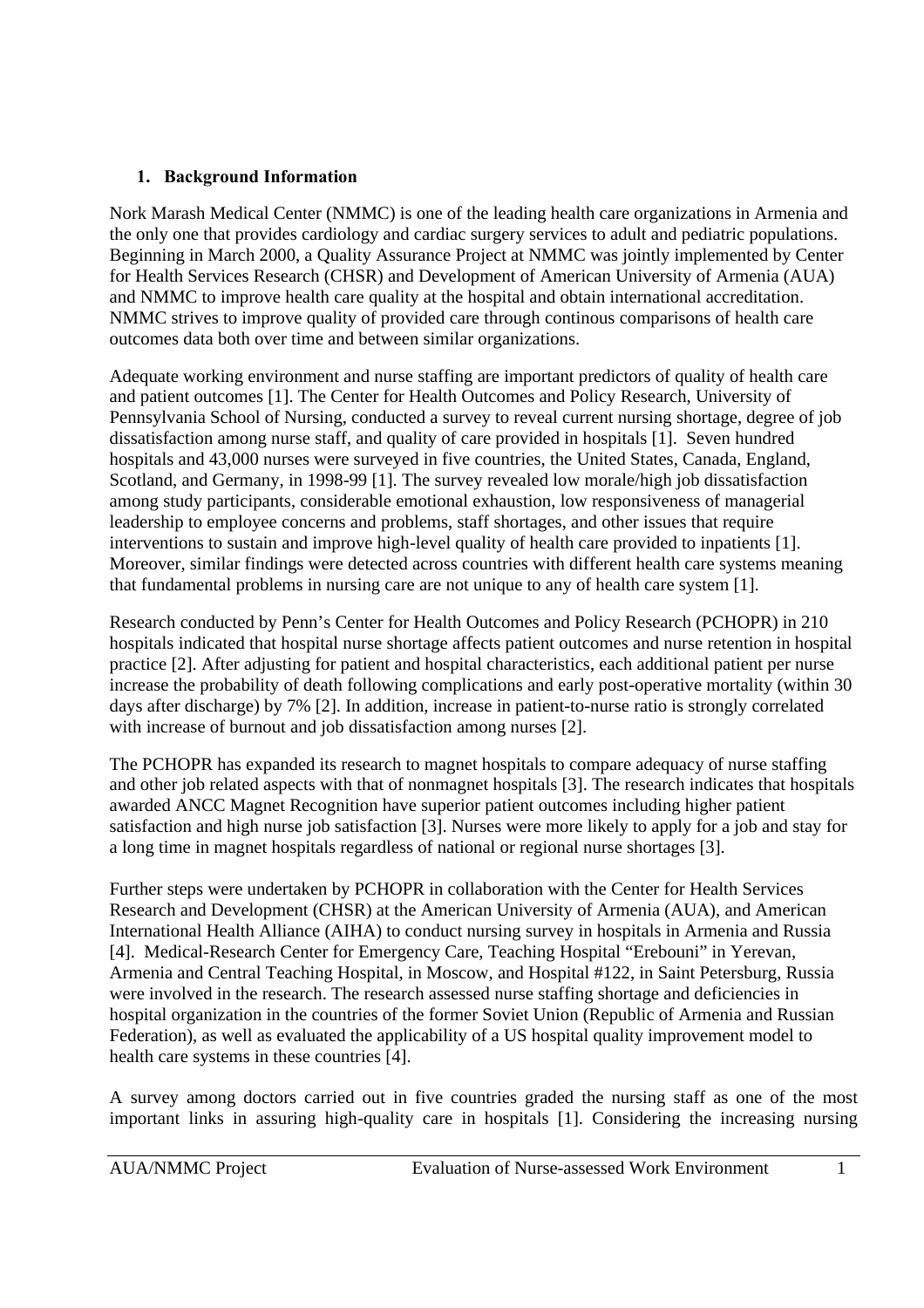workload due to the increased number of cardiac surgeries and invasive procedures (500-600 surgeries in 2002 compared to an estimated 700 in 2003) and that the quality of nursing care has never been carefully investigated at NMMC, it was essential to assess the status of current nurse staffing, working conditions, and other job related issues at the hospital that can affect quality of care and patient outcomes at NMMC.

## **2. Methods**

A cross-sectional survey was conducted among NMMC nurses to obtain baseline data to design and evaluate future improvement activities. Data were collected through self-administered questionnaires. The pre-testing of the Armenian version of instrument was done at NMMC. The time elapsed since instrument pre-testing for that project and the survey was enough to minimize contamination.

All nurses permanently working at NMMC participated in the study, except those on their initial probation period for a month. Among temporary staff members working on-call basis, those nurses with monthly working hours equal to that of a part-time employee (80 hours per month) participated. Further, all units at NMMC were included in the survey, so that 70 questionnaires were distributed.

## **3. Ethical considerations**

The study was considered as an internal evaluation process, which did not require obtaining an informed consent from participants. However, the nurses were informed that the participation in this study was voluntary and that their responses would be kept confidential and not linked to any individual. They were allowed to skip answering a question which they perceived to be too sensitive. Completed questionnaires were collected by the assessment team or were brought to the ANP office by the employees themselves. No other NNMC employee was involved in data collection process.

## **4. Results**

Data were entered and analyzed in SPSS 11.0 statistical software. Only single data entry was done. To ensure accuracy of entered information data cleaning by range checks was performed.

## **4.1. General information**

Seventy questionnaires were distributed, whereas forty-seven completed questionnaires were returned. However, two questionnaires were considered incomplete, as half or more questions were left unanswered, so that the effective response rate was 64.3% (Table 1). The survey was completely selfadministered. The study team did not encounter direct refusal from study participation. Although the nurses' workload is rather high at NMMC that could influence participation rate, the nurses were given at least one week to fill the questionnaire and were allowed to take it at home, where they could answer the questions in a quiet and comfortable environment. Thus, other than time restriction reasons should be thought to explain low response rate among NMMC nurses.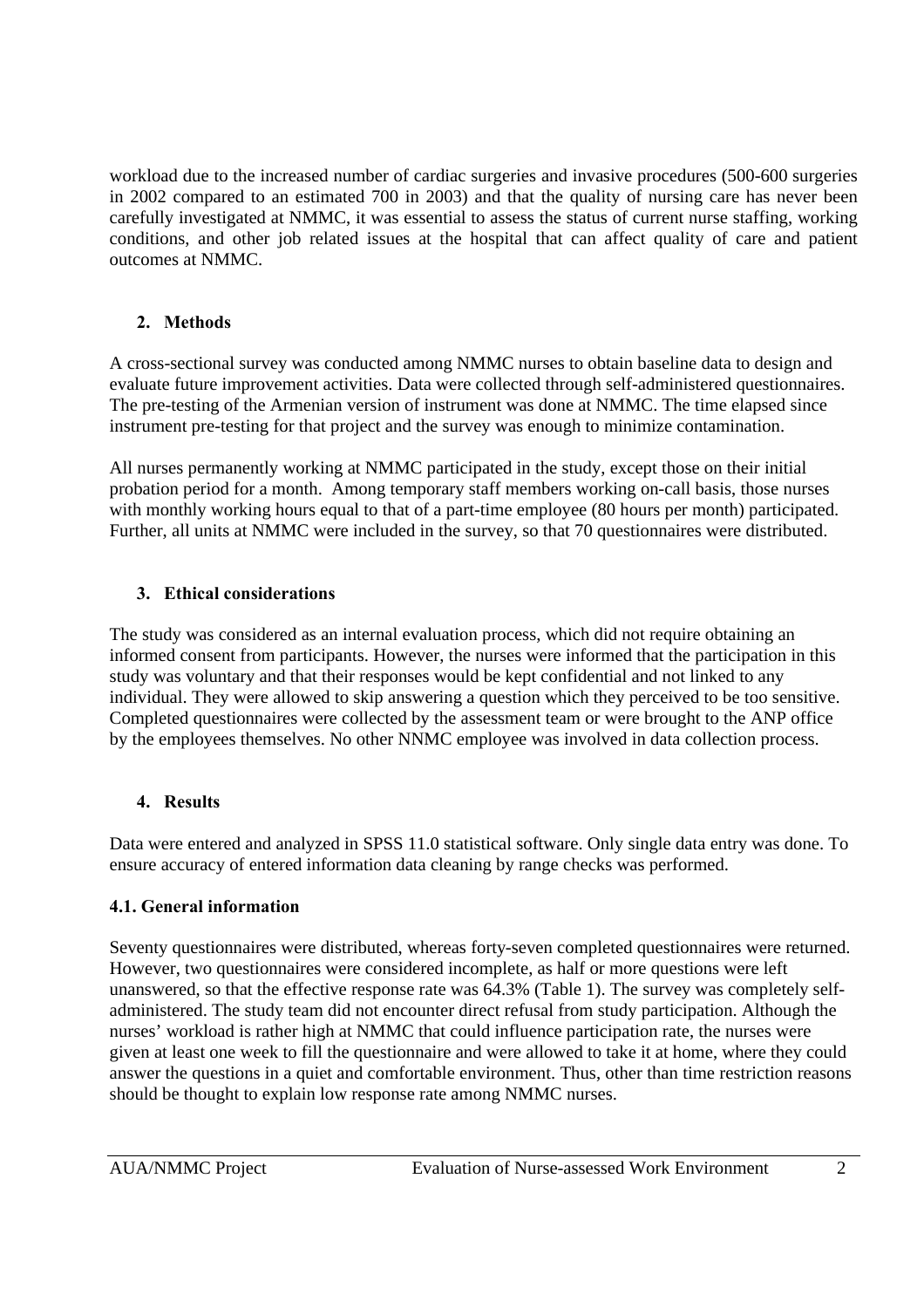| Hospital unit             | Number of participants | Percentage of participants |  |  |  |  |  |
|---------------------------|------------------------|----------------------------|--|--|--|--|--|
| Intensive Care Unit (ICU) |                        | 6.7                        |  |  |  |  |  |
| Ward                      | 28                     | 62.2                       |  |  |  |  |  |
| Laboratories*             |                        | 11.1                       |  |  |  |  |  |
| Operation Room (OR)       |                        |                            |  |  |  |  |  |
| Ambulatories              | h                      | 13.3                       |  |  |  |  |  |
| <b>Others</b>             |                        |                            |  |  |  |  |  |

| Table 1. Number and percentage of nurses participated in the survey from each unit |
|------------------------------------------------------------------------------------|
|------------------------------------------------------------------------------------|

*\* Laboratories unit included Express laboratory, Biochemical laboratory, Immunology and Blood Bank laboratory, and Cardiac Catheterization Lab.* 

None of nurses working in the operation rooms participated in the study. It is possible that nurses working in one unit specified another one or "others" option because they could have concerns related to confidentiality of their responses. The response rate at NMMC was lower than in other hospitals in Yerevan, Moscow and St.Petersburg which could be explained by the different types of survey administration (Table 2).

|                 | Table 2. Response rates in hospital settings |           |                  |               |                      |
|-----------------|----------------------------------------------|-----------|------------------|---------------|----------------------|
| <b>Response</b> | NMMC,                                        | Erebouni  | <b>Emergency</b> | $CCH**$       | <b>Hospital</b>      |
| rate (RR)       | Yerevan                                      | Hospital, | Hospital,        | <b>Moscow</b> | #122,                |
|                 |                                              | Yerevan   | Yerevan          |               | <b>St.Petersburg</b> |
| RR,             | 64                                           | 100       | 100              | 87            | 76.8                 |
| percentage      |                                              |           |                  |               |                      |

#### **Table 2. Response rates in hospital settings\***

*\* Data on RR in other hospitals were taken from Evaluating a Hospital Quality Improvement Model for Selected Hospitals in Armenia and Russia, Anahit Demirchyan and Michael E. Thompson* 

*\*\* Central Teaching Hospital. Moscow, Russia*

All participants were females with the mean age of 31.1 (sd: 7.8, range 21-49 years). Statistically significant difference in nurses' mean age was detected between laboratory nurses and the ICU and ambulatory nurses. In the ICU nurses were younger than in the laboratories with the mean difference of 16.4 (p=.022). Nurses working in the ambulatories were also younger than nurses working in the laboratories with the mean difference of 13.23 ( $p = .028$ ). Majority of nurses received their basic nursing education in Armenia (93.2%) and only 6.8% of them were trained in former Soviet Union countries.

The mean work experience as a nurse was 10.3 years (sd: 8.0, range: 1- 26 years), while the mean duration of working in the current unit was 5.0 (sd: 3.3, range: 4 months – 11 years). The mean duration of work experience was not statistically different across hospital departments.

Length of regularly scheduled shift at NMMC was 24 hours (62.8%). This finding was similar to that in Erebouni and Emergency Hospitals in Yerevan and CCH hospital in Moscow (Table 3). 20.9% of nurses mentioned other length of regularly scheduled shift, particularly, more than 24 hours, flexible, or depending on workload.

| Table 3. Length of regularly scheduled shifts across the hospitals |            |               |               |         |               |  |  |
|--------------------------------------------------------------------|------------|---------------|---------------|---------|---------------|--|--|
| Length of                                                          | NMMC $(%)$ | Emergency     | "Erebouni"    | CCH (%) | Hospital #122 |  |  |
| shift                                                              |            | hosp. $(\% )$ | hosp. $(\% )$ |         | (%)           |  |  |
| 8 hours                                                            | .6.3       | 18.5          | 34.6          | 26.6    | 45.2          |  |  |
| 12 hours                                                           |            | っっ            | 3.3           | 6.3     | 12.2          |  |  |

#### **Table 3. Length of regularly scheduled shifts across the hospitals**

AUA/NMMC Project Evaluation of Nurse-assessed Work Environment 3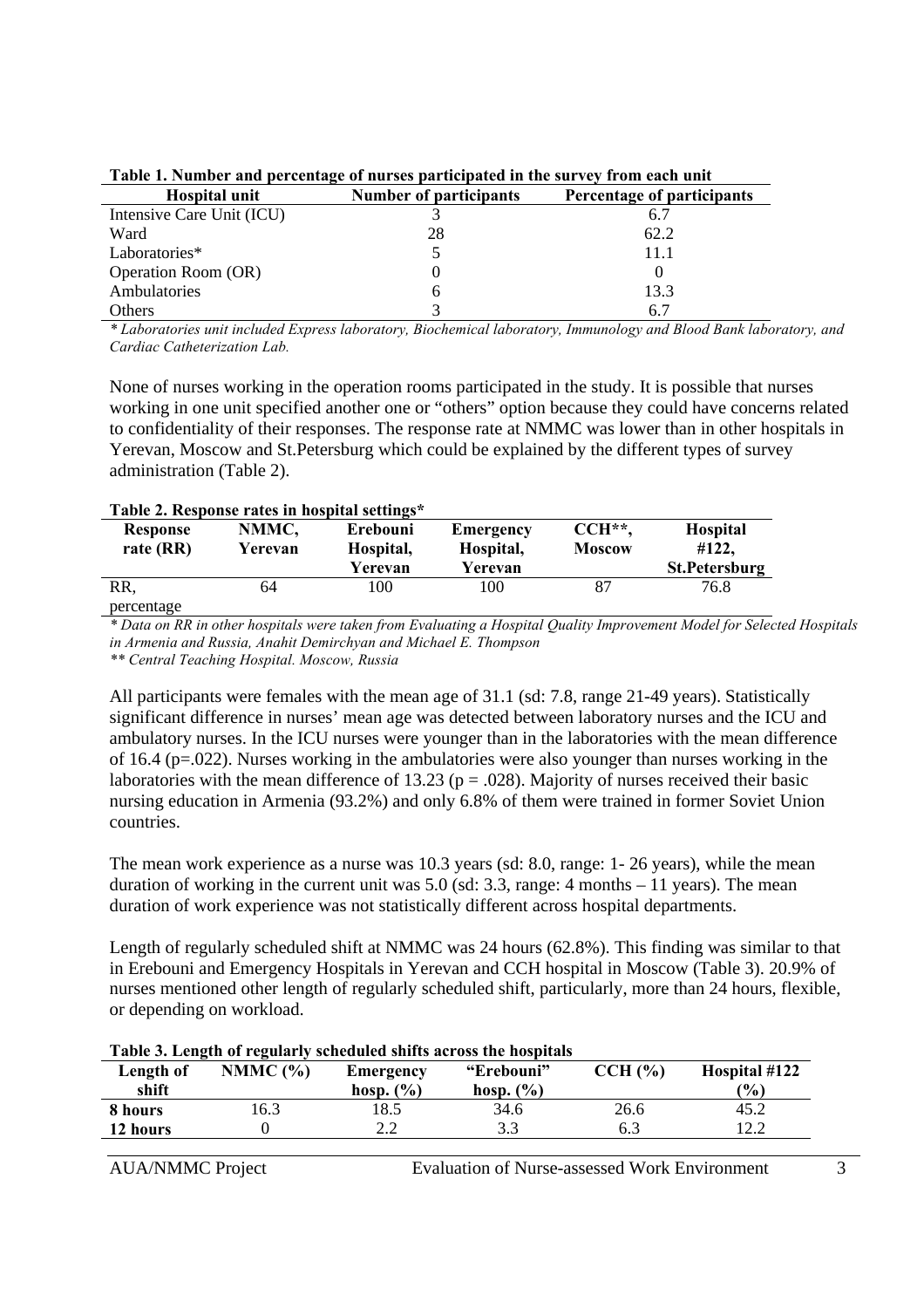| Length of<br>shift | NMMC $(%)$ | Emergency<br>hosp. $(\% )$ | "Erebouni"<br>hosp. $(\% )$ | CCH (%) | Hospital #122<br>(%) |
|--------------------|------------|----------------------------|-----------------------------|---------|----------------------|
| 24 hours           | 62.8       | 78.5                       | 53.7                        | 57.8    | 39.9                 |
| Other              | 20.9       | 0.7                        | 8.5                         | 9.3     | <u>າ 7</u>           |

#### **4.2. Nursing work index**

The Nursing work index (NWI) was calculated using the same questionnaire as sed in selected hospitals in Armenia and Russia, so that the data were completely comparable. In the latter survey the 49-questionnaire scale was reduced to 35-item scale and additional 3 questions reflecting the extent of physicians' appreciation of nursing work were added to the initial questionnaire. It led to modification of some cumulative indicators, particularly, autonomy and career support, as well as the total Nursing work index. Further data analysis was conducted according to guidelines provided by PCHOPR (Appendix 3).

To assess the status of NMMC with regard to nursing work indicators, a hypothesis was made that the nursing work indicators at NMMC will correspond to at least 80% of the maximum possible scores. This level was considered as a desirable one for all nursing work indicators. The maximum score for each index was calculated by multiplying the number of items composing an indicator by the highest value in response options. Table 4 shows that nursing work indices were significantly lower than the hypothesized value for Nursing Work Index and marginally significant for Nurse Staffing. However, Nurse Competence indicator was statistically higher at NMMC when comparing to the hypothesized value. The remaining indicators of nursing care provided at NMMC were lower than the hypothesized value, but the difference was insignificant.

| Table 4. Correspondence of harsing work marces at Furture with maximum seores |             |            |                 |          |          |              |  |
|-------------------------------------------------------------------------------|-------------|------------|-----------------|----------|----------|--------------|--|
| <b>Index</b>                                                                  | <b>NMMC</b> | <b>Max</b> | <b>Expected</b> | P-value* | 95% CI** |              |  |
|                                                                               | score       | possible   | score           |          | Lower    | <b>Upper</b> |  |
|                                                                               |             | score      |                 |          | bound    | bound        |  |
| Nursing work index                                                            | 106.9       | 140        | 112             | .032     | $-9.77$  | $-.45$       |  |
| Nurses autonomy                                                               | 9.38        | 12         | 9.6             | > 0.05   | $-.84$   | .39          |  |
| Control over own                                                              | 21.4        | 28         | 22.4            | > 0.05   | $-2.15$  | .20          |  |
| work                                                                          |             |            |                 |          |          |              |  |
| Relationship with                                                             | 6.5         | 8          | 6.4             | > 0.05   | $-.32$   | .58          |  |
| doctors                                                                       |             |            |                 |          |          |              |  |
| Nurse staffing                                                                | 5.9         | 8          | 6.4             | .049     | $-.93$   | $-.003$      |  |
| Administrative support                                                        | 15.3        | 20         | 16              | > 0.05   | $-1.57$  | .15          |  |
| Career support                                                                | 12.5        | 16         | 12.8            | > 0.05   | $-1.01$  | .43          |  |
| Nurse competence                                                              | 6.9         | 8          | 6.4             | .037     | .029     | .90          |  |

#### **Table 4. Correspondence of nursing work indices at NMMC with maximum scores**

*\* When comparing observed correspondence with the expected one (80% of the maximum)*

*\*\* CI – Confidence interval*

Scores for all cumulative indicators of nursing work were the lowest at NMMC comparing with surveyed hospitals in Armenia, but higher than at CCH and Hospital #122, Russia. The exceptions were career support and nurse competence cumulative indicators, which were lower at NMMC than in CCH (Table 5).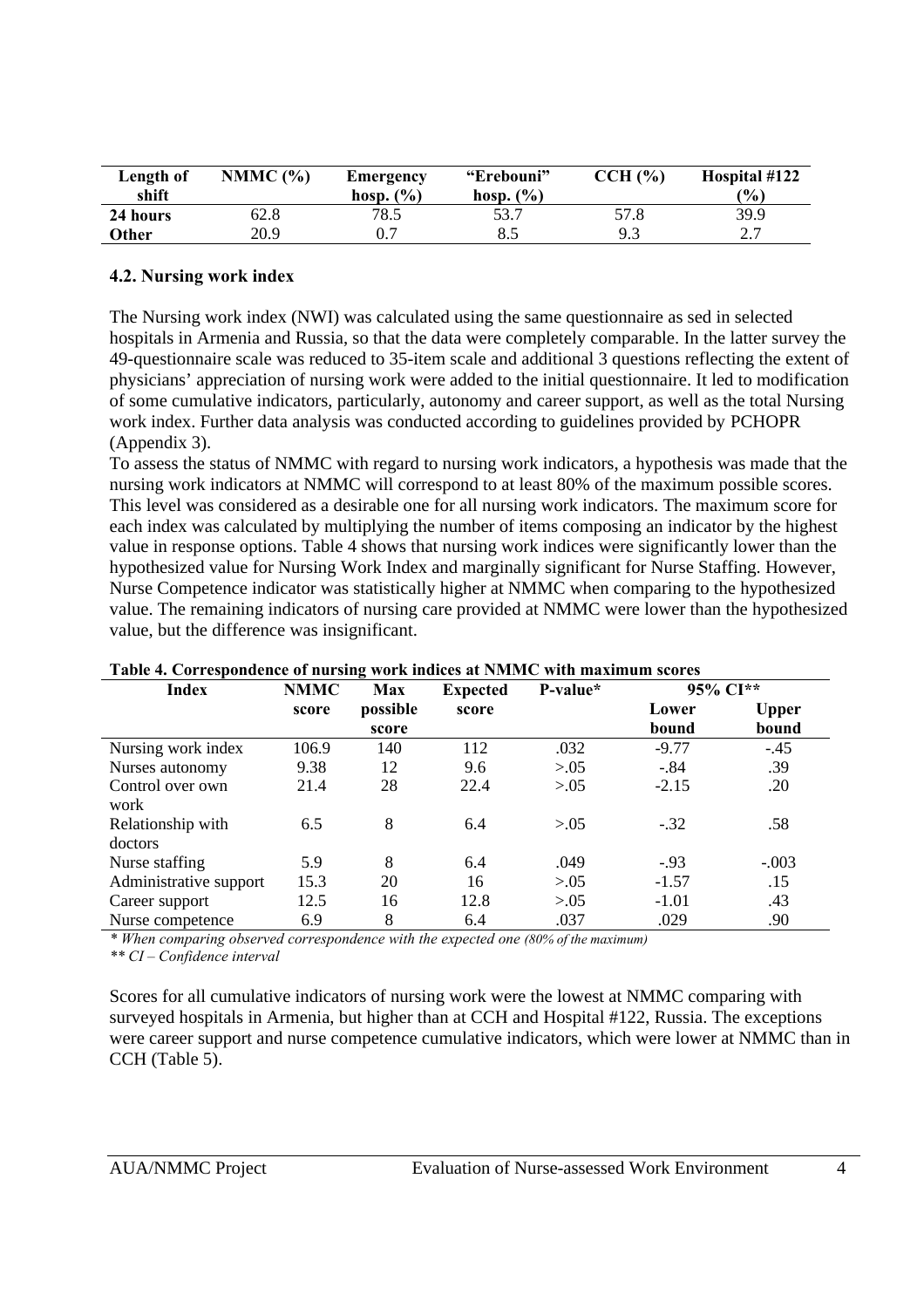| <b>Nursing Work</b>        | <b>NMMC</b> | <b>Emergency</b>     | "Erebouni"     | <b>CCH</b>       | Hospital            |
|----------------------------|-------------|----------------------|----------------|------------------|---------------------|
| Indicators**               |             | hospital             | hospital       |                  | #122                |
| Nursing work index*        | 106.9       | $126.4^{\dagger}$    | $114.9^{t}$    | 105.3            | 103.6               |
|                            | (sd 15.5)   | (sd 15.0)            | (sd 16.0)      | (sd 18.7)        | (sd 19.7)           |
| Nurses autonomy*           | 9.38        | $10.9^{\dagger}$     | 9.6            | 8.7 <sup>1</sup> | $8.6^{\circ}$       |
|                            | (sd 2.0)    | (sd 1.5)             | (sd 2.0)       | (sd 2.1)         | (sd 2.2)            |
| Control over own work      | 21.4        | $26.0^{\dagger}$     | $24.2^{t}$     | 20.8             | $20.0$ <sup>1</sup> |
|                            | (sd 3.9)    | (sd 2.4)             | (sd 3.4)       | (sd 4.2)         | (sd 4.2)            |
| Relationship with doctors  | 6.5         | $7.3^{\dagger}$      | 6.8            | $7.0^{1}$        | 6.5                 |
|                            | (sd 1.5)    | (sd 1.0)             | (sd 1.2)       | (sd 1.3)         | (sd 1.5)            |
| Nurse staffing             | 5.9         | $7.5^{\dagger}$      | $6.7^{t}$      | 5.6              | 5.8                 |
|                            | (sd 1.5)    | (sd 1.0)             | (sd 1.3)       | (sd 1.7)         | (sd 1.6)            |
| Administrative support     | 15.3        | $18.2^{\dagger}$     | $16.3^{\circ}$ | 14.8             | $14.4^{\text{T}}$   |
|                            | (sd 2.9)    | (sd 2.2)             | (sd 2.9)       | (sd 3.2)         | (sd 3.7)            |
| Career support*            | 12.5        | $14.5^{\dagger}$     | $13.47^{T}$    | 13.0             | 12.2                |
|                            | (sd 2.4)    | (sd 2.0)             | (sd 2.2)       | (sd 2.6)         | (sd 2.8)            |
| Nurse competence           | 6.9         | 7.3                  | 7.0            | 7.1              | 6.7                 |
|                            | (sd 1.5)    | (sd 1.2)             | (sd 1.2)       | (sd 1.3)         | (sd 1.5)            |
| Doctors' value of nursing* | 9.6         | $10.7^{\frac{1}{4}}$ | 10.0           | 9.3              | $8.8^{\circ}$       |
|                            | (sd 2.3)    | (sd 1.5)             | (sd 1.9)       | (sd 2.5)         | (sd 2.5)            |

**Table 5. Cumulative indicators of nursing work indicators**

*\* These indicators are not comparable with findings from the previous (5-country) research*

*\*\* All the cases containing at least one missing are excluded*

*† Significant difference when comparing with NMMC, p<0.001 (one samples t-test)*

*‡ Significant difference when comparing with NMMC, p<0.01 (one samples t-test)*

*¶ Significant difference when comparing with NMMC, p<0.05 (one samples t-test)*

Data analysis was performed to detect the mean differences in each cumulative indicator of nursing work between NMMC and surveyed hospitals in Armenia and Russia using one sample t-test. Data on mean scores for hospitals in Armenian and Russian sites were taken from Evaluating a Hospital Quality Improvement Model for Selected Hospitals in Armenia and Russia survey. Statistically significant differences in almost all cumulative indicators for nursing work were found between NMMC and Emergency Hospital in Armenia, except for nurse competence indicator (Table 5). Higher scores of cumulative indicators represented higher agreement and, thus, positive attitude toward the statements presented in the questionnaire (Appendix 1). NMMC was statistically lower in comparison to Erebouni Hospital with respect to nursing work index, control over own work, nurse staffing, administrative support, and career support cumulative indicators. Comparison of cumulative indicators between NMMC and the Hospital #122, St. Petersburg, Russia, indicated higher score at NMMC for all statistically significant indicators, i.e. autonomy, control over own work, administrative support, and doctors' value of nursing indicators. NMMC had statistically higher score for autonomy and lower score for relationships with doctors comparing to the CCH in Moscow.

Five cumulative indicators were compared with that of ANCC Magnet hospitals in US using onesample t-test. NMMC score was significantly higher only for doctors indicator than the ANCC Magnet hospitals ( $p=.036$ ) (Table 6).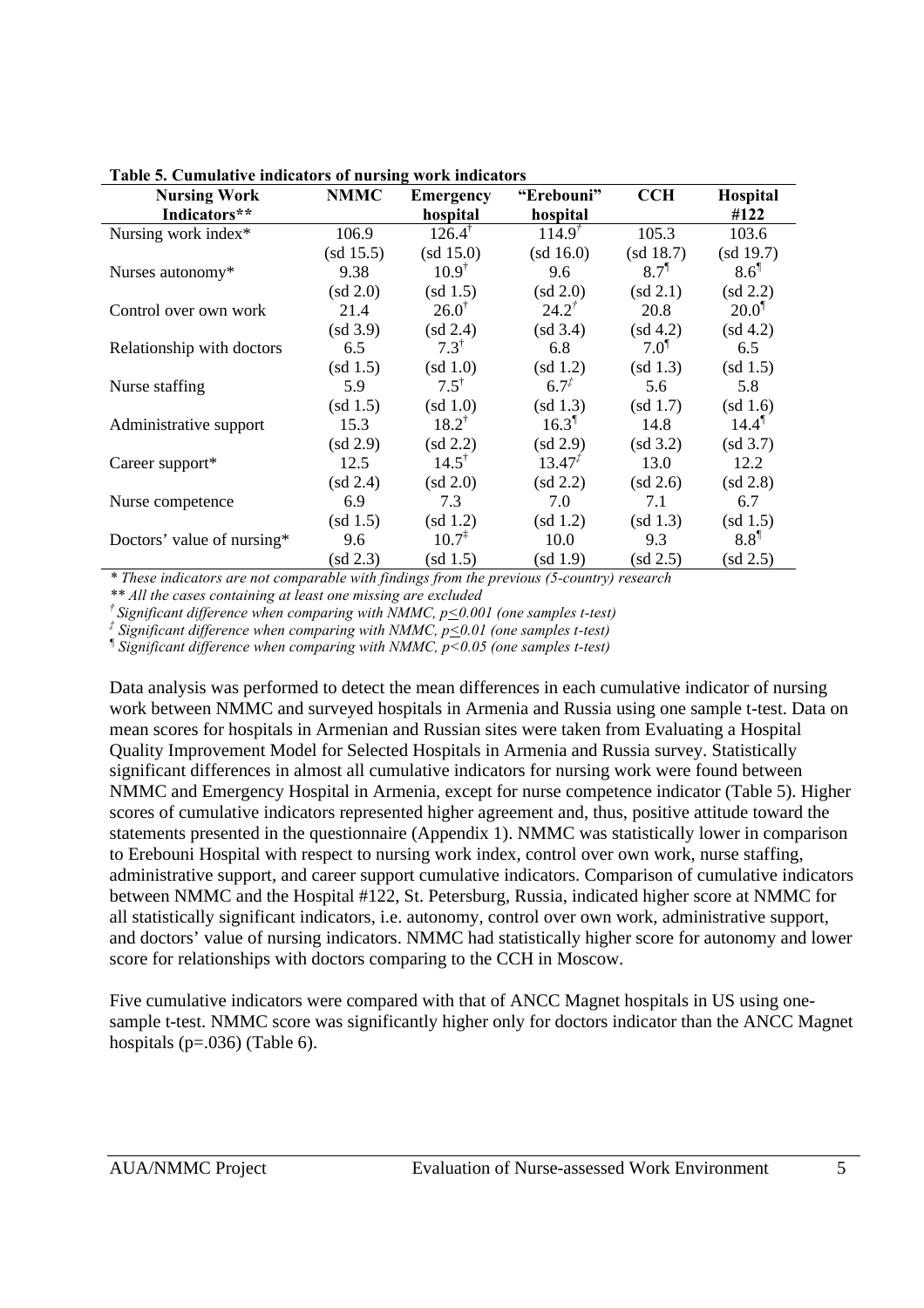| <b>NMMC</b>  | <b>ANCC Magnet</b><br>hospitals, US |
|--------------|-------------------------------------|
| Mean+sd      | <b>Mean</b> ±sd                     |
| $21.4 + 3.9$ | $20.64 \pm 3.98$                    |
| $6.5 + 1.5$  | $6.05 \pm 1.25^{t}$                 |
| $5.9 + 1.5$  | $5.60 \pm 1.63$                     |
| $15.3 + 2.9$ | $14.54 \pm 3.30$                    |
| $6.9 + 1.5$  | $6.71 \pm 1.06$                     |
|              |                                     |

**Table 6. Comparison of some cumulative indicators with those from US Magnet hospitals**

*\* All the cases containing at least one missing are excluded from the analysis*

*‡ Significant difference when comparing with US Magnet hospitals data, p<0.05*

Additional analysis was carried out to detect possible differences in cumulative nursing care indicators among different departments at NMMC using ANOVA test.

| Table 7. Comparison of cumulative nursing work mulcators between invitite uepartments |              |                |                     |                     |              |  |  |  |  |
|---------------------------------------------------------------------------------------|--------------|----------------|---------------------|---------------------|--------------|--|--|--|--|
| <b>Nursing Work Indicators*</b>                                                       | <b>ICU</b>   | Ward           | <i>Laboratories</i> | <b>Ambulatories</b> | <b>Other</b> |  |  |  |  |
|                                                                                       | $(n=3)$      | $(n=28)$       | $(n=5)$             | $(n=6)$             | $(n=3)$      |  |  |  |  |
|                                                                                       | Mean+sd      | Mean+sd        | Mean+sd             | Mean+sd             | Mean+sd      |  |  |  |  |
| Nursing work index                                                                    | $96 + 16.8$  | $107.6 + 15.7$ | $113 + 8.6$         | $95.8 + 17.3$       | $118 + 11.5$ |  |  |  |  |
| Nurses autonomy                                                                       | $9.3 + 2.9$  | $9.6 + 1.8$    | $9.4 + 1.1$         | $9.3 + 2.2$         | $7.3 + 4.5$  |  |  |  |  |
| Control over own work                                                                 | $20.3 + 2.5$ | $22.1 + 3.8$   | $21.6 + 4.8$        | $18.8 + 4.7$        | $21 + 2.7$   |  |  |  |  |
| Relationship with doctors                                                             | $5.3 + 2.1$  | $6.7 + 1.4$    | $6.4 + 1.8$         | $5.8 + 1.6$         | $7.7 + 0.6$  |  |  |  |  |
| Nurse staffing                                                                        | $5 + 1.7$    | $6.2 + 1.4$    | $5.2 + 2.3$         | $5.5 + 1.6$         | $6.3 + 0.6$  |  |  |  |  |
| Administrative support                                                                | 14.3+4.6     | $15.3 + 2.7$   | $15.4 + 2$          | $16 + 3.5$          | $14.7 + 4.5$ |  |  |  |  |
| Career support <sup>#</sup>                                                           | $11+2.7$     | $12.4 + 2.1$   | $15.2 + 0.84$       | $10.7 + 2.6$        | $14.7 + 0.6$ |  |  |  |  |
| Nurse competence                                                                      |              | $7+1.3$        | $7.2 + 1.8$         | $6.3 + 1.9$         | $6.3 + 2.7$  |  |  |  |  |
| Doctors' value of nursing                                                             | 7+1.7        | $9.4 + 2.4$    | $10.8 + 1.6$        | $9.8 + 2.5$         | $11+1.7$     |  |  |  |  |

|  |  |  | Table 7. Comparison of cumulative nursing work indicators between NMMC departments |  |  |
|--|--|--|------------------------------------------------------------------------------------|--|--|
|  |  |  |                                                                                    |  |  |

*\* All the cases containing at least one missing are excluded*

*‡ Significant value of ANOVA test (p<0.01)* 

Statistically significant difference was revealed in career support cumulative indicator  $(p<0.01)$ . Nurses working in laboratories (include all laboratory departments at NMMC and cardiac catheterization lab) had by 4.53 higher career support score (95% CI: 0.79, 8.28) than those working in ambulatories.

Items constituting nursing work indices were analyzed separately to provide NMMC clinical and administrative leaders with data on nurses' feelings and thoughts of hospital functioning. The questions were collapsed into 2 domains: relationships between physicians and nurses and relationships between nurses and administration (Table 8).

#### **Table 8. Relationships between physicians and nurses domain\***

| Item                                        | <b>Strongly agree</b> | Somewhat disagree        |
|---------------------------------------------|-----------------------|--------------------------|
|                                             | and                   | and                      |
|                                             | Somewhat agree        | <b>Strongly disagree</b> |
| B2. Physicians and nurses have good working | 88.1                  | 11.9                     |
| relationships                               |                       |                          |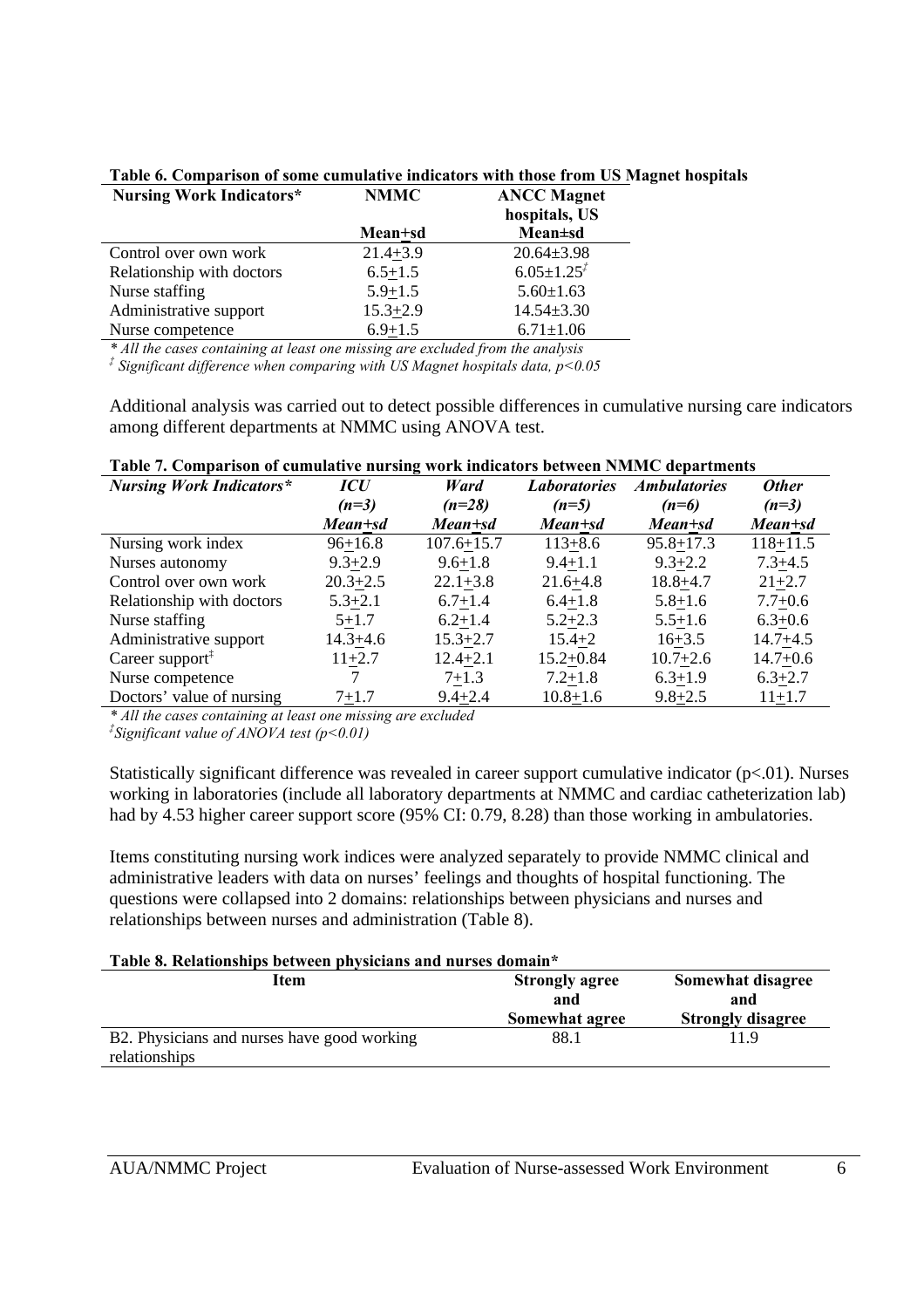| Item                                               | <b>Strongly agree</b><br>and<br>Somewhat agree | Somewhat disagree<br>and<br><b>Strongly disagree</b> |
|----------------------------------------------------|------------------------------------------------|------------------------------------------------------|
| B13. Physicians recognize nurses' contributions to | 77.8                                           | 22.2                                                 |
| patient care                                       |                                                |                                                      |
| B19. A lot of team work between nurses and         | 77.7                                           | 22.3                                                 |
| physicians                                         |                                                |                                                      |
| B22. Physicians respect nurses                     | 84.1                                           | 15.9                                                 |
| B28. Collaboration between nurses and physicians   | 80.0                                           | 20.0                                                 |
| B32. Physicians value nursing observations and     | 80.0                                           | 20.0                                                 |
| judgments                                          |                                                |                                                      |

*\* More detailed data are provided in Appendix 4* 

The data on relationships between nurses and physicians reflects the true culture created at NMMC. Most nurses are young coming to work at NMMC shortly after graduating from nursing college. According to NMMC clinical and managerial leadership it frees them from influences of cultures in other hospitals and more flexible in adapting to NMMC environment.

Freedom to make important decisions, certain independence from supervisory staff, and empowerment to introduce changes in nursing aspects of hospital functioning were evaluated rather high by study participants (Table 9). It is difficult to judge how candid the nurses were in answering these questions regardless of efforts to assure them of anonimity. The interesting finding was that half of participants considered their salary as satisfactory, which may influence nurses' satisfaction with current position and/or being a nurse.

| Table 9. Relationships between nurses and administration* |       |
|-----------------------------------------------------------|-------|
| Item                                                      | Stron |

| <b>Item</b>                                                   | <b>Strongly agree</b> | Somewhat disagree        |
|---------------------------------------------------------------|-----------------------|--------------------------|
|                                                               | and                   | and                      |
|                                                               | Somewhat agree        | <b>Strongly disagree</b> |
| B4. A supervisory staff that is supportive of nurses          | 86.1                  | 13.9                     |
| B5. A satisfactory salary                                     | 50                    | 50                       |
| B7. Opportunity for nurses to participate in policy decisions | 61.4                  | 38.6                     |
| B8. Support for new and innovative ideas about patient care   | 61.4                  | 38.6                     |
| B11. A nurse manager who is good manager and leader           | 86                    | 14                       |
| B12. A chief nursing officer who is highly visible and        | 90.5                  | 9.5                      |
| accessible to the staff                                       |                       |                          |
| B15. Freedom to make important patient care and work          | 72.1                  | 27.9                     |
| decisions                                                     |                       |                          |
| B18 A chief nursing officer is equal in power and authority   | 77.3                  | 22.7                     |
| to other top level hospitals executives                       |                       |                          |
| B24. A nurse manager who backs up the nursing staff in        | 86                    | 14                       |
| decision making, even if the conflict is with a physician     |                       |                          |
| B25. Administration that listens and responds to employee     | 55.5                  | 45.5                     |
| concerns                                                      |                       |                          |
| B27. Staff nurses are involved in the internal governance of  | 45.2                  | 54.8                     |
| the hospital (practice and policy committees)                 |                       |                          |
| B29. Staff nurses have the opportunity to serve on hospital   | 63.6                  | 36.4                     |
| and nursing committees                                        |                       |                          |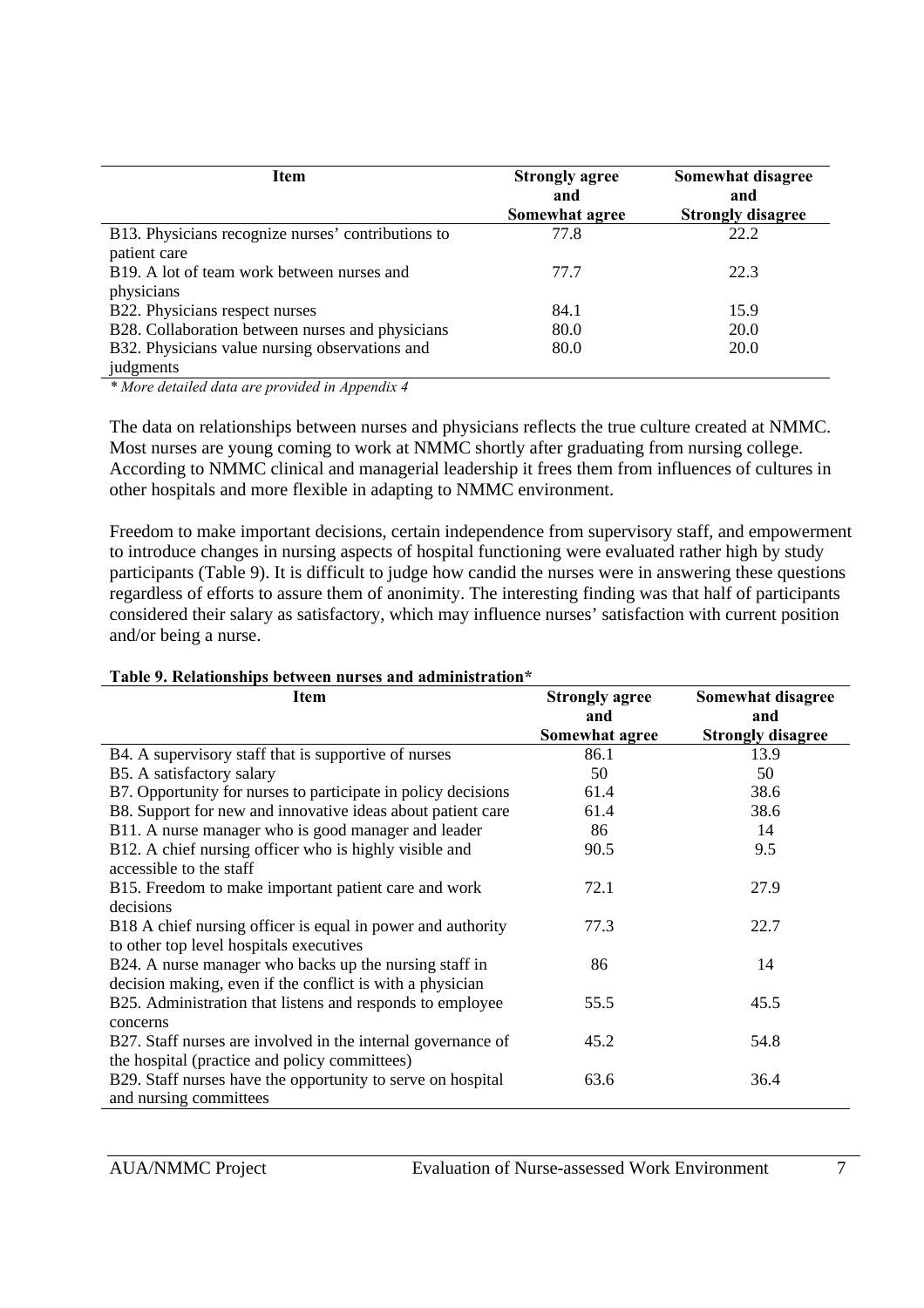| Item                                                     | <b>Strongly agree</b><br>and<br>Somewhat agree | Somewhat disagree<br>and<br><b>Strongly disagree</b> |
|----------------------------------------------------------|------------------------------------------------|------------------------------------------------------|
| B31. Nurse managers consult with staff on daily problems | 66.7                                           | 33.3                                                 |
| and procedures                                           |                                                |                                                      |

*\* Data are presented in percentages* 

#### **4.3. Burnout Inventory**

Burnout Inventory incorporated two indicators: overall burnout score and emotional exhaustion score that were analyzed according to the guidelines provided by PCHOPR (Appendix 3). Details on nurses' responses about job related feelings are provided in Appendix 5. Data were analyzed in a way that higher scores indicate higher level of emotional exhaustion. Analysis of emotional exhaustion rates across NMMC units showed no difference in both overall burnout score (p=.186) and emotional exhaustion score (p=.286). However, failure to detect significant difference in emotional exhaustion across departments could be due to small number of participants in each hospital unit.

As a desirable benchmark for hospital functioning it was hypothesized that the emotional exhaustion and burnout inventory scores should be no more than 20% of maximum score. The comparison of NMMC data and the maximum possible scores for total burnout and emotional exhaustion indicated that NMMC had higher than expected percentages of emotional exhaustion and total burnout scores (Table 10).

| muicators     |             |       |                  |                  |        |             |              |
|---------------|-------------|-------|------------------|------------------|--------|-------------|--------------|
| Index         | <b>NMMC</b> | Max   | <b>Observed</b>  | <b>Expected</b>  | $P-$   | $95\%$ CI** |              |
|               | score       | score | Correspondence % | correspondence % | value* | Lower       | <b>Upper</b> |
|               |             |       |                  |                  |        | bound       | bound        |
| Total burnout | 54.5        | 154   | 35.4             | No more than 20% | .000   | 18.23       | 29.11        |
| score         |             |       |                  | (30.8)           |        |             |              |
| Emotional     | 25.7        | 63    | 40.8             | No more than 20% | .000   | 9.45        | 16.72        |
| exhaustion    |             |       |                  | (12.6)           |        |             |              |
| score         |             |       |                  |                  |        |             |              |

**Table 10. Comparison of NMMC with the maximum possible scores for emotional and burnout indicators**

 *\* When comparing observed correspondence with the expected one*

*\*\* CI – Confidence interval* 

Table 11 shows that NMMC had the highest emotional exhaustion scores than any other surveyed hospital in Armenia and Russia. Moreover, the difference was statistically significant.

#### **Table 11. Job-related emotional exhaustion indicators**

| <b>Emotional exhaustion</b><br>indicators*                                                                                                                                                                                                                                                                                              | <b>NMMC</b> | <b>Emergency</b><br>hospital | "Erebouni"<br>hospital | <b>CCH</b> | Hospital<br>#122 |  |
|-----------------------------------------------------------------------------------------------------------------------------------------------------------------------------------------------------------------------------------------------------------------------------------------------------------------------------------------|-------------|------------------------------|------------------------|------------|------------------|--|
| Overall burnout score                                                                                                                                                                                                                                                                                                                   | 54.5        | $22.5^{\circ}$               | $27.4^{t}$             | 259'       | $31.0^{7}$       |  |
|                                                                                                                                                                                                                                                                                                                                         | (sd 18.1)   | (sd 15.5)                    | (sd 13.2)              | (sd 15.2)  | (sd 17.3)        |  |
| Emotional exhaustion score                                                                                                                                                                                                                                                                                                              | 25.7        | 6.9 <sup>†</sup>             | $12.2^{t}$             | $15.9^{t}$ | $19.5^{t}$       |  |
|                                                                                                                                                                                                                                                                                                                                         | (sd 12.1)   | (sd 8.7)                     | (sd 9.8)               | (sd 9.6)   | (sd 10.5)        |  |
| $*$ $\ell$ , $\ell$ , $\ell$ , $\ell$ , $\ell$ , $\ell$ , $\ell$ , $\ell$ , $\ell$ , $\ell$ , $\ell$ , $\ell$ , $\ell$ , $\ell$ , $\ell$ , $\ell$ , $\ell$ , $\ell$ , $\ell$ , $\ell$ , $\ell$ , $\ell$ , $\ell$ , $\ell$ , $\ell$ , $\ell$ , $\ell$ , $\ell$ , $\ell$ , $\ell$ , $\ell$ , $\ell$ , $\ell$ , $\ell$ , $\ell$ , $\ell$ , |             |                              |                        |            |                  |  |

*\* All the cases containing at least one missing are excluded † Significant difference, p<0.001 (one samples t-test)*

AUA/NMMC Project Evaluation of Nurse-assessed Work Environment 8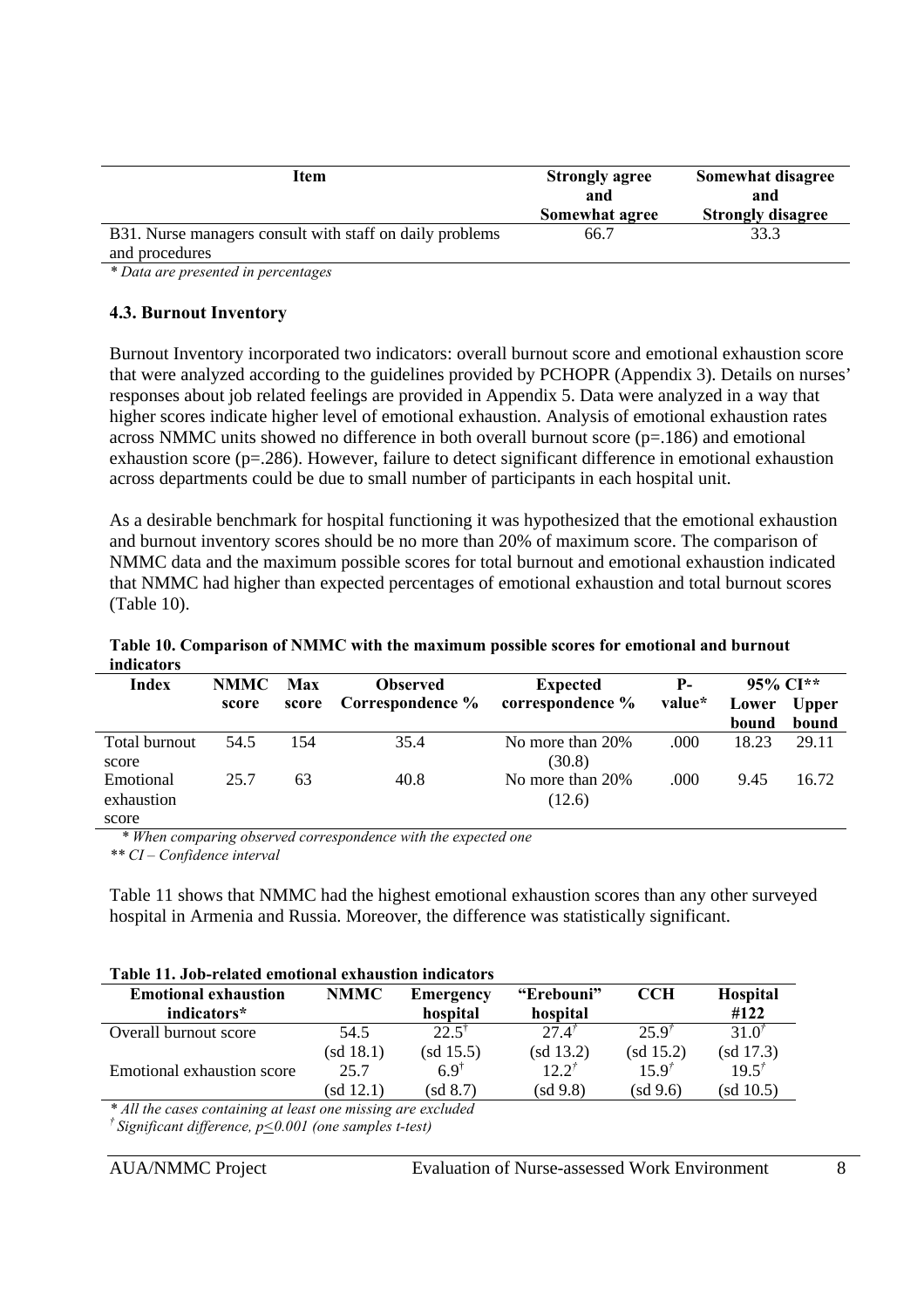Further, findings of this study were compared with that of US Magnet hospitals. NMMC nurses were significantly more exhausted than nurses in other surveyed hospitals ( $p < .001$ ). However, difference in the emotional exhaustion score was not statistically significant between NMMC and US Magnet hospital nurses (p=.917) (Table 12).

#### **Table 12. Comparison of Emotional Exhaustion score with that from US Magnet hospitals**

|                             | <b>NMMC</b>   | <b>ANCC Magnet</b> |
|-----------------------------|---------------|--------------------|
|                             |               | hospitals, US      |
|                             | $Mean + std$  | <b>Mean</b> ±std   |
| <b>Emotional Exhaustion</b> | $25.7 + 12.1$ | $21.50\pm10.16$    |
| score*                      | $(n=45)$      |                    |

*\* All the cases containing at least one missing are excluded*

#### **4.4. Job satisfaction**

The survey revealed satisfaction level of NMMC nurses with the present job and the nursing profession in general. As it is evident from Table 13, the majority of nurses at NMMC were either moderately satisfied or a little dissatisfied satisfied with their present job. The same pattern of answers was indicated for respondents' satisfaction with being a nurse.

| Item                     | Hospital (n)        | Very        | <b>Moderately</b> | A little     | <b>Very</b>  |
|--------------------------|---------------------|-------------|-------------------|--------------|--------------|
|                          |                     | satisfied % | satisfied %       | dissatisfied | dissatisfied |
|                          |                     | (n)         | (n)               | % (n)        | % (n)        |
| On the whole,            | NMMC $(45)$         | 17.8(8)     | 48.9 (22)         | 33.3(15)     | $\Omega$     |
| how satisfied are        | Emergency hospital  | 36.4(51)    | 37.1(52)          | 23.6(33)     | 2.9(4)       |
| you with your            | (140)               |             |                   |              |              |
| present job?             | "Erebouni" hospital | 20.7(53)    | 39.1(100)         | 33.2(85)     | 7.0(18)      |
|                          | (256)               |             |                   |              |              |
|                          | CCH (247)           | 13.8(34)    | 69.2 (171)        | 14.6(36)     | 2.4(6)       |
|                          | Hospital #122       | 16.6(35)    | 65.9 (139)        | 13.7(29)     | 3.8(8)       |
|                          | (211)               |             |                   |              |              |
| <b>How satisfied are</b> | NMMC(44)            | 40.9(18)    | 45.5(20)          | 11.4(5)      | 2.3(1)       |
| you with being a         | Emergency hospital  | 66.2 (94)   | 24.6 (35)         | 7.7(11)      | 1.5(2)       |
| nurse?                   | (142)               |             |                   |              |              |
|                          | "Erebouni" hospital | 37.5 (96)   | 42.9(110)         | 15.2(39)     | 4.4(11)      |
|                          | (256)               |             |                   |              |              |
|                          | CCH(245)            | 41.6(102)   | 48.2(118)         | 6.1(15)      | 4.1(10)      |
|                          | Hospital #122       | 32.2(68)    | 51.7 (109)        | 11.8(25)     | 4.3(9)       |
|                          | (211)               |             |                   |              |              |

| Table 13. Satisfaction with current job and profession as a nurse |  |
|-------------------------------------------------------------------|--|
|-------------------------------------------------------------------|--|

To compare findings of this survey with that previously conducted in five countries, Job Satisfaction variable was recoded into a new dichotomous variable, named Job Dissatisfaction (Appendix 3), where the higher score indicated higher dissatisfaction with present job. Job dissatisfaction at NMMC was not different from that in Emergency and Erebouni Hospitals, but it was significantly higher in comparison to the hospitals in Moscow and St. Petersburg (Table 14).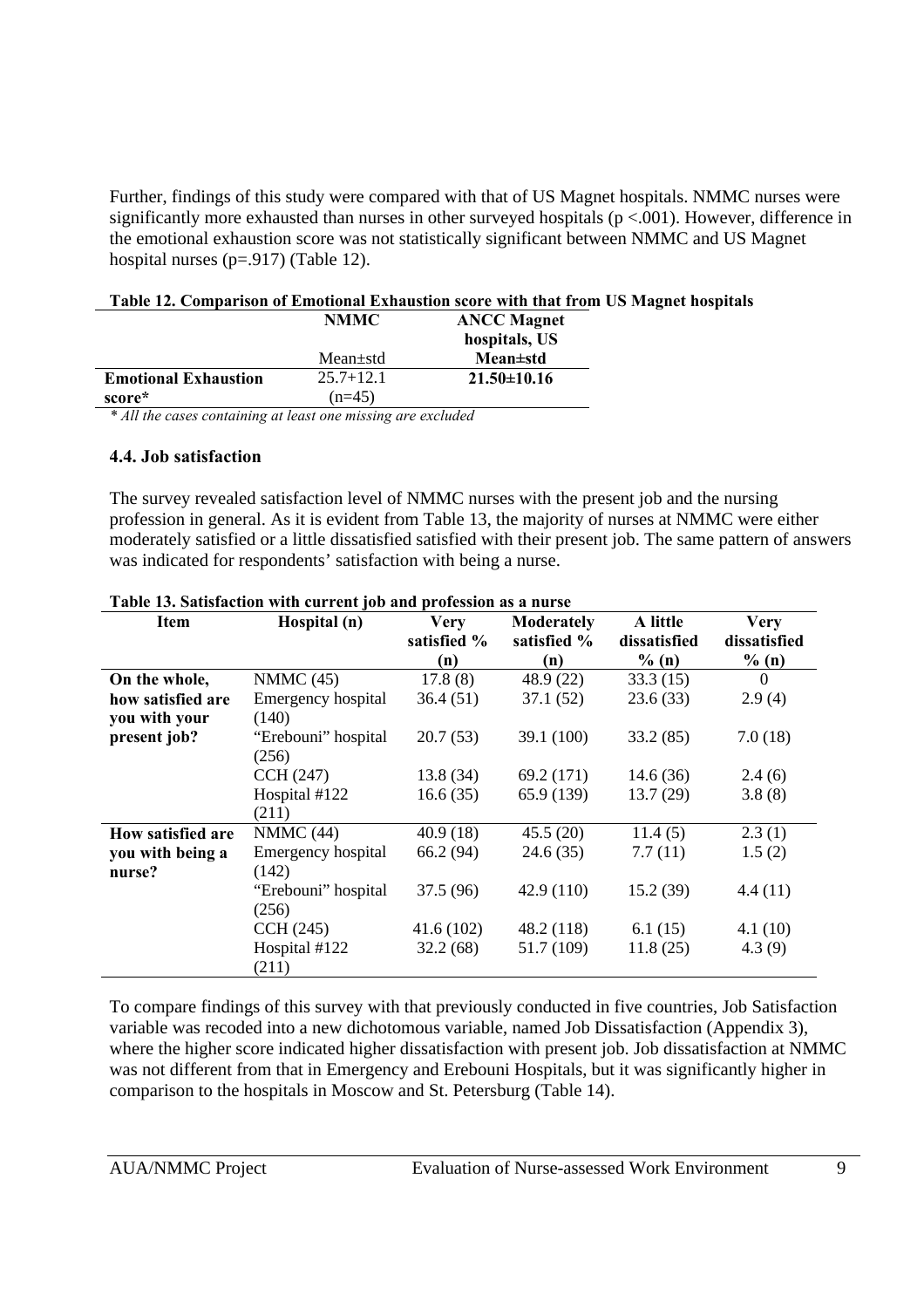| Table 14. Jub uissaustacuun proportion at inninee and iour research sites       |             |           |           |            |                 |               |
|---------------------------------------------------------------------------------|-------------|-----------|-----------|------------|-----------------|---------------|
|                                                                                 | <b>NMMC</b> | Emergency | Erebouni  | <b>CCH</b> | <b>Hospital</b> | <b>ANCC</b>   |
|                                                                                 | $(n=45)$    | hospital  | hospital  | $(n=247)$  | #122            | <b>Magnet</b> |
|                                                                                 |             | $(n=140)$ | $(n=256)$ |            | $(n=211)$       | hospitals,    |
|                                                                                 |             |           |           |            |                 | US            |
| <b>Job</b> dissatisfaction                                                      | 33.3%       | 26.4%     | 40.2%     | $17.0\%*$  | $17.5\%*$       | $16.3\%*$     |
| $*$ p<0.05 (z-test comparing proportions from research sites to that from NMMC) |             |           |           |            |                 |               |

#### **Table 14. Job dissatisfaction proportion at NMMC and four research sites**

Job dissatisfaction at NMMC was compared to data from the ANCC Magnet hospitals in US. Significantly higher dissatisfaction with own job was detected at NMMC than in the ANCC Magnet hospitals (Table 14).

An analysis was carried out to detect the association of burnout score with job dissatisfaction. Not surprisingly, nurses who were dissatisfied with their current position had significantly higher emotional exhaustion score than the nurses who were moderately or very satisfied (Table 15).

**Table 15. Difference in the total emotional exhaustion score among NMMC nurses depending on satisfaction with current position**

| Mean (moderately or | Mean (very or moderately | Mean       | Sig.  |
|---------------------|--------------------------|------------|-------|
| very dissatisfied)  | satisfied)               | difference | level |
| $32.0$ (sd=10.29)   | $20.53$ (sd=13.29)       | 9.47       | .012  |

#### **4.5. Plans to leave**

The questionnaire was intended to reveal the likelihood that nurses would leave or would lose their job. Proportion of nurses considering that losing their work during the next 12 months was very or fairly likely was the lowest when comparing to the research sites in Armenia (Table 16). Further, none of nurse at NMMC stated that they plan to leave current job in coming 6 months and the majority of nurses (73.3%) had no plans to leave it at all. At all three surveyed hospitals in Armenia, the perceived difficulty in finding another acceptable job was higher than in research settings in Russia. At NMMC, proportions of response options were similarly distributed as at the other two hospitals in Armenia (Table 16).

#### **Table 16. Plans of surveyed nurses to leave their current jobs per each research sites**

| <b>Items</b>      | Hospital      | Response options $(\% )$ |                |                 |                   |  |
|-------------------|---------------|--------------------------|----------------|-----------------|-------------------|--|
|                   |               | Very likely              | Fairly likely  | Not too likely  | Not at all likely |  |
| Likelihood of     | <b>NMMC</b>   | 4.4                      | 4.4            | 51.1            | 40.0              |  |
| losing job during | Emergency H.  | 8.5                      | 4.9            | 28.2            | 58.5              |  |
| the next 12       | "Erebouni" H. | 18.8                     | 22.3           | 46.5            | 12.5              |  |
| months            | <b>CCH</b>    | 3.7                      | 5.3            | 41.1            | 50.0              |  |
|                   | Hospital #122 | 2.9                      | 7.7            | 44.5            | 45.0              |  |
|                   |               | Within next 6            | Within next 12 | No plans within | No plans at all   |  |
|                   |               | months                   | months         | next year       |                   |  |
| Plans to leave    | <b>NMMC</b>   | 0                        | 4.4            | 22.2            | 73.3              |  |
| present nursing   | Emergency H.  | 0.7                      | 3.5            | 9.2             | 86.6              |  |
| position          | "Erebouni" H. | 1.6                      | 2.3            | 27.7            | 68.4              |  |
|                   | <b>CCH</b>    | 4.1                      | 8.2            | 42.8            | 44.9              |  |
|                   | Hospital #122 | 2.4                      | 9.1            | 45.5            | 43.1              |  |
|                   |               |                          |                |                 |                   |  |

AUA/NMMC Project Evaluation of Nurse-assessed Work Environment 10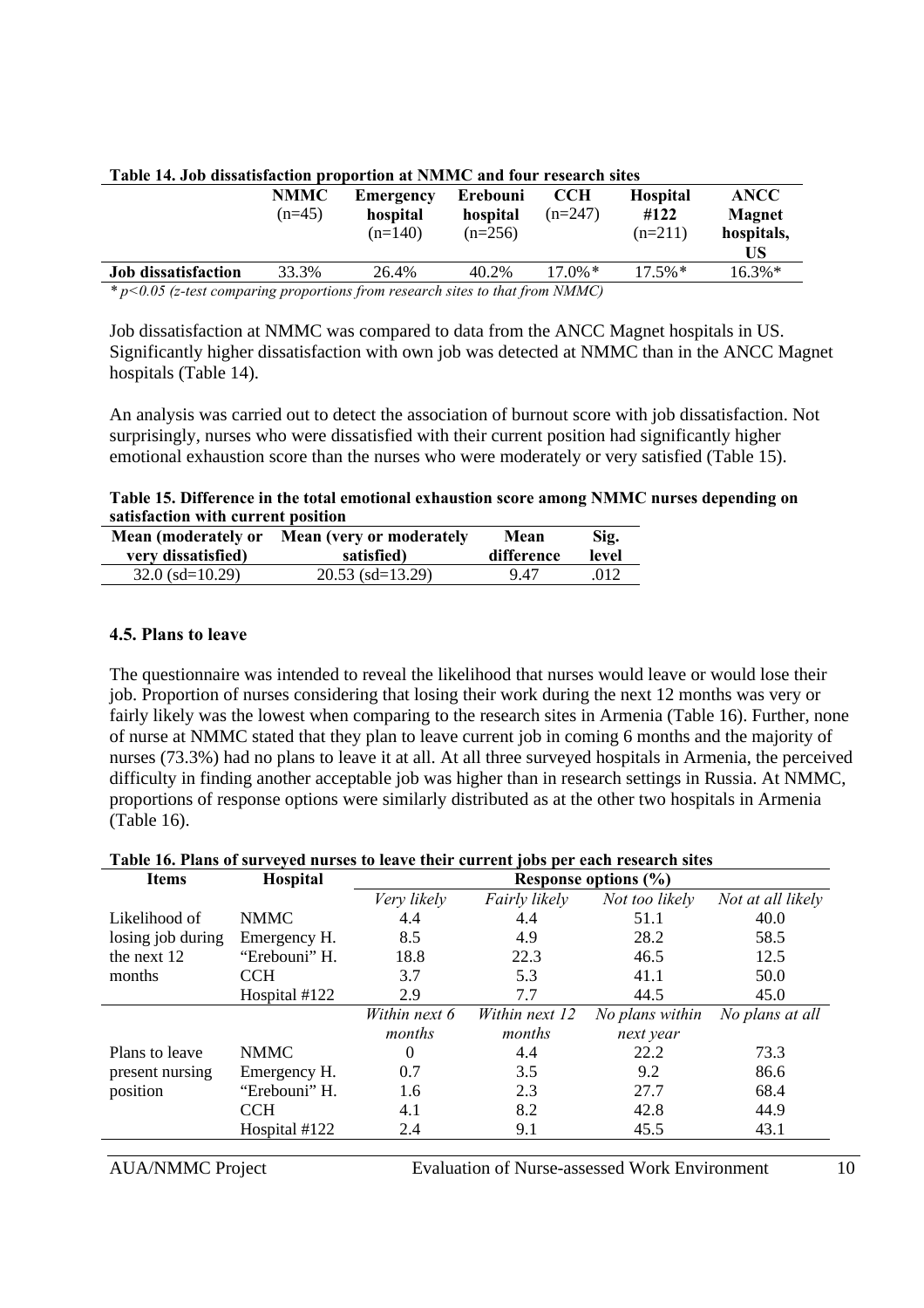| <b>Items</b>      | <b>Hospital</b> | Response options $(\% )$ |                    |                  |                |  |  |  |
|-------------------|-----------------|--------------------------|--------------------|------------------|----------------|--|--|--|
|                   |                 | Very easy                | <i>Fairly easy</i> | Fairly difficult | Very difficult |  |  |  |
| How easy or       | NMMC*           | 4.7                      | 14.0               | 48.8             | 32.6           |  |  |  |
| difficult would   | Emergency H.    | 7.1                      | 11.3               | 41.8             | 33.7           |  |  |  |
| be finding an     | "Erebouni" H.   | 2.4                      | 10.6               | 54.1             | 32.9           |  |  |  |
| acceptable job in | <b>CCH</b>      | 20.9                     | 38.5               | 35.6             | 5.0            |  |  |  |
| nursing           | Hospital #122   | 12.0                     | 35.1               | 38.9             | 13.9           |  |  |  |

*\* Percentage is calculated excluding missing cases*

Plans to leave current position variable was recoded into dichotomous to compare findings of this study with that of conducted in other hospitals in Armenia and Russia, as well as in US ANCC Magnet hospitals (Appendix 3). Data analysis indicated that the proportion of NMMC nurses who have planned to leave their current position in the next 6-12 months was the highest among hospitals surveyed in Armenia (Table 17). However, it was lower than for nurses working in Russia hospitals and ANCC Magnet hospitals in US. Statistically significant difference in proportion of nurses planning to leave their current position in the next 6 or 12 months was indicated between NMMC and Russian hospitals ( $p < .05$ ) and the ANCC Magnet hospitals ( $p < .000$ ).

| Table 17. Nurses' plans of leaving their present position at NMMC, across the research sites and the US |  |
|---------------------------------------------------------------------------------------------------------|--|
| Magnet hospitals*                                                                                       |  |

|                                           | <b>NMMC</b><br>$(n=45)$ | <b>Emergency</b><br>hospital,<br>$(n=142)$ | Erebouni<br>hospital<br>$(n=256)$ | <b>CCH</b><br>$(n=247)$ | <b>Hospital</b><br>#122<br>$(n=209)$ | <b>ANCC</b><br>Magnet<br>hospitals |
|-------------------------------------------|-------------------------|--------------------------------------------|-----------------------------------|-------------------------|--------------------------------------|------------------------------------|
| Plans to leave<br>the present<br>position | 4.4%                    | 4.2%                                       | 3.9%                              | $12.3\%$                | $11.5\%$                             | $45.0\%$ <sup>†</sup>              |

*\* z-test comparing proportions from NMMC with research and US hospitals* 

*† Significant difference p<0.05*

*‡ Significant difference p<0.000*

Among those nurses who had no plans to leave job in the next 6-12 months, 80.5% stated that it is fairly or very difficult to find another acceptable job (Table 18).

| Table 18. Plans to leave the job and perceived difficulty to find another acceptable job among surveyed |  |
|---------------------------------------------------------------------------------------------------------|--|
| nurses at NMMC                                                                                          |  |

|                                    |                                    | Plan to leave job                | Total                                       |              |
|------------------------------------|------------------------------------|----------------------------------|---------------------------------------------|--------------|
|                                    |                                    | No plans within<br>the next year | <b>Plans within the</b><br>next 6-12 months |              |
| Difficulty with<br>finding another | Very or fairly<br>easy             | $19.5\%$ (8)                     | $\theta$                                    | $18.6\%$ (8) |
| acceptable job                     | <b>Fairly or very</b><br>difficult | 80.5% (33)                       | $100\%$ (2)                                 | 81.4% (35)   |
| Total                              |                                    | 100% (41)                        | $100\%$ (2)                                 | 100% (43)    |

#### **4.6. Perception of the quality of nursing care**

Perceived quality of nursing care incorporated several questions. Majority of nurses at NMMC evaluated the quality of nursing care provided in their own units as excellent or good (86.7%). Most of NMMC nurses were somewhat confident that patients are able to manage their care after discharge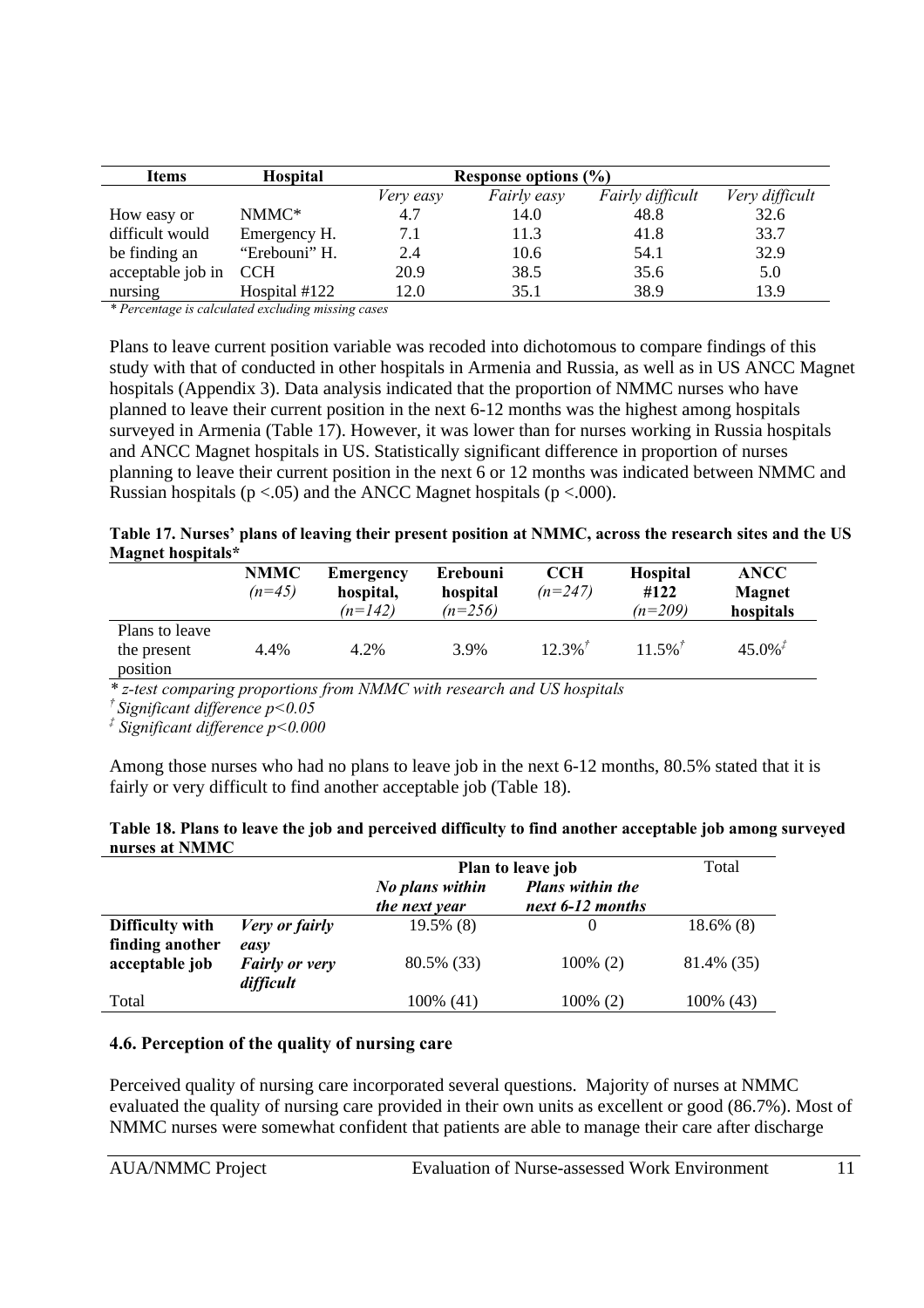(70.5%). However, the proportion of nurses feeling very confident about patients' well-being after discharge was the lowest at NMMC when comparing to other hospitals in Armenia and Russia. The highest proportion of pessimistic view about addressing nurse-reported patient problems by hospital management was detected at NMMC as compared to Emergency and Erebouni hospitals (Table 19).

| Item             | Hospital      | Response options (%) |           |           |              |  |  |
|------------------|---------------|----------------------|-----------|-----------|--------------|--|--|
|                  |               | Excellent            | Good      | Fair      | Poor         |  |  |
| Quality of       | <b>NMMC</b>   | 37.8                 | 48.9      | 13.3      | $\Omega$     |  |  |
| nursing care in  | Emergency H.  | 54.2                 | 33.8      | 10.6      | 1.4          |  |  |
| own units        | "Erebouni" H. | 34.8                 | 49.6      | 15.6      | $\mathbf{0}$ |  |  |
|                  | <b>CCH</b>    | 39.7                 | 47.0      | 13.0      | 0.4          |  |  |
|                  | Hospital #122 | 34.0                 | 49.3      | 16.3      | 0.5          |  |  |
|                  |               | Very confident       | Confident | Somewhat  | Not at all   |  |  |
|                  |               |                      |           | confident | confident    |  |  |
| Patients are     | <b>NMMC</b>   | 2.3                  | 18.2      | 70.5      | 9.1          |  |  |
| able to manage   | Emergency H.  | 12.1                 | 47.5      | 34.8      | 5.7          |  |  |
| their care after | "Erebouni" H. | 7.4                  | 35.0      | 54.5      | 3.1          |  |  |
| discharge        | <b>CCH</b>    | 6.8                  | 43.6      | 42.4      | 7.2          |  |  |
|                  | Hospital #122 | 8.0                  | 35.7      | 49.7      | 6.5          |  |  |
|                  |               | Very confident       | Confident | Somewhat  | Not at all   |  |  |
|                  |               |                      |           | confident | confident    |  |  |
| Management       | <b>NMMC</b>   | 14.6                 | 29.3      | 39.0      | 17.1         |  |  |
| addresses        | Emergency H.  | 26.2                 | 41.8      | 25.5      | 6.4          |  |  |
| nurse-reported   | "Erebouni" H. | 10.1                 | 33.9      | 45.1      | 10.9         |  |  |
| patient care     | <b>CCH</b>    | 6.1                  | 25.4      | 41.0      | 27.5         |  |  |
| problems         | Hospital #122 | 8.0                  | 24.5      | 48.0      | 19.5         |  |  |

| Table 19. Quality of nursing care at NMMC and other hospitals in Armenia and Russia |  |  |  |  |  |  |  |
|-------------------------------------------------------------------------------------|--|--|--|--|--|--|--|
|                                                                                     |  |  |  |  |  |  |  |

Rating quality of nursing care and patients' abilities to manage their own care after discharge at NMMC were compared with that of each hospital in Armenia, Russia and data from the US, NHS Trust Surveyed in 1999. Prior to this analysis Q.D.8 and D.9 were recoded into dichotomous variables to facilitate fair comparison among hospitals (Appendix 3). Statistically significant difference in perception of quality of nursing care was detected between NMMC and Emergency hospital ( $p = .03$ ). However, the nurses' perception of patients' ability to manage their own care after discharge was statistically lower at NMMC than in every hospital in Armenia and Russia, as well as in comparison to US, National Health Services (NHS) Trust surveyed in 1999 (Table 20).

#### **Table 20. Perception of nursing care quality at NMMC, across research sites and in comparison with the NHS Trusts surveyed in 1999, US**

| Item rating                 | <b>NMMC</b> | Emergency             | "Erebouni"            | <b>CCH</b> | <b>Hospital</b>   | US, NHS                      |
|-----------------------------|-------------|-----------------------|-----------------------|------------|-------------------|------------------------------|
|                             | $(n=45)$    | hospital<br>$(n=142)$ | hospital<br>$(n=256)$ | $(n=247)$  | #122<br>$(n=209)$ | <b>Trusts</b><br>surveyed in |
|                             |             |                       |                       |            |                   | 1999                         |
| Quality of care 'excellent' | 37.8        | $54.2^{7}$            | 34.8                  | 39.7       | 34.0              | 29.3                         |
| Patients' ability to manage |             |                       |                       |            |                   |                              |
| their own care 'very        | 20.5        | $59.6^{t}$            | $42.4^{t}$            | $50.4^{t}$ | $437^{T}$         | $59.7^{t}$                   |
| confinent' & 'confident'    |             |                       |                       |            |                   |                              |

*\* z-test comparing proportions from NMMC with research and US hospitals* 

*† significant difference p<0.05*

*‡ significant difference p<0.001*

AUA/NMMC Project Evaluation of Nurse-assessed Work Environment 12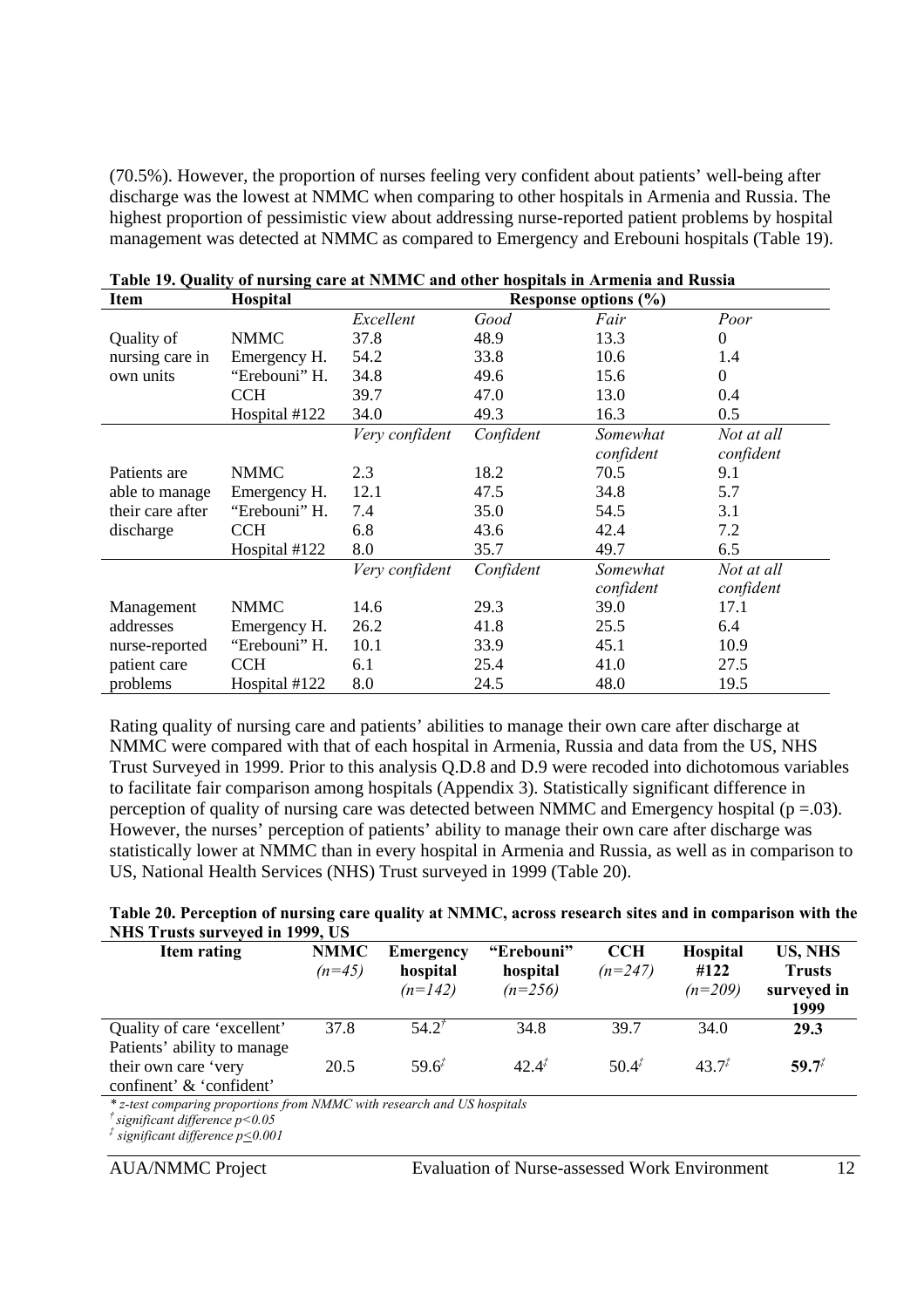Nurses were asked about the quality of care provided at NMMC compared to that one year ago. None of them stated that the quality of care in the hospital has been deteriorated, in contrast to other hospitals in Armenia and Russia, although the percentage of such answeres in each of these hospitals was small. Proportion of nurses stated that the quality of care at NMMC was improved in comparison with the past year was higher than in CCH and Hospital #122, Russia, but it was lower when compared to both hospitals in Yerevan (Table 21).

| <b>Response</b>   | <b>NMMC</b><br>$(n=44)$ | <b>Emergency</b><br>(n=141) | "Erebouni"<br>$(n=257)$ | CCH<br>$(n=245)$ | Hospital #122<br>$(n=200)$ |
|-------------------|-------------------------|-----------------------------|-------------------------|------------------|----------------------------|
| Improved          | 54.5                    | 72.3                        | 80.9                    | 18.8             | 53.5                       |
| Remained the same | 45.5                    | 25.5                        | 17.5                    | 63.3             | 44.5                       |
| Deteriorated      |                         |                             | 6                       | 18.0             | 2.0                        |

| Table 21. Quality of care over the past year at NMMC and other surveyed hospitals* |  |  |  |  |  |
|------------------------------------------------------------------------------------|--|--|--|--|--|
|------------------------------------------------------------------------------------|--|--|--|--|--|

*\* Data are presented in percentages*

According to data analysis instructions provided by PCHOPR, Quality of care in the hospital item was recoded into Care improvement dichotomous variable (Appendix 3). Perceived quality of care was statistically higher at NMMC than in CCH in Moscow (p=.001) and NHS Trust Survey in some US hospitals  $(p<.001)$  (Table 22).

| Table 22. Quality of care over the past year at NMMC and other surveyed hospitals |                         |                        |                         |                         |                                    |                                                       |  |  |
|-----------------------------------------------------------------------------------|-------------------------|------------------------|-------------------------|-------------------------|------------------------------------|-------------------------------------------------------|--|--|
| Care<br>improvement                                                               | <b>NMMC</b><br>$(n=44)$ | Emergency<br>$(n=141)$ | "Erebouni"<br>$(n=257)$ | <b>CCH</b><br>$(n=245)$ | <b>Hospital</b><br>#122<br>(n=200) | <b>US, NHS</b><br><b>Trust</b><br><b>Survey, 1999</b> |  |  |
| Yes                                                                               | 54.5                    | $72.3*$                | $80.9*$                 | 18.8*                   | 53.5                               | $20.1*$                                               |  |  |

*\* z-test comparing proportions from research site with NMMC data (p< .05)*

Data analysis indicated that almost all nurses would recommend their family member to receive care at NMMC, if needed (97.8%). This finding was similar across hospitals in Yerevan, but it was significantly higher than in the hospitals in Russia (Table 23).

| Table 23. Recommending their family member to be treated at their hospital (Q. D. 11) |          |           |            |           |               |  |  |  |  |
|---------------------------------------------------------------------------------------|----------|-----------|------------|-----------|---------------|--|--|--|--|
| <b>Reply</b>                                                                          | NMMC     | Emergency | "Erebouni" | CCH       | Hospital #122 |  |  |  |  |
|                                                                                       | $(n=45)$ | $(n=141)$ | $(n=257)$  | $(n=243)$ | $(n=204)$     |  |  |  |  |
| Yes                                                                                   | 97.8     | 97.9      | 98.4       | $81.5*$   | $90.7*$       |  |  |  |  |

#### **Table 23. Recommending their family member to be treated at their hospital (Q. D. 11)**

 $* p < .05$ 

The frequencies of job related negative incidences happened with nurses or patients over the past year were grouped into two options. One was assigned value of 1 and included "occasionally" and "frequently" responses, while the other was given 0 value and included "never" and "rarely" responses. The most frequently reported incident by nurses at NMMC were nosocomial/wound infection in patients, which were followed by verbal abuse directed toward nurses, and complaints received from patient and/or their family members. Patient falls with injuries have never happen at NMMC contrary to other hospitals (Table 24).

Statistically significant difference was detected in the rate of nosocomial/wound infections in patients between NMMC and any other hospital surveyed in Yerevan and Russia, whereas the incidence of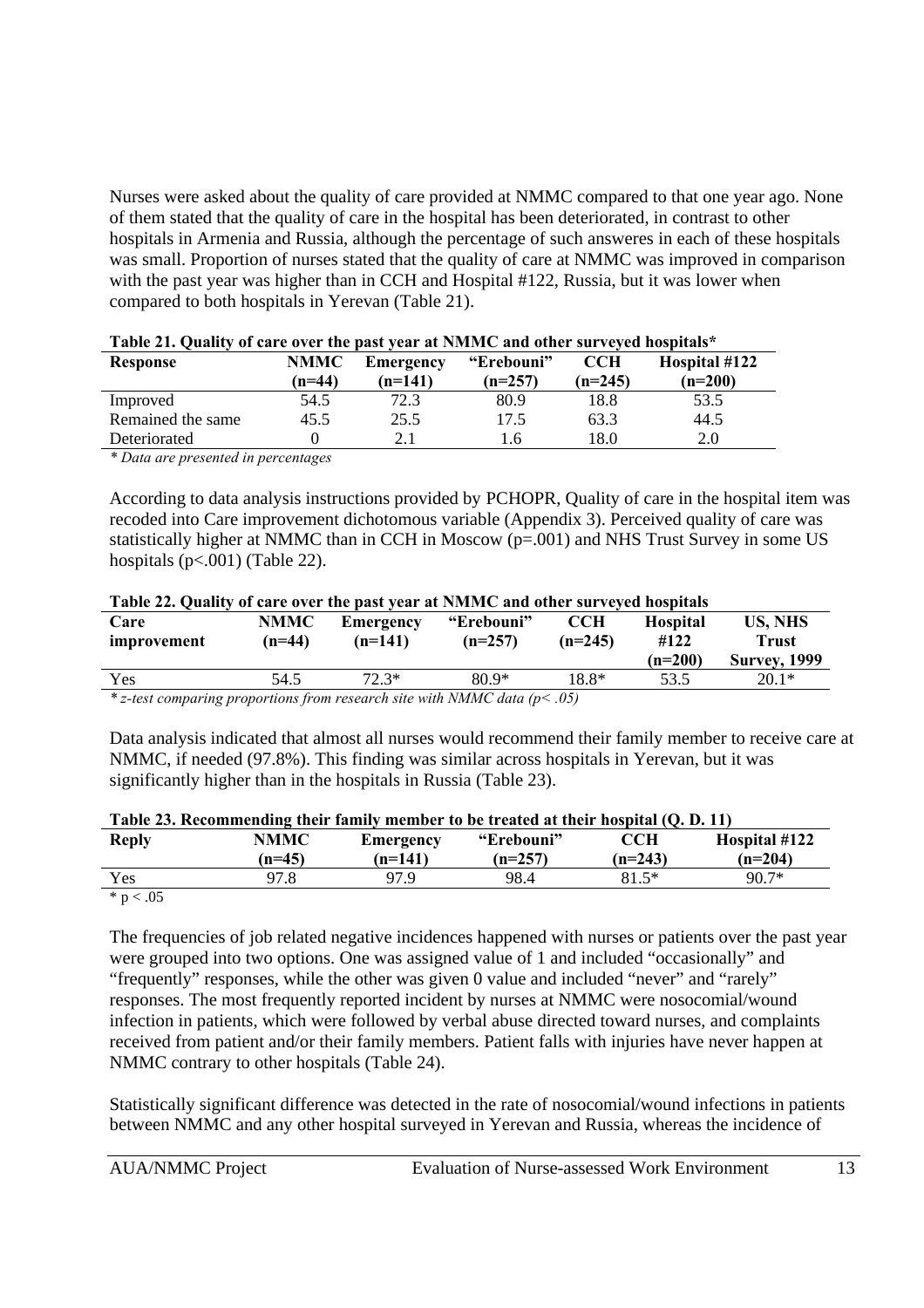verbal abuse directed toward nurses was significantly higher at NMMC than in Emergency Hospital  $(p<.05)$ .

| Table 27. 000-Telated incluents              |                         |                                           |                                     |                         |                               |  |  |
|----------------------------------------------|-------------------------|-------------------------------------------|-------------------------------------|-------------------------|-------------------------------|--|--|
|                                              | <b>NMMC</b><br>$(n=45)$ | <b>Emergency</b><br>hospital<br>$(n=140)$ | "Erebouni"<br>hospital<br>$(n=255)$ | <b>CCH</b><br>$(n=244)$ | Hospital<br>#122<br>$(n=205)$ |  |  |
| Patients received wrong<br>medication/dosage | 4.7                     | 3.6                                       | 0.4                                 | 3.3                     | 6.8                           |  |  |
| Nosocomial/wound<br>infections               | 65.9                    | $8.5^{\dagger}$                           | $12.2^{t}$                          | 4.7 <sup>†</sup>        | $4.0^{\dagger}$               |  |  |
| Complaints from patients                     | 23.3                    | 11.3                                      | 11.8                                | $9.7^{t}$               | 14.8                          |  |  |
| Patient falls with injuries                  | $\theta$                | 6.3                                       | 2.4                                 | 5.1                     | 4.9                           |  |  |
| Work-related injuries of<br>staff            | 18.2                    | 7.1                                       | 20.7                                | 9.6                     | 8.3                           |  |  |
| Verbal abuse toward nurses                   | 37.8                    | $19.3^{t}$                                | 32.7                                | 24.7                    | 25.2                          |  |  |

#### **Table 24. Job-related incidents\***

*\* Proportions (%) of those nurses who answered "frequently" or "occasionally" to the given items †NNMC significantly differed from that particular hospital, p<0.001*

*‡ NMMC significantly differed from that particular hospital, p<0.05*

More than half of the nurses (72.7%) stated that they were stuck with a needle or sharp instruments that was used on a patient in contrast to the other hospitals (Table 25). Nurses were asked about the frequency of these incidences per nursing career, in the past year, and in the past month. About half of the nurses (56%) mentioned that this occured during their nursing career. Among them 41.1% reported being stuck one-two times, and only one person reported being stuck up to 10 times.

| Table 25. Incidence of being stuck with a needle or sharp               |              |                              |                        |             |                         |  |  |
|-------------------------------------------------------------------------|--------------|------------------------------|------------------------|-------------|-------------------------|--|--|
|                                                                         | <b>NMMC</b>  | <b>Emergency</b><br>hospital | "Erebouni"<br>hospital | <b>CCH</b>  | <b>Hospital</b><br>#122 |  |  |
| Nurses have been stuck with a                                           |              |                              |                        |             |                         |  |  |
| needle or sharp that had been                                           | 72.7%        | 26.4%                        | 47.1%                  | 45.5%       | 46.6%                   |  |  |
| used for a patient                                                      |              |                              |                        |             |                         |  |  |
| Mean number of being stuck with a needle (mean $+$ standard deviation): |              |                              |                        |             |                         |  |  |
| During nursing career                                                   | $1.44 + 2.1$ | $29.7 + 139.3$               | $8.3 + 22.7$           | $2.8 + 3.0$ | $3.5 + 4.4$             |  |  |
| In the past year                                                        | $0.56 + 1.1$ | $7.4 + 16.2$                 | $3.1 + 7.7$            | $1.2 + 1.7$ | $1.5 + 1.7$             |  |  |
| During the last month                                                   | $0.16 + 0.4$ | $0.9 + 2.7$                  | $0.8 + 1.7$            | $0.2 + 0.6$ | $0.2 + 0.6$             |  |  |

#### **4.7. Characteristics of the last full shift**

The most frequently reported types of the last shift mentioned by NMMC nurses were 24-hour and day shift. This finding was similar to that from other research sites previously surveyed (Table 26).

| Table 26. Type of the last shift worked at NMMC and per research sites |             |                  |                  |           |               |  |  |
|------------------------------------------------------------------------|-------------|------------------|------------------|-----------|---------------|--|--|
|                                                                        | NMMC $($ %) | Emergency        | "Erebouni"       | CCH (%)   | Hospital #122 |  |  |
|                                                                        |             | hospital $(\% )$ | hospital $(\% )$ |           | $($ %)        |  |  |
|                                                                        | $(n=45)$    | $(n=140)$        | $(n=255)$        | $(n=245)$ | $(n=202)$     |  |  |
| Dav                                                                    | 25.6        | 21.4             | 38.0             | 35.9      | 49.5          |  |  |
|                                                                        |             |                  |                  |           |               |  |  |

## **Table 26. Type of the last shift worked at NMMC and per research sites**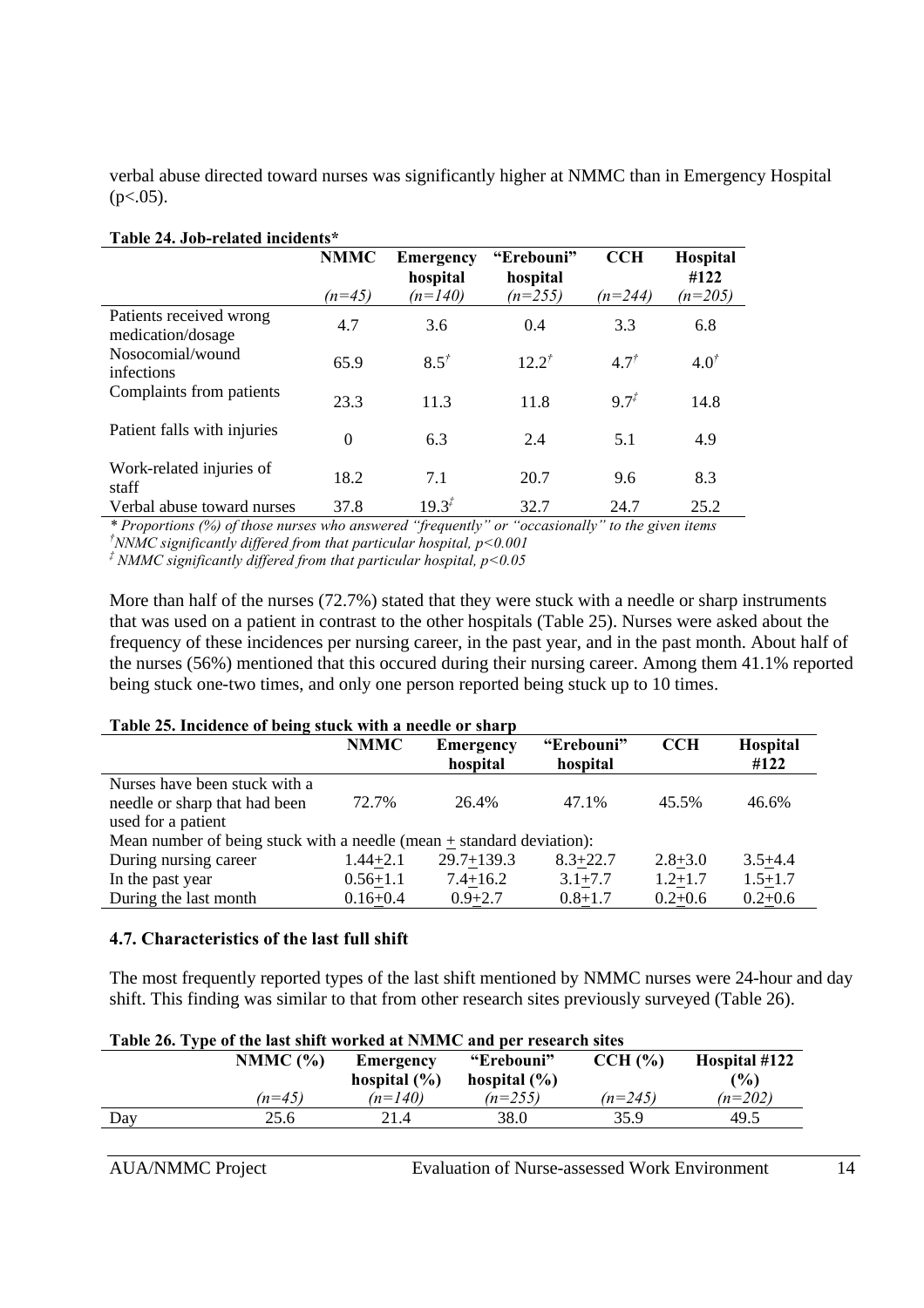|          | NMMC $(%)$ | Emergency<br>hospital $(\% )$ | "Erebouni"<br>hospital $(\% )$ | CCH (%)   | Hospital #122<br>(%) |
|----------|------------|-------------------------------|--------------------------------|-----------|----------------------|
| Evening  |            |                               | b                              | $\rm 0.8$ | 4.5                  |
| Night    | 7.0        | 5.7                           | 13.3                           | 4.9       | 5.9                  |
| 24 hours | 67.4       | 72.1                          | 47.1                           | 58.4      | 40.1                 |

The mean number of patients in a given unit during the last shift and the mean number of patients assigned to each nurse during the last shift was analyzed. Nurses having managerial position are responsible for whole unit(s), which influenced the mean number of patients assigned to each nurse. Of four nurses specifying their current position as a nurse manager, only two responded to these questions, one of which mentioned being responsible for all 46 patients in the unit. In addition, five nurses working in clinics (n=6) misunderstood these questions, assuming that they were related only to nurses working in the wards, ICU, and other units with inpatients and skipped these questions. Thus, in order to have a valid data on the mean number of patients in a given unit and assigned to each nurse the answers of nurse mangers and nurses working in ambulatories were excluded. From the remaining 36 nurses only two did not answer to these questions. Further analyses showed that both the mean number of patients in a unit and assigned to each nurse were significantly different between NMMC and other research sites (Table 27).

The difference in the mean number of patients assigned for each nurse was statistically different across hospital units (p=.004), but small sample size did not allow identifying those particular units for which this difference was significant.

| (excluding nurse managers and nurses working in amburatories) |               |                    |                          |                    |                    |  |  |
|---------------------------------------------------------------|---------------|--------------------|--------------------------|--------------------|--------------------|--|--|
|                                                               | <b>NMMC</b>   | <b>Emergency</b>   | "Erebouni"               | <b>CCH</b>         | Hospital #122      |  |  |
|                                                               |               | hospital           | hospital                 |                    |                    |  |  |
|                                                               | $(n=34)$      | $(n=140)$          | $(n=255)$                | $(n=236)$          | $(n=182)$          |  |  |
| Number of patients<br>in a unit                               | $9.29 + 4.95$ | $20.0 \pm 10.4$ ** | $15.9 + 9.9**$           | $15.8 \pm 16.6$ ** | $36.3 \pm 40.0$ ** |  |  |
| Number of patients<br>assigned to a nurse                     | $5.97 + 3.87$ | $11.8 \pm 8.5$ **  | $10.7 \pm 8.6^{\dagger}$ | $11.2 \pm 8.8$ **  | $19.9 \pm 15.0$ ** |  |  |

**Table 27. Mean numbers of unit patients\* and those assigned to participants during their last shift (excluding nurse managers and nurses working in ambulatories)**

*\* Mean ± standard deviation*

*\*\* Statistically significant difference between NMMC and the other sites (p<0.001)*

*† Statistically significant difference between NMMC and the other sites (p<0.01)*

Further, nurses ranked patients assigned to them during the last shift according to the severity of illnesses/health status (Table 28). Very severely ill patients had the lowest proportion (7.4%), which was followed by rather severily ill patients (18.3%) and by least severlily ill patients (74.3%). Distribution of patients by the degree of severity at NMMC was similar to that in the other research sites in Armenia and Russia.

| Table 28. Proportions of patients with different degree of severity assigned to a nurse during a shift at |  |
|-----------------------------------------------------------------------------------------------------------|--|
| <b>NMMC</b> and across the four research sites                                                            |  |

| Degree of severity | <b>NMMC</b> | Emergency<br>hospital | "Erebouni"<br>hospital | $\mathbb C\mathbf{CH}$ | <b>Hospital</b><br>#122 |
|--------------------|-------------|-----------------------|------------------------|------------------------|-------------------------|
| Very severely ill  | 7.4%        | 9.1%                  | 7.3%                   | 8.5%                   | 6.0%                    |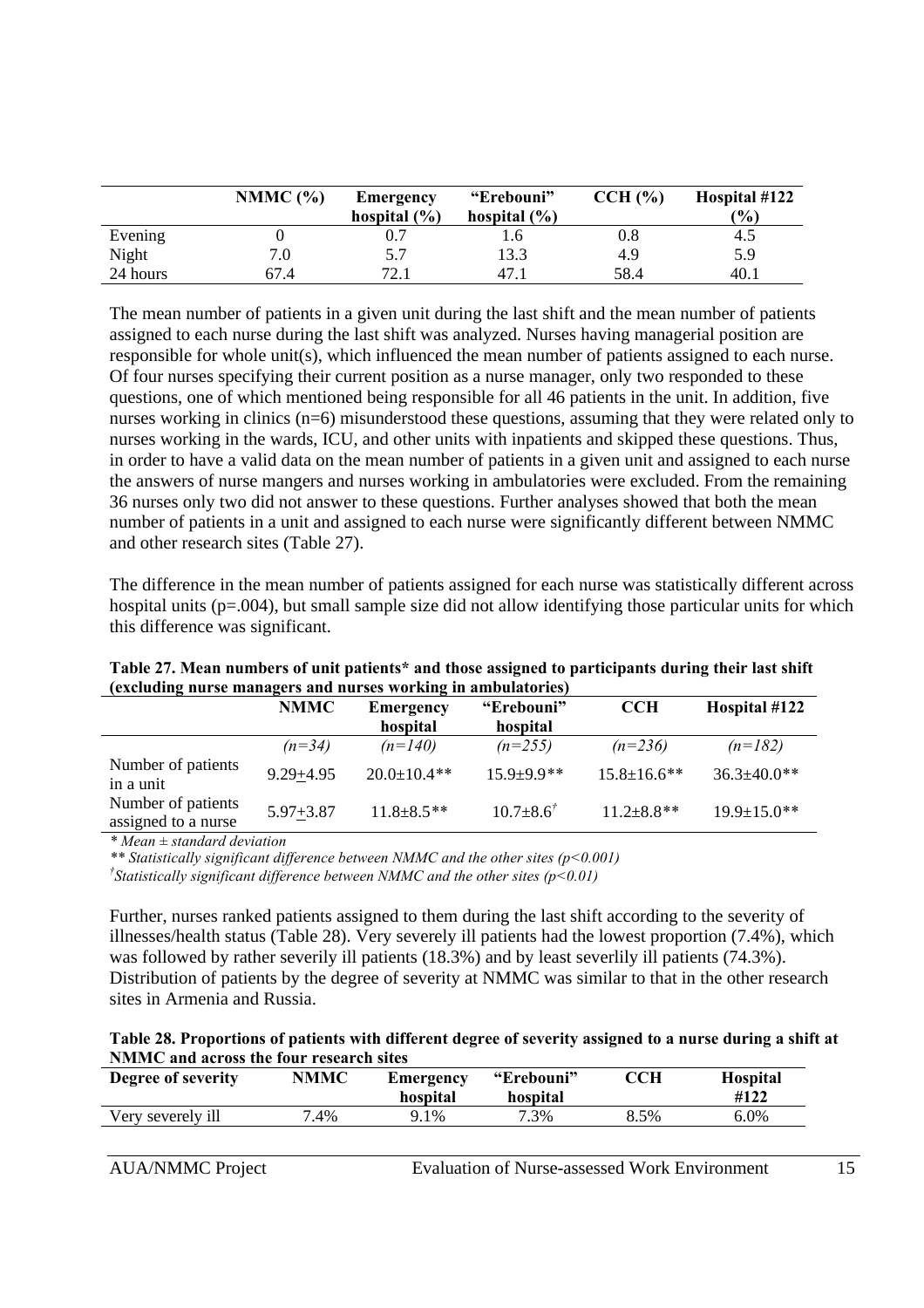| Degree of severity  | <b>NMMC</b> | Emergency<br>hospital | "Erebouni"<br>hospital | CCH   | <b>Hospital</b><br>#122 |
|---------------------|-------------|-----------------------|------------------------|-------|-------------------------|
| Rather severely ill | 18.3%       | 15.2%                 | 15.9%                  | 13.5% | 11.4%                   |
| Least severely ill  | 74.3%       | 75.7%                 | 76.8%                  | 78.0% | 82.6%                   |

Nurses were asked to indicate those tasks that they performed during the last shift. Delivering/retrieving food trays, performing routine phlebotomy, and housekeeping duties were the least frequently mentioned by NMMC nurses, while starting IVs, arranging discharge referrals, and transporting of patients were performed by the majority of nurse. The Armenian sites were similar to each other with regard to tasks performed during the last shift, except for delivering/retrieving food trays and housekeeping duties (Table 29).

| Table 27. Tasks conducted by hurses during their last sinit at Fightic and across hospitals |               |                  |                  |            |               |  |  |
|---------------------------------------------------------------------------------------------|---------------|------------------|------------------|------------|---------------|--|--|
| <b>Tasks</b>                                                                                | <b>NMMC</b>   | <b>Emergency</b> | "Erebouni"       | <b>CCH</b> | Hospital #122 |  |  |
|                                                                                             | $\frac{9}{6}$ | hospital $(\% )$ | hospital $(\% )$ | $(\%)$     | $(\%)$        |  |  |
| Delivering/retrieving food                                                                  | 9.8           | 8.6              | 9.7              | 28.2       | 39.6          |  |  |
| trays                                                                                       |               |                  |                  |            |               |  |  |
| Ordering/performing                                                                         |               |                  |                  |            |               |  |  |
| ancillary services                                                                          | 51.2          | 48.2             | 34.2             | 53.4       | 65.8          |  |  |
| <b>Starting IV-s</b>                                                                        | 85.4          | 85.6             | 73.5             | 59.7       | 64.9          |  |  |
| Arranging discharge referrals                                                               | 73.2          | 59.0             | 45.5             | 43.3       | 32.2          |  |  |
| Performing ECG-s                                                                            | 36.6          | 36.0             | 37.7             | 23.9       | 22.3          |  |  |
| Routine phlebotomy                                                                          | 4.9           | 2.9              | 3.9              | 5.9        | 15.8          |  |  |
| Transporting of patients                                                                    | 61.0          | 53.2             | 35.8             | 46.2       | 47.5          |  |  |
| Housekeeping duties                                                                         | 14.6          | 36.0             | 43.2             | 45.4       | 30.7          |  |  |
| None of the above                                                                           | 2.4           | 0.7              | 8.2              | 11.8       | 11.4          |  |  |

| Table 29. Tasks conducted by nurses during their last shift at NMMC and across hospitals |  |  |  |  |
|------------------------------------------------------------------------------------------|--|--|--|--|
|------------------------------------------------------------------------------------------|--|--|--|--|

The nursing survey included questions on tasks that nurses were unable to perform during their last shift due time restrictions. The most frequently reported activities remained undone were back rubs and skin care and oral hygiene, which followed by comforting/talking with patients and developing/updating nursing care plan (Table 30). Surveyed hospitals were heterogeneous in proportions of different tasks left undone due to time shortage during the last shift.

| <b>Undone tasks</b>                            | <b>NMMC</b>                  | <b>Emergency</b> | "Erebouni"       | <b>CCH</b> | Hospital #122 |
|------------------------------------------------|------------------------------|------------------|------------------|------------|---------------|
|                                                | $\left( \frac{9}{6} \right)$ | hospital $(\% )$ | hospital $(\% )$ | (%)        | $(\%)$        |
| Routine teaching<br>explanations for patients  | 21.2                         | 29.0             | 19.8             | 21.6       | 27.8          |
| Prepare patients and families<br>for discharge | 15.2                         | 29.0             | 15.9             | 11.6       | 14.8          |
| Comforting/talking with<br>patients            | 24.2                         | 30.5             | 21.0             | 18.4       | 18.9          |
| Adequately documenting<br>nursing care         | 15.2                         | 19.8             | 12.7             | 7.9        | 13.0          |
| Back rubs and skin care                        | 33.3                         | 23.7             | 12.7             | 7.4        | 21.3          |
| Oral hygiene                                   | 33.3                         | 19.1             | 11.1             | 6.8        | 16.0          |
| Develop or update nursing<br>care plans        | 24.2                         | 21.4             | 15.1             | 8.4        | 12.4          |
| None of the above                              | 42.4                         | 38.5             | 57.1             | 62.1       | 42.4          |

AUA/NMMC Project Evaluation of Nurse-assessed Work Environment 16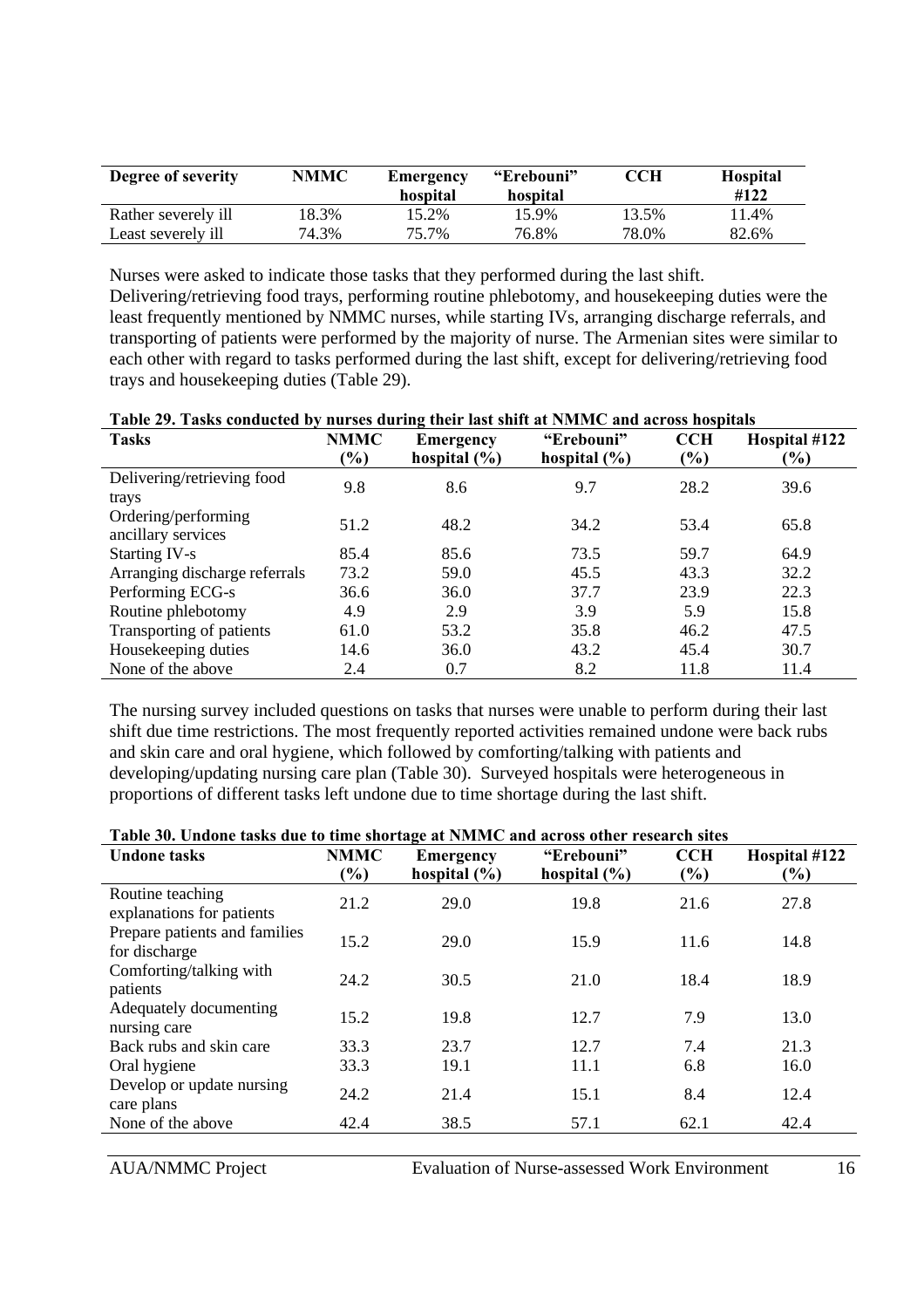The quality of nursing care delivered during the last shift was ranked as good by the majority of NMMC nurses (62.5%). Similar evaluation/perception was indicated in the other research sites, except for Emergency hospital. In all surveyed hospitals none of nurses assessed the quality of nursing care during the last shift as poor (Table 31).

| Rating    | <b>NMMC</b><br>$($ % $)$ | Emergency<br>hospital $(\% )$ | "Erebouni"<br>hospital $(\% )$ | CCH<br>(%) | Hospital #122<br>(%) |
|-----------|--------------------------|-------------------------------|--------------------------------|------------|----------------------|
| Excellent | 20.0                     | 46.4                          | 28.9                           | 34.5       | 31.7                 |
| Good      | 62.5                     | 41.4                          | 55.9                           | 53.8       | 59.1                 |
| Faire     |                          | 1 2 1<br>2. J                 | 14.8                           | 11.8       | 9.1                  |

| Table 31. Quality of nursing care during last shift at NMMC and across the research sites |
|-------------------------------------------------------------------------------------------|
|-------------------------------------------------------------------------------------------|

Most nurses at NMMC stated that they would recommend a nursing career to their relatives and friends, even though many of them would do it with some reservations (Table 32). Nonetheless, the percentage of nurses who would not recommend nursing career to a family member or a friend was higher at NMMC as comparing to the other two hospitals in Armenia and the hospital in St. Petersburg.

| Table 32. Recommending a career in nursing to a family member* |  |  |
|----------------------------------------------------------------|--|--|
|                                                                |  |  |

|                            | <b>NMMC</b> | Emergency | "Erebouni" | CCH  | <b>Hospital</b> |
|----------------------------|-------------|-----------|------------|------|-----------------|
|                            |             | hospital  | hospital   |      | #122            |
| N <sub>0</sub>             | 22.2        | 2.8       | 13.2       | 38.7 | 3.9             |
| Yes, with some reservation | 42.2        | 37.3      | 53.3       | 46.8 | 50.9            |
| Yes, without reservation   | 35.6        | 59.2      | 33.1       | 13.3 | 4.2             |
|                            |             |           |            |      |                 |

*\* Data provided in percentages* 

Recommending a career in nursing to a family member and satisfaction with being a nurse items were recoded into dichotomous variables to find the association between these items. Responses "yes, with and without some reservations" were collapsed into value 1 in dichotomous variable, whereas 0 value was assigned to the response "no". Satisfaction with being a nurse was recoded into new variable that had value of 1 (moderately and very satisfied) and 0 value (very and a little dissatisfied). Fisher exact test was performed to detect possible association between satisfaction with being a nurse and recommending a career of a nurse to a family member. The degree of satisfaction with being a nurse was positively correlated with recommending a career in nursing to a family member ( $p < .000$ ).

#### **5. Discussion**

The survey assessed the current status of nursing care at NMMC and compared it with nursing care provided in the other surveyed hospitals in Armenia and Russia.

The participation rate was lower at NMMC as compared to other health care facilities surveyed in Armenia and Russia. One possible reason for this low response rate was the less structured/formal survey administaration at NMMC. At the other sites, the nurses attended survey completion sessions in groups under the supervision of their hospital head nurses and interviweres (4). At NMMC nurses were given one week to complete the questionnares, which excluded daily workload and time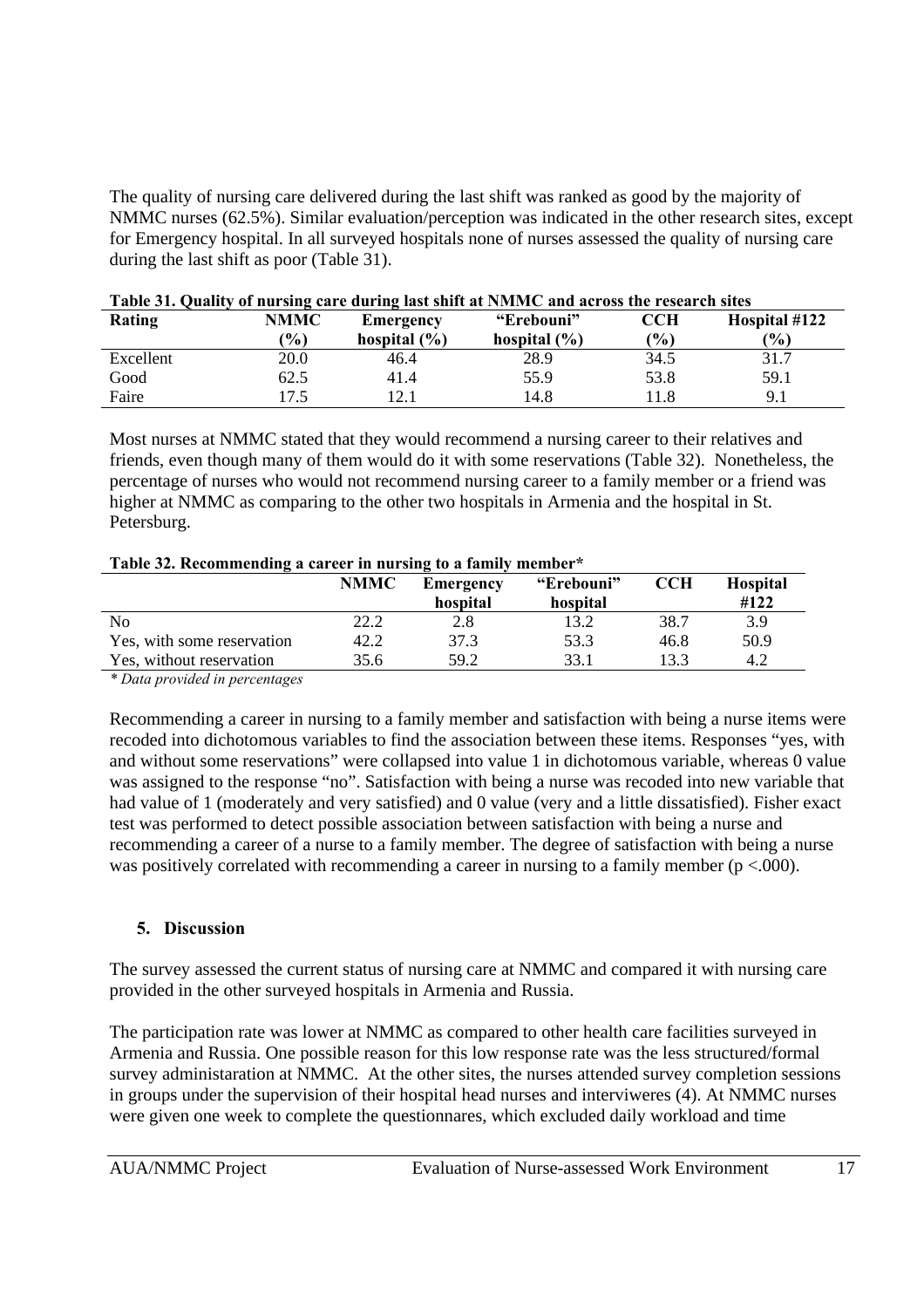limitation of nurses as possible reasons for low response rate. Possibly, the reason for low response rate could be reluctance and disbelief of personnel toward expressing work related concerns and positive changes in hospital functioning. During data collection stage, the study team faced the nurses' concerns regarding the possibility of identifying their personality by linking their age, the unit, number of years worked in the current unit, etc despite continuing attempts to persuade nurses of the confidentiality of their information. However, NMMC nurses appear to have been more openly critical in answering sensitive questions than those working in Emergency and Erebouni hospitals.

The survey indicated that NMMC had significantly higher score for nurse competence when comparing to the hypothesized value. The other nursing work indicators were lower than the hypothesized values, but the difference was significant for Nursing Work Index (NWI) and Nurse staffing only. The reason for not detecting significant difference could be the small sample size of the study and, possibly, biased attitude of study participants while completing the questionnaire.

NWI, nurses autonomy, control over their own work, relationships with doctors, nurse staffing, administrative support, career support, nurse competence, and doctors' value of nursing work were found to be the lowest at NMMC in comparison with the Armenian research sites. Taking into consideration the better working environment at NMMC, these findings support the idea that nurses at NMMC were more open and critical in answering to the questionnaire than those from other two Armenian hospitals. Interestingly, "relationships with doctors" indicator was significantly higher at NMMC comparing to ANCC Magnet hospitals, US. The possible explanation for this finding is that NMMC is a small tertiary care hospital with personnel consisted of 70 nurses and 60 other clinical staff members, so that somewhat closer working relationships could be expected between doctors and nurses.

Although NMMC score for administrative support was not different from the hypothesized value, analysis of each item reflecting relationships between nurses and administration revealed that changes should be made to improve the organizational support at NMMC. According to the survey results, approximately only half of nursing staff had been somehow involved in hospital governance and decision-making committees or has received a support on behalf of administration for innovative ideas related to patient care or work in general. Nurses' satisfaction with their current work and performance can be improved by empowering them to participate in decision-making related to nursing care management.

Data analysis indicated that NMMC had significantly higher than the hypothesized emotional exhaustion and burnout scores. Moreover, NMMC had the highest total burnout score and emotional exhaustion score across surveyed hospitals in Armenia and Russia. Currently, NMMC performs about 600-700 cardiac surgeries and about 1000 invasive procedures per year, which put significant stress on nurses. Working hours in cardiac catheterization laboratory and Intensive Care Unit (ICU) depend on daily workload, so that nurses may stay in the hospital for far more than 8 hours per day. Majority of nurses has 24-hour scheduled shift, which may contribute to such high scores of emotional exhaustion and burnout scores. In addition to a long working day at the hospital, high emotional exhaustion score at NMMC can be explained by the complexity of treatment procedures performed at NMMC, such as cardiac invasive procedures and open- or closed heart surgeries. Emotional exhaustion and burnout scores were not different across department at NMMC, thus it could be assumed that all departments at NMMC have high workload. In deed, patients are scheduled every 15 minutes in ambulatories,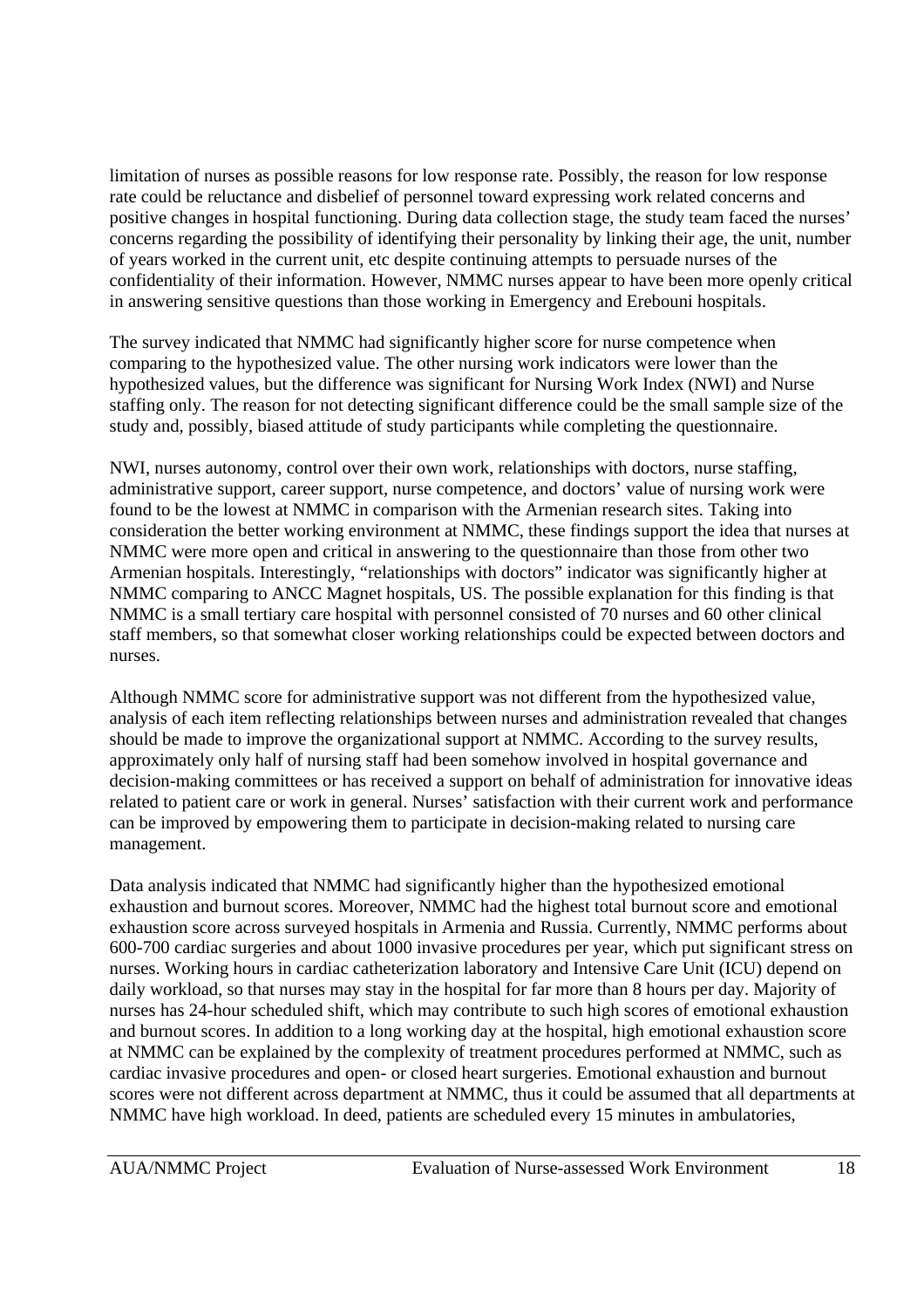whereas the length of regularly scheduled shift in wards is mainly 24 hours, so it was expected that the total burnout and emotional exhaustion scores could be so high at NMMC. Nonetheless, data on the mean number of patients in a unit and the average number of patients assigned to a single nurse was the lowest at NMMC in comparison with other surveyed hospitals in Armenia and Russia, so that high level of emotional exhaustion could not be explained only by inadequate patient-to-nurse ratio at NMMC. The distribution of patients with different degree of disease severity was similar at NMMC and other hospitals. However, criteria used to differentiate degree of patient severity by nurses in different hospitals is unknown judgment, which could jeopardize fair interpretation of nurses' workload in various hospitals in terms of severity of a disease. To have baseline data for future improvement activities it would be useful to conduct a qualitative research aiming to reveal underlying causes of nurses' emotional exhaustion at NMMC.

High score of emotional exhaustion and burnout inventory could contribute to nurses' dissatisfaction with their job. The percentage of nurses dissatisfied with their current job was higher at NMMC than in Emergency hospital and the research sites in Russia, but lower than at Erebouni hospital. Job dissatisfaction at NMMC was significantly higher when comparing to that in the ANCC Magnet Hospitals. Considering the high percentage of job dissatisfaction among nurses, it was reasonable to assume that the percentage of nurses planning to leave their present position in the next 6-12 months would be also high. The proportion of nurses who were planning to leave their current position at NMMC was higher than in the other two hospitals in Armenia. However, this percentage was significantly lower at NMMC than in Russian hospitals and Magnet hospitals in US. High proportion of nurses who had no plans to leave their current work could be explained by having difficulties with finding another acceptable job reported by nurses in Armenian research sites. A good lesson that was learned from this study is that there was no difference in plans to leave current position or the likelihood of losing job between nurses under the age of thirty versus those who were over thirty. Moreover, the proportion of younger nurses was higher at NMMC than in the US hospitals, while this is a group of employees who have a potential in nursing career and professional grow [1]. Further, about two third of NMMC nurses would recommend their relative or a friend perusing nursing career with or without some reservations. Recommending a career of a nurse to a family member was positively correlated to respondents' satisfaction of being a nurse.

Rating quality of nursing care at NMMC was significantly lower than in Emergency and Erebouni hospitals and was similar to that in CCH, #122 Hospital, as well as the results of NHS, US. Besides, the percentage of nurses confident in patients' abilities to manage their own care after discharge was surprisingly the lowest at NMMC among all surveyed health care facilities. It should be noted that patients are discharged from NMMC at the time when their health and functional status are appropriate for leaving the hospital. Some patients may feel uncomfortable and unprepared to leave the hospital and manage their own care at home, which is a psychological rather than physical health issue in such cases. To ensure well-being of its patients NMMC has established a policy, according to which all patients are informed about their readiness to be discharged by their physician, but are allowed to stay in the hospital as long as they and their caregivers believe in safety of being outside of direct medical supervision. One of the possible explanations for nurses' pessimism could be the fact that most of the patients had cardiac surgery or invasive procedure and, thus, their condition was perceived by nurses as severe. The severity of a patient's condition does not appear to be related to a nurse's confidnece, as the distribition of patients by severity was similar across all the facilities. So, the reasons for low confidence in patients' well-being after discharge should be further investigated.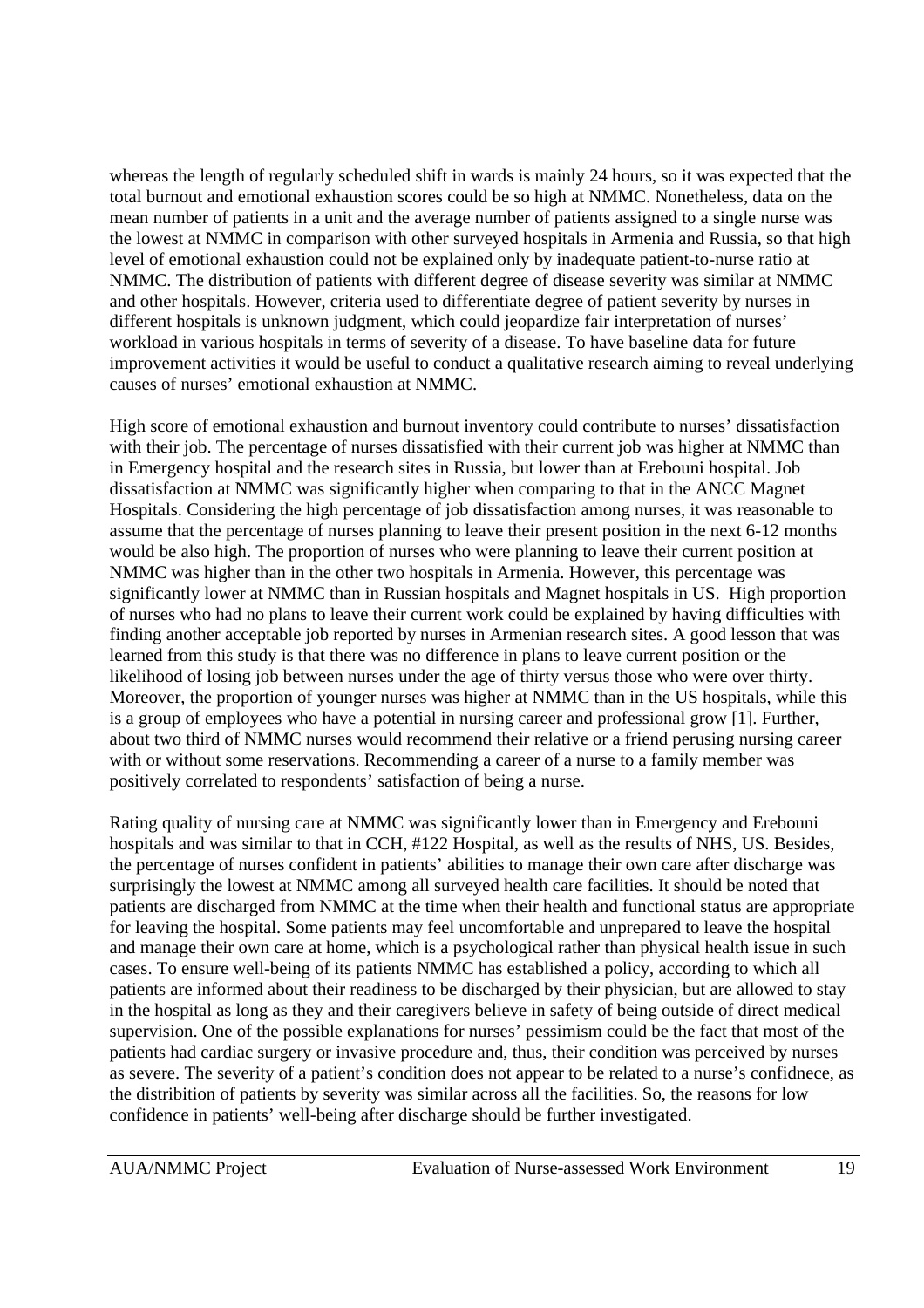About the half of nurses at NMMC reported improved quality of care comparing to that a year ago. It should be noted that the implementation-directed part of Quality Assurance Project was initiated in November 2001 under the aegis of American University of Armenia – Nork Marash Medical Center Project. Although it is impossible to attribute the improvements of quality of care at NMMC to solely to the implementation of ANP, the latter could play a role in higher rating nurses gave to quality of care at NMMC. Although higher percentages of nurses evaluated the quality of care provided at Erebouni and Emergency hospitals as improved, it is possible that these nurses intentionally exaggerated their positive responses due to some attitudinal characteristics of middle level health care providers in Armenia who are more dependent from higher management level than those in the western world. Further, the overwhelming majority of nurses at NMMC would recommend receiving care at their hospitals to their relatives and friends. This finding supported nurses' evaluation of quality of care provided at NMMC.

The most frequently occurring incident related to patient care was nosocomial/wound infection. Openheart surgery is one of the major surgeries that has a high rate of perioperative complications, such as stroke, renal failure, death and, especially, nosocomial infections. However, an Infection Control Program is implemented at NMMC to collect and analyze patient-level data for undertaking appropriate measures to reduce post-operative complication rates. The Program has proved to be successful [personal communication with NMMC staff]. By frequency, the next problem reported by nurses was verbal abuse toward nurses. Unfortunately, the questionnaire was not designed in a way to reveal from what side the verbal abuse was directed toward nurses.

NMMC was the only hospital among surveyed that did not reported patient falls with injuries. On the other side, the incidence of being stuck with a needle or sharp that had been used for patient was the highest at NMMC. It should be noted that the number of nurses answered positively (32) to the general question about their experience with being stuck by a needle or sharp instruments was different from the number of nurses who indicated the actual number of such cases during their nursing career, last year or last month (23). The number of incidences could be different in those nurses who did not reported the actual number comparing to the nurses who stated the number of instances they were stuck by a needle or another sharp tool. Therefore, the mean number of being stuck with a needle indicated in this survey could be different if all nurses who answered positively to this question reported also the actual number of cases in a specified time-period.

In most health care facilities in Armenia delivering/retrieving food trays and housekeeping duties mainly are performed by cleaning ladies, whereas routine phlebotomy mainly is done by physicians at NMMC. This could explain the small proportion of nurses performing those activities at NMMC. The study revealed that 24.2% of nurses did not manage to update or develop nursing care plans. However, nurses in the Armenian health care system are more dependent from physicians than those in developed countries. Although efforts have been made to lessen excessive subordination between physicians and nurses, nursing care plan does not exist at NMMC and in many other Armenian hospitals.

In conclusion, key issues identified by nursing survey should be emphasized.

The survey conducted at NMMC provided baseline data on strengths and possible areas for improvement of nursing care provided at NMMC.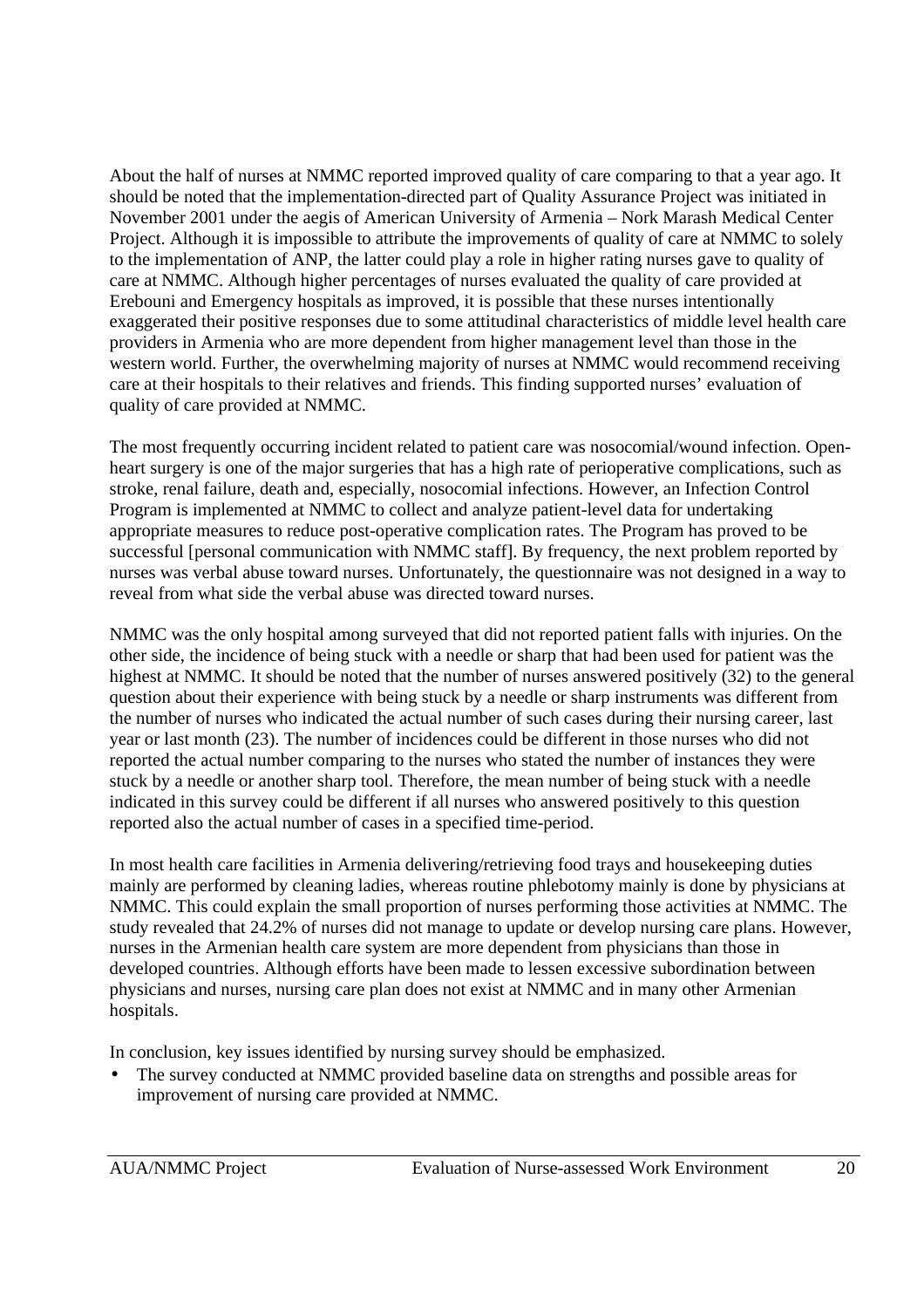- The survey provided the opportunity to compare status of nursing care at NMMC with that delivered in other hospitals in Armenia, Russia, and the ANCC Magnet hospitals in the US.
- The findings can be used to plan further activities that enhance nursing care and to improve the quality of care provided at NMMC.
	- ß Creating a Nursing Board to involve NMMC nurses in hospital governance and to make working relationships between nursing staff and administration more effective is suggested. This can increase nurses' interest in carrying out additional responsibilities related to planning, organizing, implementing, and monitoring quality and management of nursing care. It may also positively influence nurses' satisfaction with own work and their performance, possibly, contributing to health care outcomes.
	- Decrease nurses daily workload by having more adequate nurse staffing is suggested to positively inflence on nurses' emotional exhaustion and burnout.
	- ß Post-intervention data collection can be used to evaluate the effectiveness of these activities.
- Presenting the survey results to NMMC nurses to alleviate their fear related to identification of individual participation and the following negative consequences of expressing work-related concerns is recommended.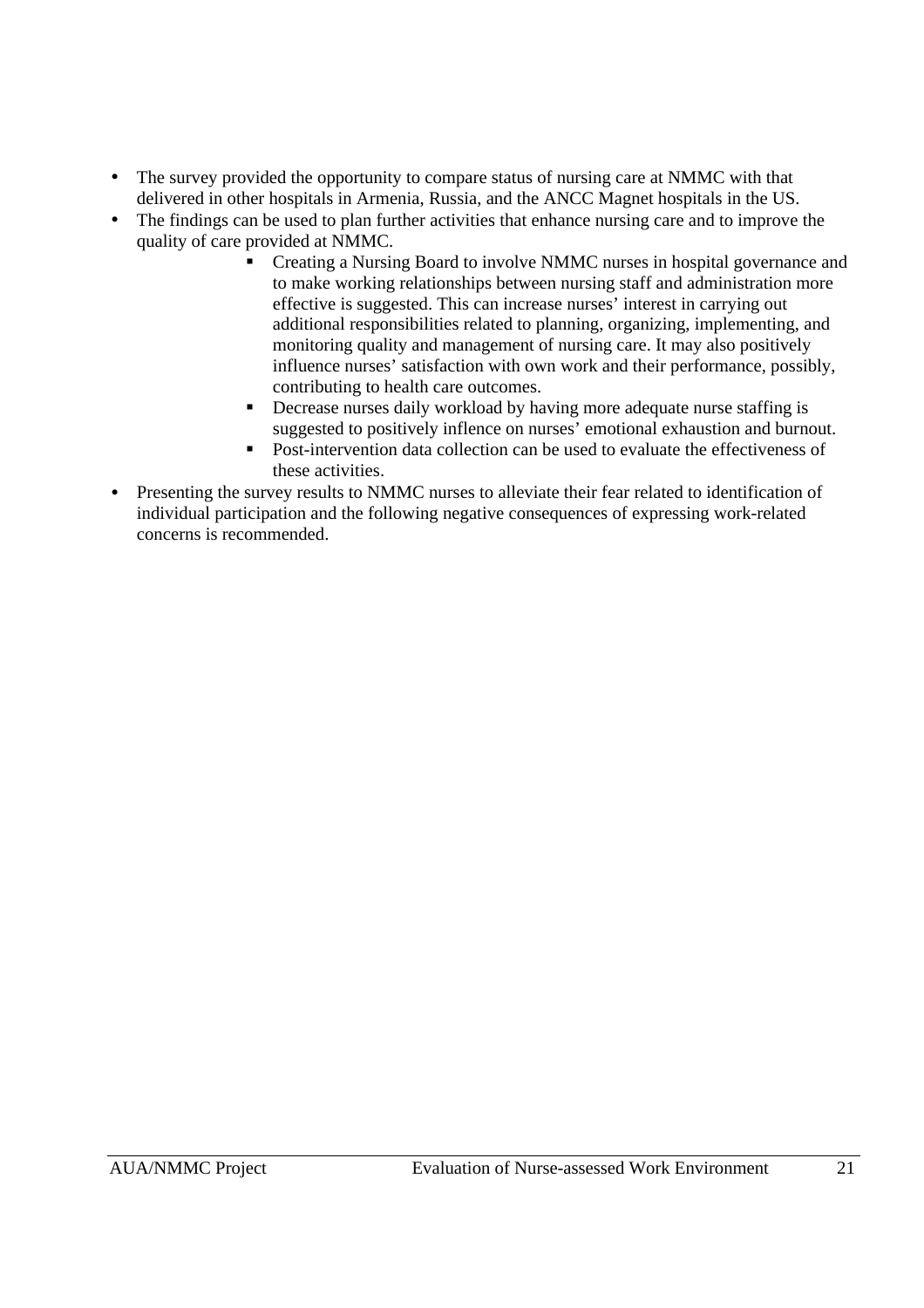## **6. References**

- 1. Aiken L.H., Clarke S.P., Sloane D.M., Sochalski J.A., Clarke H., Giovanetti P., Hunt J., Raffery A.M., and Shamian J. Nurses' Reports on Hospital Care in Five Countries. Health Affairs, May/June 2001, vol. 3 (3), p. 43-53.
- 2. Aiken L.H., Clarke S.P., Sochalski J.A., and Silber J.H. Hospital Nurse Staffing and Patient Mortality, Nurse Burnout, and Job Dissatisfaction. JAMA, October 23/30, 2002, vol. 288 (16), p.1987-93.
- 3. Aiken L.H. and Patrician P.A. Measuring Organizational Traits of Hospital: The Revised Nursing Work Index. Nurs Res, May/June 2000, vol. 49(3), p146-153.
- 4. Demirchyan A. and Thompson M.E. Evaluating Hospital Quality Improvement Model for Selected Hospitals in Armenia and Russia.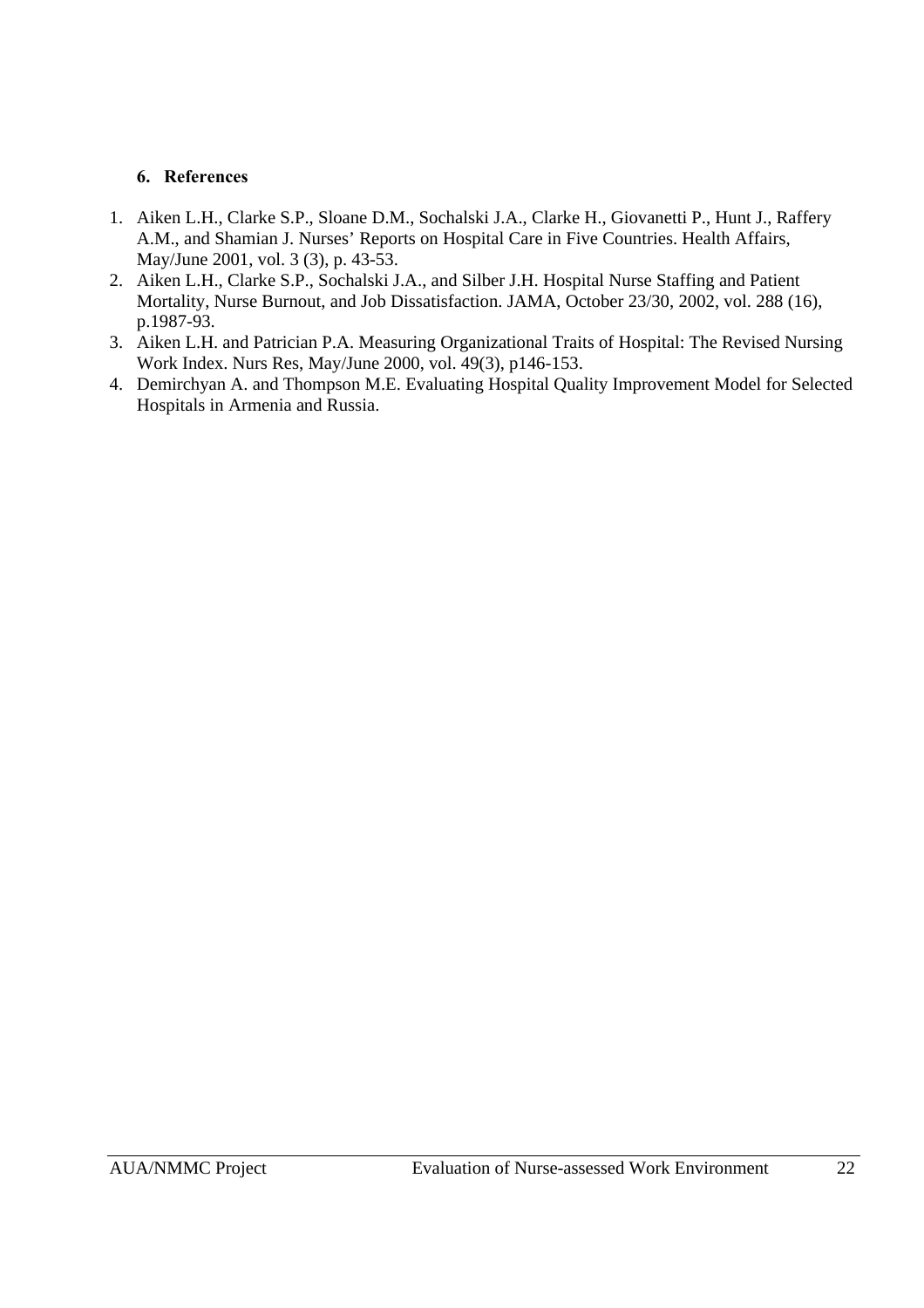## **Üàðø Ø²ð²Þ ´ÄÞÎ²Î²Ü ÎºÜîðàÜ / вڲêî²ÜÆ ²ØºðÆÎÚ²Ü Ð²Ø²Èê²ð²Ü**



# **´àôÄøàôÚð²Î²Ü вðòàôØ**

Rung bih pnidpnijn,

 $U$ որք Մարաշ Բժշկական Կենտրոնում իրականացվում է Բուժօգնության որակի բարելավման ծրագիր։ <u>Բուժքույրական գ ործը զորազնելու նպատակով մենք Ձեր օգ նության կարիքն ունենք, որպեսզի պատկերացում կազմենք</u> UUF4-nւմ բուժքույրական գ ործի դրվածքի մասին:

Դուք ազատեք իրաժարվել այս ուսումնասիրությանը մասնակցելուց, սակայն Ձեր կարծիքը շատ կարևոր է մեց իամար։

<u>Խնդրում ենք իարցերին պատասխանել անկեղծ և անկաշկանդ։ Յավատացնում ենք, որ Ձեր պատասխանները</u> <u>կպաիվեն լիովին գ աղտնի և անանուն։ Ձեր անունը ոչ մի կերպ չի կապակզվի Ձեր տված պատասխանների իետ, ուստի և՝</u> nnևէ ձևով չի ազդի Ձեր աշխատանքային փոխիարաբերությունների վրա:

U>խատեք պատասխանել բոլոր hարցերին: Եթե Դուք չգ իտեք տվյալ hարցի ճշգ րիտ պատասխանը, ընտրեք <u>պատասխանի այն տարբերակը, որը իամարում եք ամենաիավանականը։</u>

Uույն Բուժքույրական ունումնասիրությունը իրականացվել է 8 երկրներում, որը նախաձեռնել է ԱՄՆ-ի Oենսիլվանիայի Յամալսարանը, իսկ Յայաստանում` «Էրեբունի» բժշկական կետրոնում և «Շտապ օգնություն» <u>hիվանդանոցում՝ Յայաստանի Ամերիկյան Յամալսարանի ղեկավարությամբ։</u>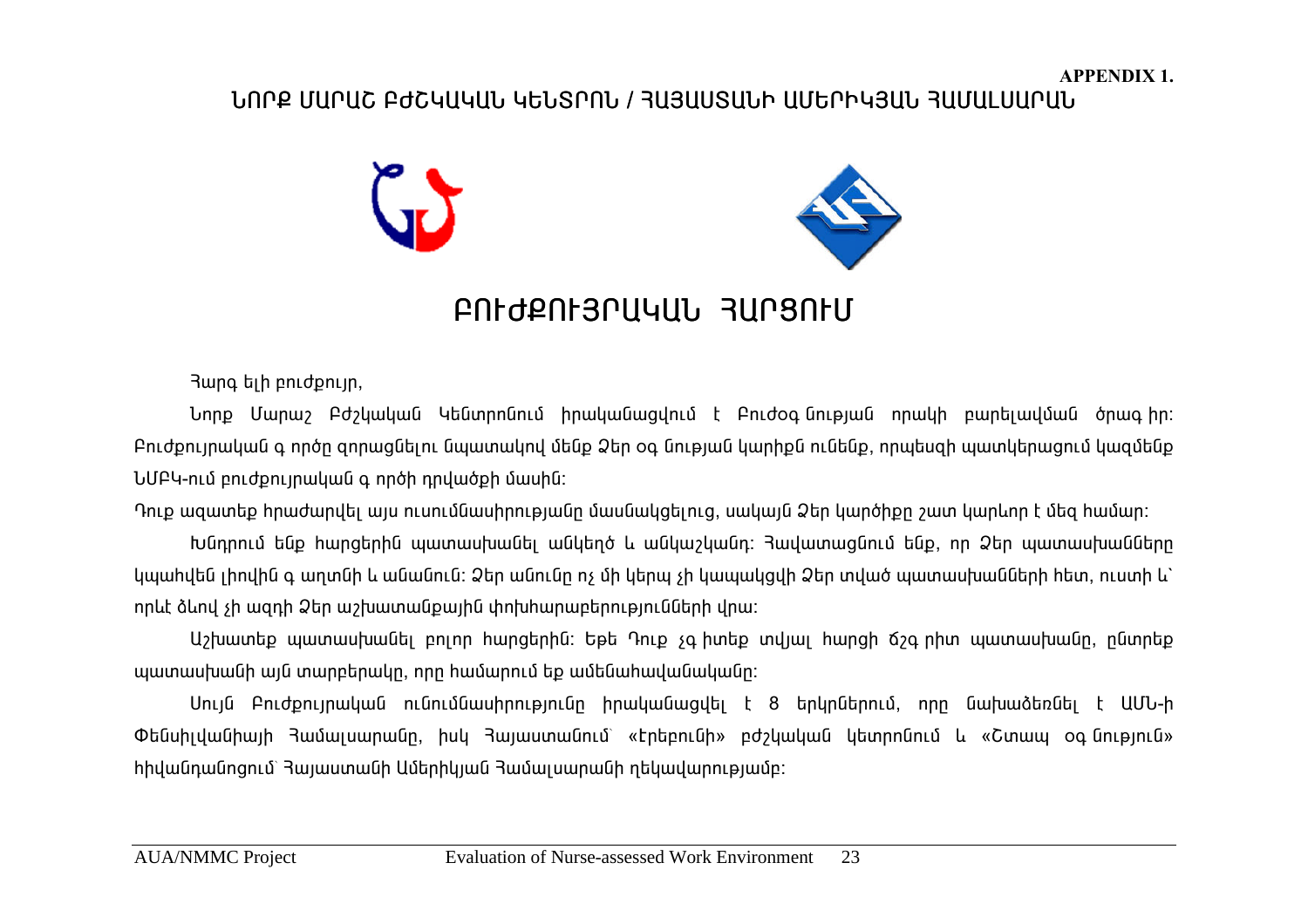A. Այս բաժնում առաջարկվում են hարցեր Ձեր` որպես բուժքրոջ, աշխատանքի մասին։ Խնդրում ենք պատասխանել <u>ծարցերին` շրջանակի մեջ վերցնելով Ձեր ընտրած պատասխանի համարը, կամ, որտեղ անհրաժեշտ է, գ րելով պատասխանը</u> **innual** innum unu:

- 1. Bhywūnwūngh n<sup>o</sup>n pwdwūúnLūpnLú bp wahwunnLú.
	- 1. Իինտենսիվ թերապիայի բաժանմունք
	- 2. Rundhnwhwwwwwu pwdwu uning
	- 3. Կաթետերիզացիայի լաբորատորիա
	- 4. UJL Lupnpwunnphwudbp
	- 5. Ամբուլատոր կլինիկա (Մեծահասակների, Մանկական, Առիթմոլոգ իական)
	- $6. \text{U}_{II}$  (G<sub>2</sub>G<sub>I</sub>)<sup> $\text{V}}$ </sup>
- 2.  $\mathsf{h}^{\circ}$ նչ պաշտոն եք զբաղեցնում:  $\mathcal{L}_\text{max}$  and  $\mathcal{L}_\text{max}$  and  $\mathcal{L}_\text{max}$  and  $\mathcal{L}_\text{max}$  and  $\mathcal{L}_\text{max}$  and  $\mathcal{L}_\text{max}$

| 3. Քանի՞ տարի է, ինչ աշխատում եք.                                                                                                                                                                                                         | a) որպես բուժքույր | տարի                                       |      |
|-------------------------------------------------------------------------------------------------------------------------------------------------------------------------------------------------------------------------------------------|--------------------|--------------------------------------------|------|
|                                                                                                                                                                                                                                           |                    | b) որպես բուժքույր  ներկայիս բաժանմունքում | տարի |
| $\overline{A}$ of $\overline{C}$ is the set of the set of the set of the set of the set of the set of the set of the set of the set of the set of the set of the set of the set of the set of the set of the set of the set of the set of |                    |                                            |      |

4. Որքա՞ն է Ձեր հերթափոխի տևողությունը սովորաբար:

1. 8 ųÙ 2. 12 ųÙ 3. 24 ųÙ 4. ²ÛÉ (Ýß»É) \_\_\_\_\_\_\_\_\_\_\_\_\_\_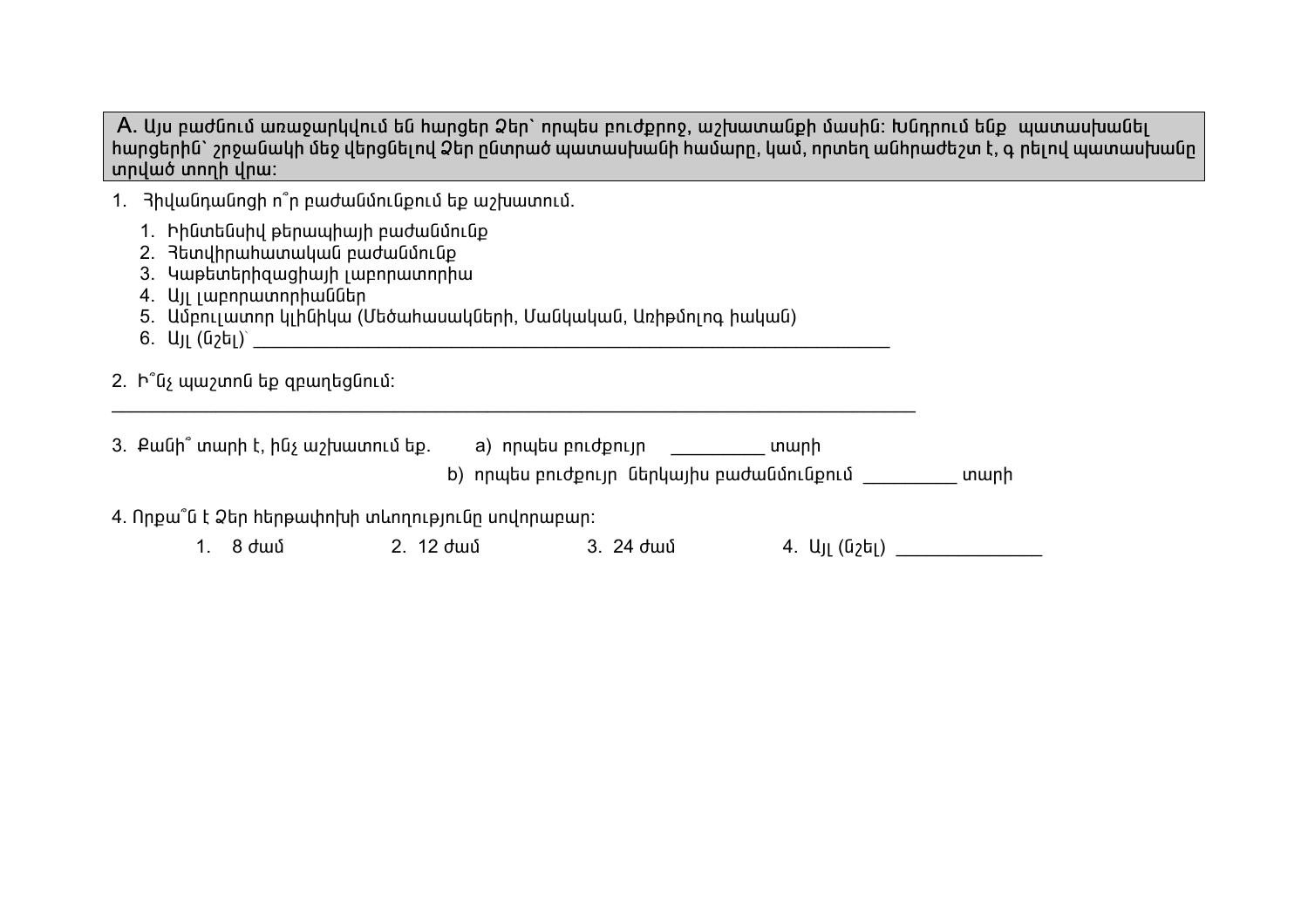B. Նշեք, խնդրեմ, թե որքանո՞վ եք hամաձայն, որ hետևյալն առկա է 2եր ներկայիս աշխատանքում: Արտահայտեք Ձեր **իամաձայ-նության աստիճանը` յուրաքանչյուր** պնդման դիմաց նշելով ( ) այն վանդակը, որը գ տնվում է Ձեր կարծիքին **ѳٳå³ï³ë˳ÝáÕ ëÛáõݳÏáõÙ: ºÃ» ¸áõù ã· Çï»ù, û ÇÝãÇ Ù³ëÇÝ ¿ ËáëùÁ ïíÛ³É åÝ¹Ù³Ý Ù»ç, ÁÝïñ»ù 4-ñ¹` §²Ù»Ý¨ÇÝ h**ամաձայն չեմ» պատասխանը:

| բավարար, այնպես որ Դուք կարողանում եք անիրաժեշտ ժամանակ<br>հատկացնել հիվանդներին։<br>փոխիարաբերություններ։<br>ստանում են բարձր մասնագ իտացված բուժօգ նություն:<br>բուժքույրերի համար։<br>վերաբերյալ որոշումների կայացմանը։<br>առաջարկները անհրաժեշտ աջակցություն են ստանում ղեկավարության<br>կողմից։<br>քննարկելու հիվանդի խնամքի հետ կապված խնդիրները։<br>բուժօգ նությունն ու խնամքը։ | Յամաձա՞յն եք, արդյոք, որ հետևյալն առկա է Ձեր ներկայիս աշխատանքում.                                                                                                                                                                                                                                                                                                                                                                                                                                                                                                                                                                                                                                                                                                              | Lhnyhū<br>համաձայն<br>եմ | Մասամբ<br>համաձայն<br>եմ<br>$\overline{2}$ | Մասամբ<br>համաձայն<br>չեմ<br>3 | Ամենևին<br>համաձայն<br>չեմ<br>4 |
|----------------------------------------------------------------------------------------------------------------------------------------------------------------------------------------------------------------------------------------------------------------------------------------------------------------------------------------------------------------------------------------|---------------------------------------------------------------------------------------------------------------------------------------------------------------------------------------------------------------------------------------------------------------------------------------------------------------------------------------------------------------------------------------------------------------------------------------------------------------------------------------------------------------------------------------------------------------------------------------------------------------------------------------------------------------------------------------------------------------------------------------------------------------------------------|--------------------------|--------------------------------------------|--------------------------------|---------------------------------|
|                                                                                                                                                                                                                                                                                                                                                                                        | 1. Յիվանդանոցի տեխնիկա-սանիտարական ծառայություններն աշխատում են<br>2. Բժիշկները և բուժքույրերն ունեն լավ աշխատանքային<br>3. Յնարավորություն ունեք աշխատելու մի բաժանմունքում, որտեղ հիվանդները<br>4. Վերադաս անձնակազմն աջակցում է բուժքույրերին:<br>5. Ձեր աշխատավարձը բավարար է։<br>6. Յիվանդանոցում կանոնավորապես կազմակերպվում են կրթական ծրագ րեր<br>7. Բուժքույրերը հնարավորություն ունեն մասնակցելու հիվանդի բուժման<br>8. Բուժօգ նության վերաբերյալ բուժքույրերի կատարած նորարարական<br>9. Բավականաչափ ժամանակ և հնարավորություն կա այլ բուժքույրերի հետ<br>10. Բուժքույրերի թիվը բավարար է, որպեսզի ապահովվի հիվանդների որակյալ<br>11. Բաժանմունքի ավագ բուժքույրը լավ կազմակերպիչ է և ղեկավար։<br>12. Յիվանդանոցի գ լխավոր բուժքույրը հարգ ված է և մատչելի անձնակազմի |                          |                                            |                                |                                 |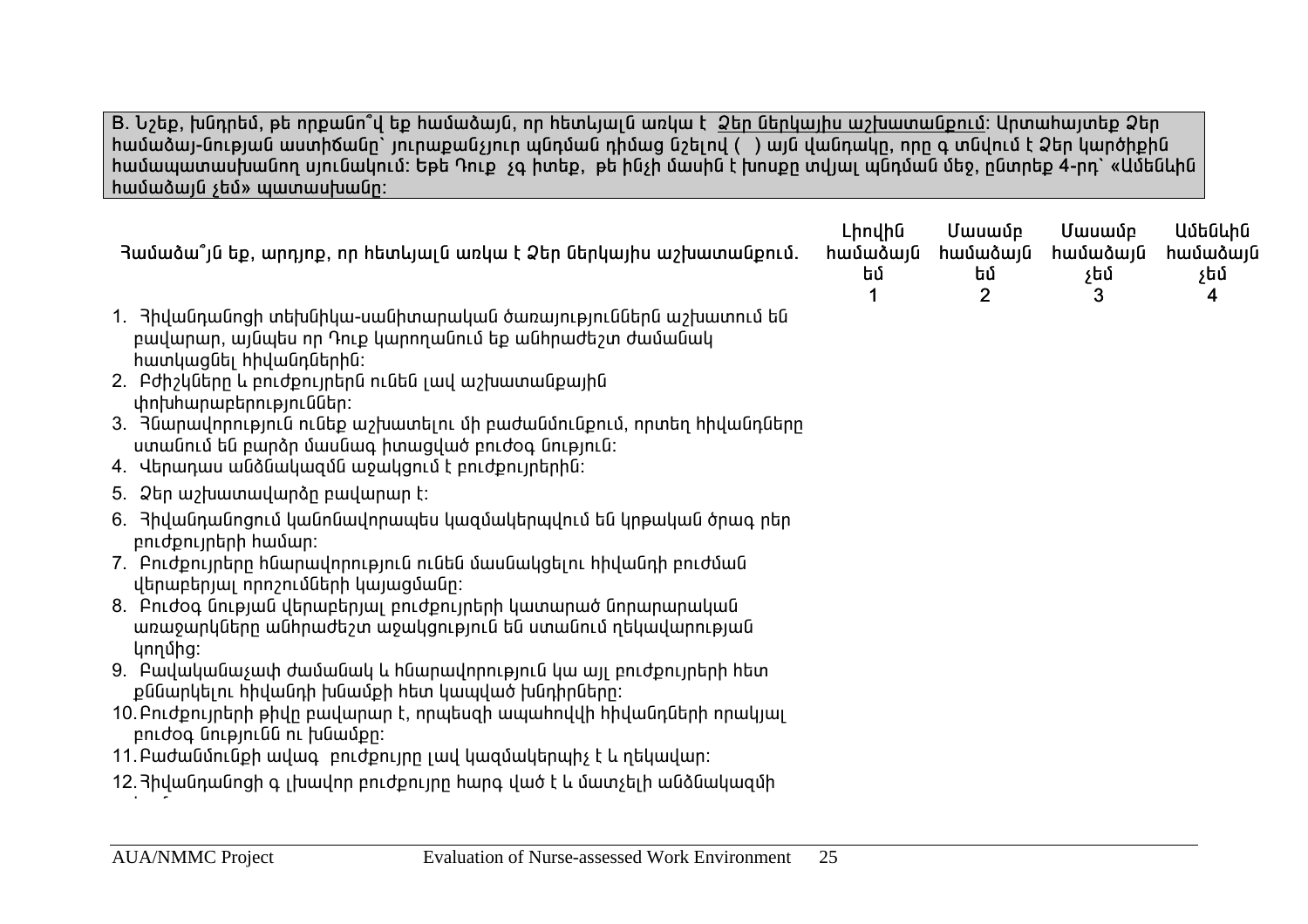| Յամաձա՞յն եք, արդյոք, որ հետևյալն առկա է Ձեր ներկայիս աշխատանքում.                                                                        | Lhnyhū<br><b>hամաձայն</b><br>եմ | Մասամբ<br><b>իամաձայն</b><br>եմ<br>$\overline{2}$ | Մասամբ<br><b>իամաձայն</b><br>չեմ<br>3 | Ամենևին<br><b>իամաձայն</b><br>չեմ<br>4 |
|-------------------------------------------------------------------------------------------------------------------------------------------|---------------------------------|---------------------------------------------------|---------------------------------------|----------------------------------------|
| համար։                                                                                                                                    |                                 |                                                   |                                       |                                        |
| 13. Բժիշկները գ նահատում են բուժքույրերի դերը հիվանդների բուժման գ ործում։                                                                |                                 |                                                   |                                       |                                        |
| 14. Անձնակազմի թվաքանակը բավարար է, որպեսզի աշխատանքը կատարվի։                                                                            |                                 |                                                   |                                       |                                        |
| 15. Առկա է բուժօգ նության և աշխատանքի վերաբերյալ կարևոր որոշումներ<br>կայացնելու ազատություն։                                             |                                 |                                                   |                                       |                                        |
| 16. Լավ կատարված աշխատանքը գ նահատվում է և գ ովաբանվում:                                                                                  |                                 |                                                   |                                       |                                        |
| 17. Ղեկավարությունն ակնկալում է բուժքրոջ աշխատանքի բարձր մակարդակ։                                                                        |                                 |                                                   |                                       |                                        |
| 18. Յիվանդանոցի գ լխավոր բուժքույրն իր հեղինակությամբ և ազդեցությամբ<br>համազոր է հիվանդանոցի մյուս ղեկավարներին։                         |                                 |                                                   |                                       |                                        |
| 19. Բժիշկներն ու քույրերը համագ ործակցում են թիմային աշխատանքի<br>ulgpniupny:                                                             |                                 |                                                   |                                       |                                        |
| 20. Բժիշկները ցուցաբերում են բարձրորակ բուժօգ նություն:                                                                                   |                                 |                                                   |                                       |                                        |
| 21. Առկա է առաջխաղացման հնարավորություն:                                                                                                  |                                 |                                                   |                                       |                                        |
| 22. Բժիշկները հարգ ում են բուժքույրերին։                                                                                                  |                                 |                                                   |                                       |                                        |
| 23. Առկա է համատեղ աշխատանքի հնարավորություն գ իտակ բուժքույրերի հետ։                                                                     |                                 |                                                   |                                       |                                        |
| 24. Բաժանմունքի ավագ բուժքույրը սատարում է բուժքույրերին, մինչևիսկ եթե<br>րնդիարումը բժիշկների հետ է։                                     |                                 |                                                   |                                       |                                        |
| 25. Ղեկավարությունը լսում և արձագ անքում է աշխատողների<br>մտահոգ ություններին։                                                            |                                 |                                                   |                                       |                                        |
| 26. 3իվանդանոցում գ ործում է բուժօգ նության որակի ապահովման հատուկ<br>ծրագ իր։                                                            |                                 |                                                   |                                       |                                        |
| 27.Բուժքույրերը մասնակցում են հիվանդանոցի ներքին կառավարմանը<br>(օրինակ` հիվանդանոցային տարբեր հանձնաժողովներում ընդգ րվելու<br>միջոցով)։ |                                 |                                                   |                                       |                                        |
| 28.Բժիշկներն ու բուժքույրերը սերտորեն համագ ործակցում են։                                                                                 |                                 |                                                   |                                       |                                        |
| 29 Բուժքույրերը հնարավորություն ունեն ընդգ րկվելու հիվանդանոցի                                                                            |                                 |                                                   |                                       |                                        |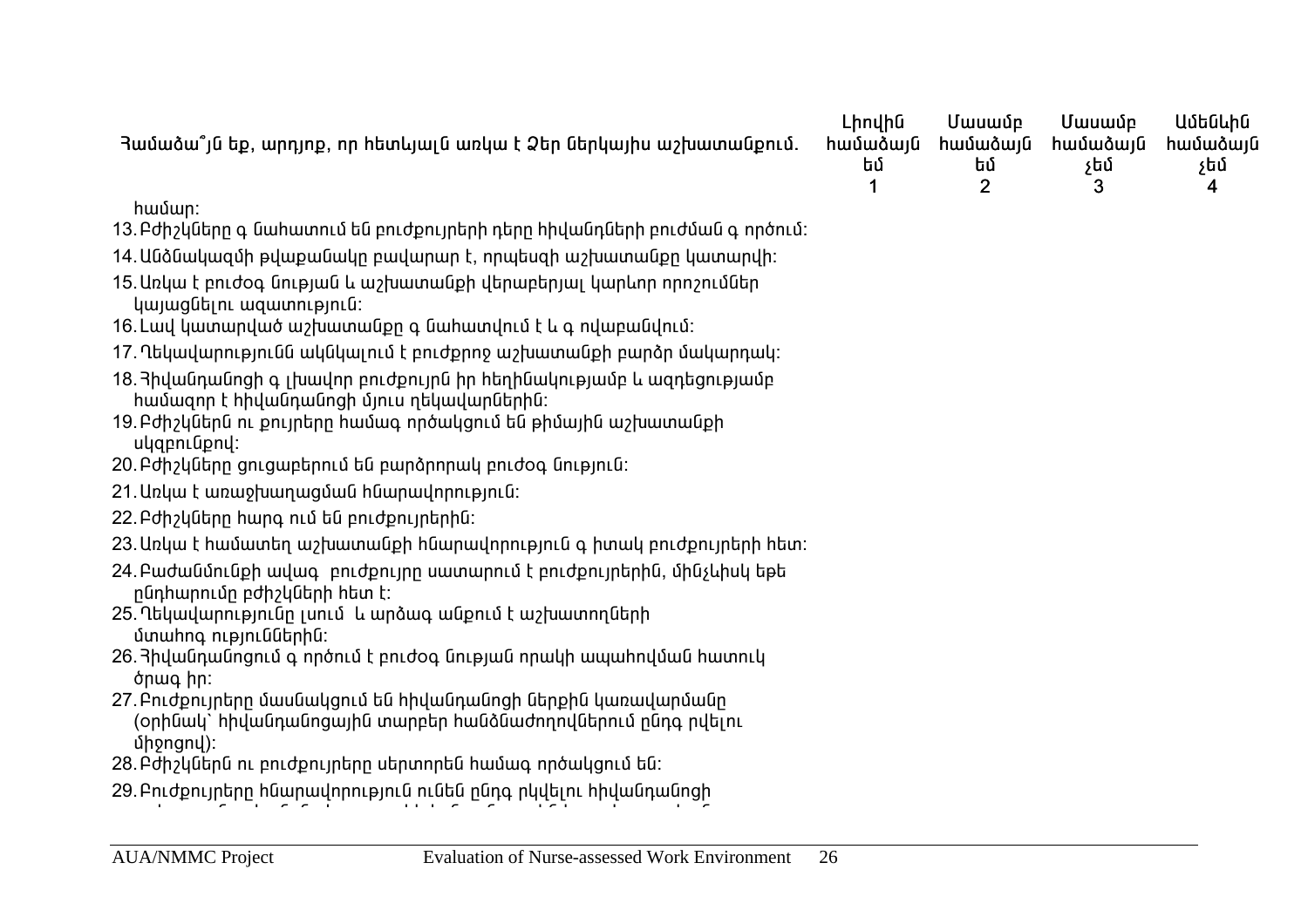| Յամաձա՞յն եք, արդյոք, որ հետևյալն առկա է Ձեր ներկայիս աշխատանքում.                                                                                                                                                                                                                                                                                                                                                                                                                                                                                                                                                                                                                                                                                                 | Լիովին<br>համաձայն<br>եմ | Մասամբ<br>համաձայն<br>եմ<br>$\overline{2}$ | Մասամբ<br>համաձայն<br>չեմ<br>3 | Ամենևին<br>համաձայն<br>չեմ<br>4 |  |
|--------------------------------------------------------------------------------------------------------------------------------------------------------------------------------------------------------------------------------------------------------------------------------------------------------------------------------------------------------------------------------------------------------------------------------------------------------------------------------------------------------------------------------------------------------------------------------------------------------------------------------------------------------------------------------------------------------------------------------------------------------------------|--------------------------|--------------------------------------------|--------------------------------|---------------------------------|--|
| աշխատանքը կանոնակարգ ող հիվանդանոցային և բուժքույրական<br>հանձնախմբերում։<br>30. Յիվանդների բուժման գ ործում բուժքույրերի ներդրումն արժանանում է<br>համընդհանուր ճանաչման։<br>31. Ավագ բուժքույրերը խորհրդակցում են անձնակազմի հետ ամենօրյա<br>աշխատանքային խնդիրների մասին։<br>32.Բժիշկները գ նահատում են բուժքույրերի դիտողություններն ու կարծիքները։<br>33.Յուրաքանչյուր հիվանդի բուժքույրական օգ նությունն իրականացվում է ըստ<br>բուժքրոջ կողմից կազմված և ժամանակին նորացվող գ րավոր պլանի։<br>34. Աշխատանքը կազմակերպվում է այնպես, որ ապահովվի հիվանդի<br>շարունակական խնամքը, այսինքն` միևնույն բուժքույրը սպասարկի տվյալ<br>իիվանդին։<br>35. Առկա է հիվանդանոցային համակարգ ը լավ ճանաչող փորձառու բուժքույրերի<br>միջավայրում աշխատելու հնարավորություն։ |                          |                                            |                                |                                 |  |
| C.  Այս բաժինը պարունակում է պնդումներ աշխատանքի հետ կապված ապրումների մասին։ Եթե Դուք երբեք չեք<br>ունեցել տվյալ ապրումը` նշեք այն վանդակը, որը գ տնվում է «Երբեք» սյունակում։ Եթե ունեցել եք, նշեք (  ), թե<br>որքան հաճախ եք ունեցել այդ ապրումը` ընտրելով տվյալ տողի  այն վանդակը, որը գ տնվում է Ձեր ցանկացած<br>հաճախականությունն արտահայտող սյունակում:                                                                                                                                                                                                                                                                                                                                                                                                     |                          |                                            |                                |                                 |  |

| Ի՞նչ հաճախականությամբ.                                                            | Երբեք | Տարին<br>մի քանի<br>անգ ամ<br>կամ քիչ | Ամիսր<br>մեկ<br>անգ ամ | Ամիսր<br>մի<br>քանի<br>անգ ամ | Շաբաթր<br>մեկ<br>անգ ամ | Cwpwpn<br>մի քանի<br>անգ ամ | Ամեն<br>on |
|-----------------------------------------------------------------------------------|-------|---------------------------------------|------------------------|-------------------------------|-------------------------|-----------------------------|------------|
|                                                                                   |       |                                       |                        |                               |                         | 6                           |            |
| انمطمت التمسين بالمنتد كتمل كطابط المكتمين ماريطان بالمقام المتمار كالكنيم المتمر |       |                                       |                        |                               |                         |                             |            |

1. Ես զգ ում եմ, որ hոգ եպես hյուծվել եմ իմ աշխատանքից։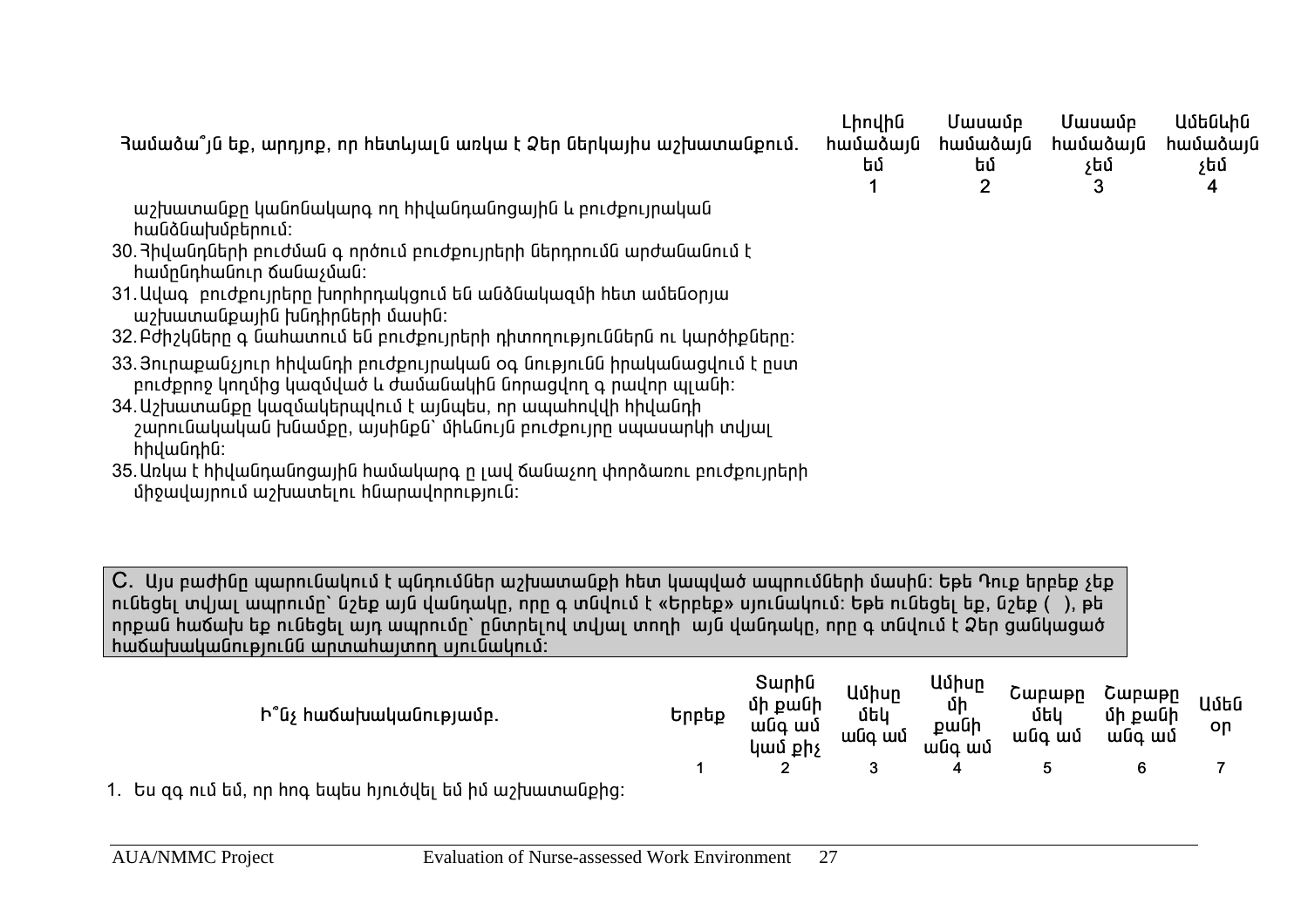| Ի՞նչ հաճախականությամբ.                                                               | Երբեք | Տարին<br>մի քանի<br>անգ ամ<br>կամ քիչ | Ամիսր<br>մեկ<br>անգ ամ | Ամիսր<br>մի<br>քանի<br>անգ ամ | Շաբաթը<br>մեկ<br>անգ ամ | Cwpwpn<br>մի քանի<br>անգ ամ | Ամեն<br>on |
|--------------------------------------------------------------------------------------|-------|---------------------------------------|------------------------|-------------------------------|-------------------------|-----------------------------|------------|
|                                                                                      |       |                                       |                        | 4                             |                         |                             |            |
| $\mu$ nufinuubli onduudknonu $\delta$ ku bliž uuuunduut ki $\delta$ ao nu $\delta$ : |       |                                       |                        |                               |                         |                             |            |

- 2. Աշխատանքային օրվա վերջում ես ինձ սպառված եմ զգ ում:
- 3. Ես hng նություն եմ զգ ում, երբ առավոտյան արթնանում եմ և a hunuyanı û, nn huð umunuyni í t un útly maturunung purifu on:
- $4.$  bu կարողանում եմ hեշտությամբ hասկանալ, թե ինչ են մտածում կամ զգ ում իմ hիվանդները:
- 5. bu qo nւմ եմ, որ երբեմն որոշ իիվանդների վերաբերվում եմ այնպես, ասես նրանք անշունչ առարկաներ լինեն:
- 6. nn onn մարդկանց hետ աշխատելը տանջանք է ինձ hամար:
- 7. Ես մեծ hաջողությամբ եմ յուծում իմ hիվանդների hետ luwulwo tuunhnutun:
- 8. Ես qq ում եմ, որ ուժասպառ եմ եղել իմ աշխատանքից:
- 9. Ես ցգ ում եմ, որ դրականորեն եմ ազդում այլ մարդկանց lijuuGph Unu:
- 10. Այս աշխատանքին անցնելուց ի վեր ես ավելի անտարբեր եմ nաnձել մարդկանց նկատմամբ:
- $11.$ Ես վախենում եմ, որ այս աշխատանքն ինձ դաժանացնում է:
- $12.$  bu go nư bu huộ tu thay hund th:
- $13.$ Ես hուսախաբվում եմ իմ աշխատանքից:
- $14.$ Ես զգ ում եմ, որ շատ եմ չարչարվում իմ աշխատանքում:
- $15.$ Ես ցգ ում եմ, որ անտարբեր եմ իմ որոշ իիվանդների ճակատագ nh hանդեպ:
- 16. Մարդկանց hետ անմիջական աշխատանքը չափացանց մեծ լարվածություն է պահանջում ինձնից:
- 17.Ինձ hեշտությամբ hաջողվում է անկաշկանդ փոխիարաբերություններ ստեղծել իմ իիվանդների իետ: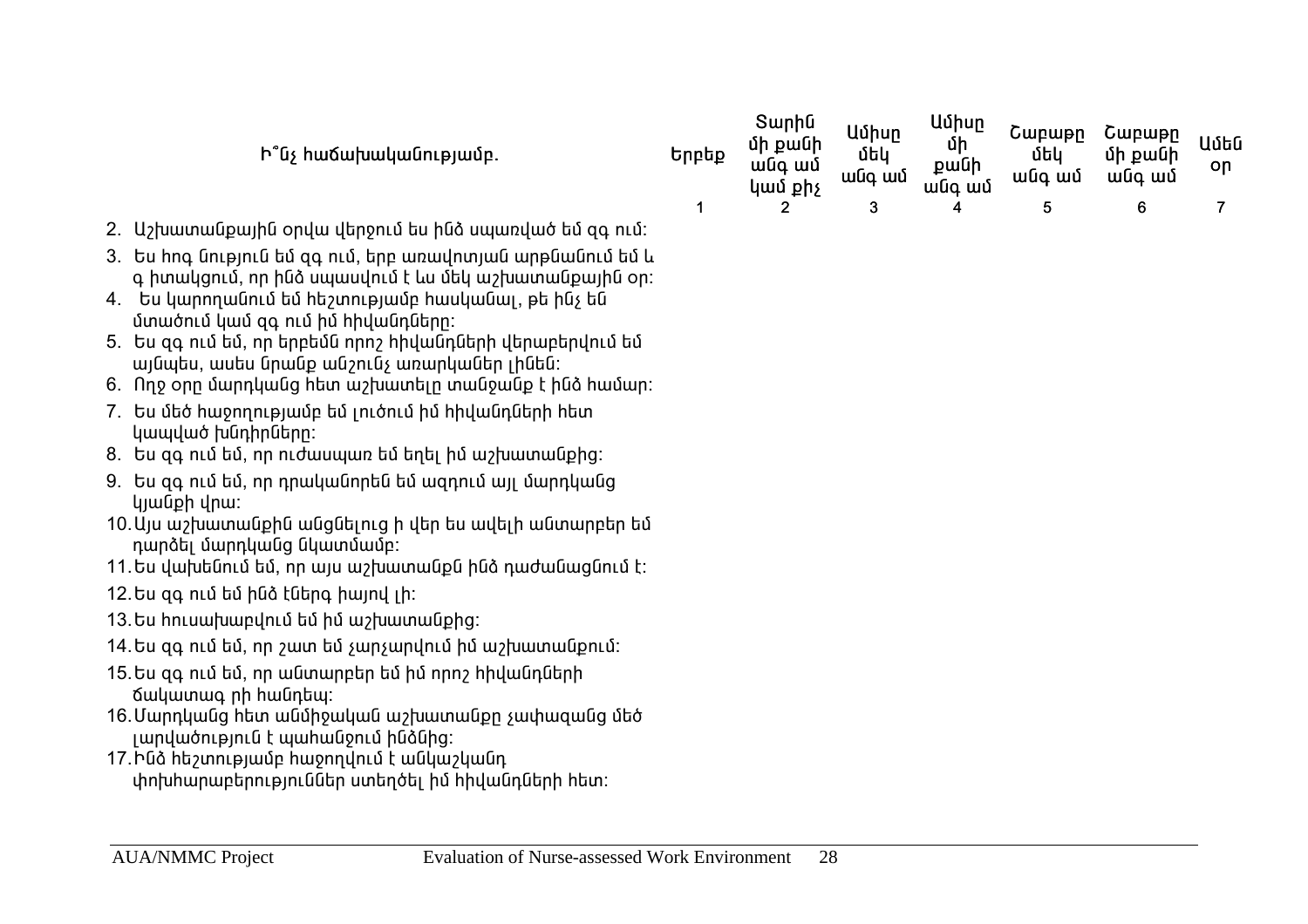| $\mathsf{h}^{\circ}$ նչ հաճախականությամբ.                                                                                              | Երբեք | Ծալլլա<br>մի քանի<br>անգ ամ<br>կամ քիչ | <b>U</b> uhun<br>մեկ<br>wūq wū | սսլալ<br>մի<br>pwuh<br>անգ ամ | Շաբաթը<br>մեկ<br>անգ ամ | Շաբաթր<br>մի քանի<br>անգ ամ | Ամեն<br>on |  |
|----------------------------------------------------------------------------------------------------------------------------------------|-------|----------------------------------------|--------------------------------|-------------------------------|-------------------------|-----------------------------|------------|--|
|                                                                                                                                        |       |                                        | 3                              | 4                             | 5                       | 6                           |            |  |
| 18. Ես շատ հանրօգ ուտ գ ործեր եմ կատարում այս<br>աշխատանքում:<br>19. Յիվանդների հետ անմիջական շփումից ես հոգ եկան վերելք<br>եմ ապրում: |       |                                        |                                |                               |                         |                             |            |  |
| 20.Ես զգ ում եմ, որ համբերությանս բաժակը լցվել է։                                                                                      |       |                                        |                                |                               |                         |                             |            |  |
| 21.Իմ աշխատանքում ես հուզական հարցերին սառնասրտորեն<br>եմ վերաբերվում:                                                                 |       |                                        |                                |                               |                         |                             |            |  |

 $S$ **unh** 

**U** 

D. Այս բաժնում առաջարկվում են hարցեր Ձեր աշխատանքի մասին` որպես բուժքրոջ, և Ձեր բաժանմունքում ու nնդիանրապես hիվանդանոցում ցուցաբերվող բուժօգ նության մասին: Յուրաքանչյուր hարցին պատասխանեք`  $\overline{a}$ րջանակի մեջ վերցնելով Ձեր ընտրած պատասխանի համարը կամ, որտեղ անիրաժեշտ է՝ լրացնելով բաց թողնված **unnn:** 

- 1. Ընդիանուր առմամբ, որքանո՞վ եք Դուք բավարարված Ձեր ներկայիս աշխատանքով:
	- 1. ²Ù»Ý¨ÇÝ µ³í³ñ³ñí³Í ã»Ù
	- Uh ph puulununuuo stú
	- 3. Բավականին բավարարված եմ

22. Ես գգ ում եմ, որ hիվանդներն իրենց որոշ պրոբլեմների

<u>hամար ինձ են մեղադրում:.</u>

4. Lhnyhū pwywnwnywo tu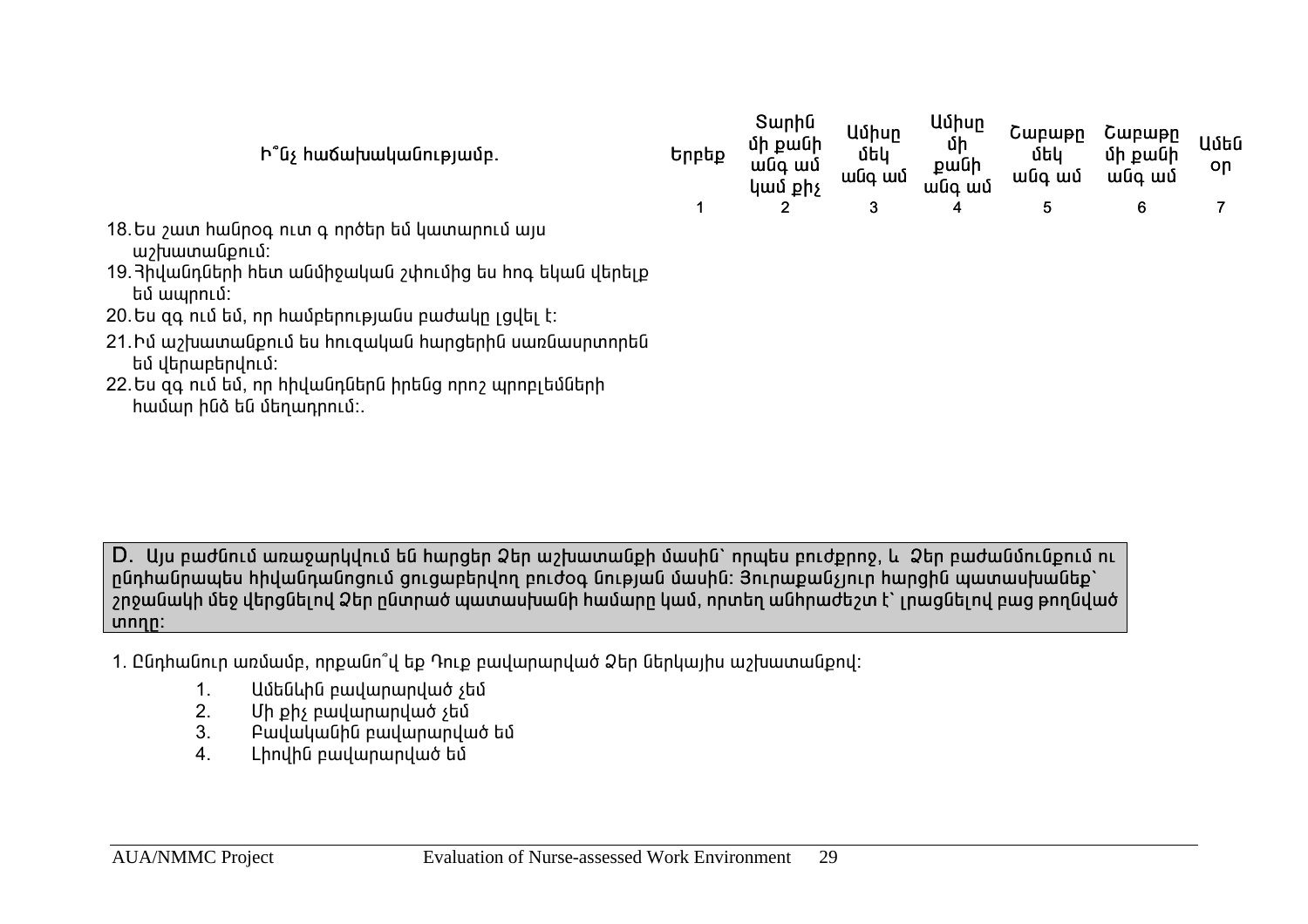- 2. Անկախ Ձեր ներկա աշխատանքից, որքանո՞վ եք Դուք գ ոհ, որ բուժքույր եք:
	- 1. Cww nda nh bú
	- 2. Uh ph<sub>s</sub> ndq nh bú
	- 3. PwywywGhG q nh bu
	- 4. Cww a nh bù

3. Cum Ձեց, որքանո՞վ է hավանական, որ առաջիկա 12 ամիսների ընթացքում Դուք կկորցնեք Ձեր աշխատանքը։

- 1. Շատ hավանական է
- 2. PwywywGhG hwywGwywG t
- 3. Ujūpwū tį hwywūwywū st
- 4. Pninnnyhū hwywūwywū st
- 4. Դուք պլաններ ունե՞ք թողնելու Ձեր ներկայիս բուժքույրական աշխատանքը:
	- 1. Un, wnwohluu 6 wuuluu nupwqpnu
	- 2. Ujn, wnwohluu 12 wuuluu nupwqpnuu
	- 3. Unwohluu utlu wundw hwuwn winwhuh wiwuatah sni utla
	- 4. Ընդիանրապես այդպիսի պյաններ չունեմ

5. Եթե այլ աշխատանք փնտրելիս լինեիք, ըստ Ձեզ, որքանո՞վ հեշտ կլիներ գ տնել ընդունելի աշխատանք Ձեր Úwuuuq hunlelwup:

- 1. Cww httpun
- $2.$  Բավականին hեշտ
- 3. PwywywGhG ndywn
- 4. Cwn ndywn

6. Ընդհանուր առմամբ, ինչպե՞ս կգ նահատեիք բուժքույրական աշխատանքի որակր Ձեր բաժանմունքում։

- 1. 9bnwqwuq
- 2. Lwy
- 3. Pwywnwn
- $4.$   $\frac{1}{10}$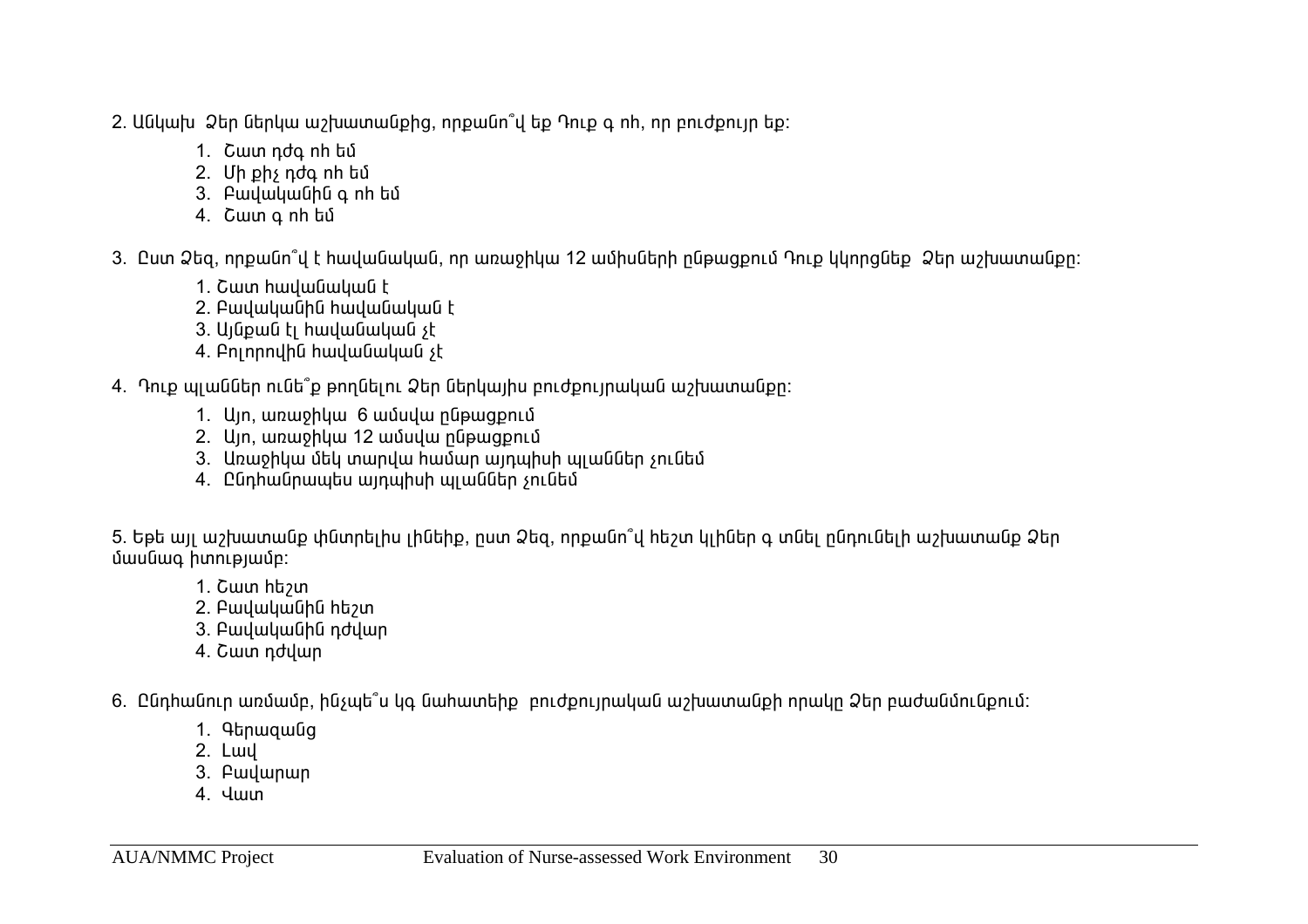7. Անցած տարվա ընթացքում որքա՞ն հաճախ է հետևյալը պատահել Ձեր կամ Ձեր հիվանդների հետ.

| Երբեք | Յազվադեպ | Երբեմն | Յաճախ |
|-------|----------|--------|-------|
|       |          |        |       |

1. Յիվանդր ստացել է սխալ դեղամիջոց կամ դեղաչափ

2. Ի hայտ է եկել ներիիվանդանոցային կամ վերքային ինֆեկցիա

3. Բողոքներ են եղել է hիվանդի կամ նրա ընտանիքի կողմից

4. Յիվանդր ընկել է և վնասվածք ստացել

5. Աշխատողը ստացել է աշխատանքի իետ կապված վնասվածք

6. Pntdpntinghhū yhnwynngi Gū hunupny

8. Ընդիանուր առմամբ, անցած տարվա ընթացքում ինչպե՞ս է փոխվել բուժօգ նության որակը Ձեր իիվանդանոցում:

1. Lwywgtu t

2. Մնացել է նույնը

3. Juunwqu k

9. Որքանո՞վ եք Դուք վստահ, որ հիվանդանոցից դուրս գ րվելուց հետո Ձեր հիվանդները կկարողանան կազմակերպել իրենց խնամքը։

1. Cww yumwh bu

2. Վստաի եմ

3. būs-nn swuhnu yuunwh bu

4. Ամենևին վստաի չեմ

10. Որքանո՞վ եք Դուք վստահ, որ ղեկավարությունը կարձագ անքի հիվանդի խնամքին կամ բուժօգ նությանը վերաբերվող խնդիրներին, որոնք վեր են հանվում Ձեր կողմից:

1. Շատ վստաի եմ

2. Վստաի եմ

3. būs-nn swuhnu yuunwh bu

4. Ամենևին վստաի չեմ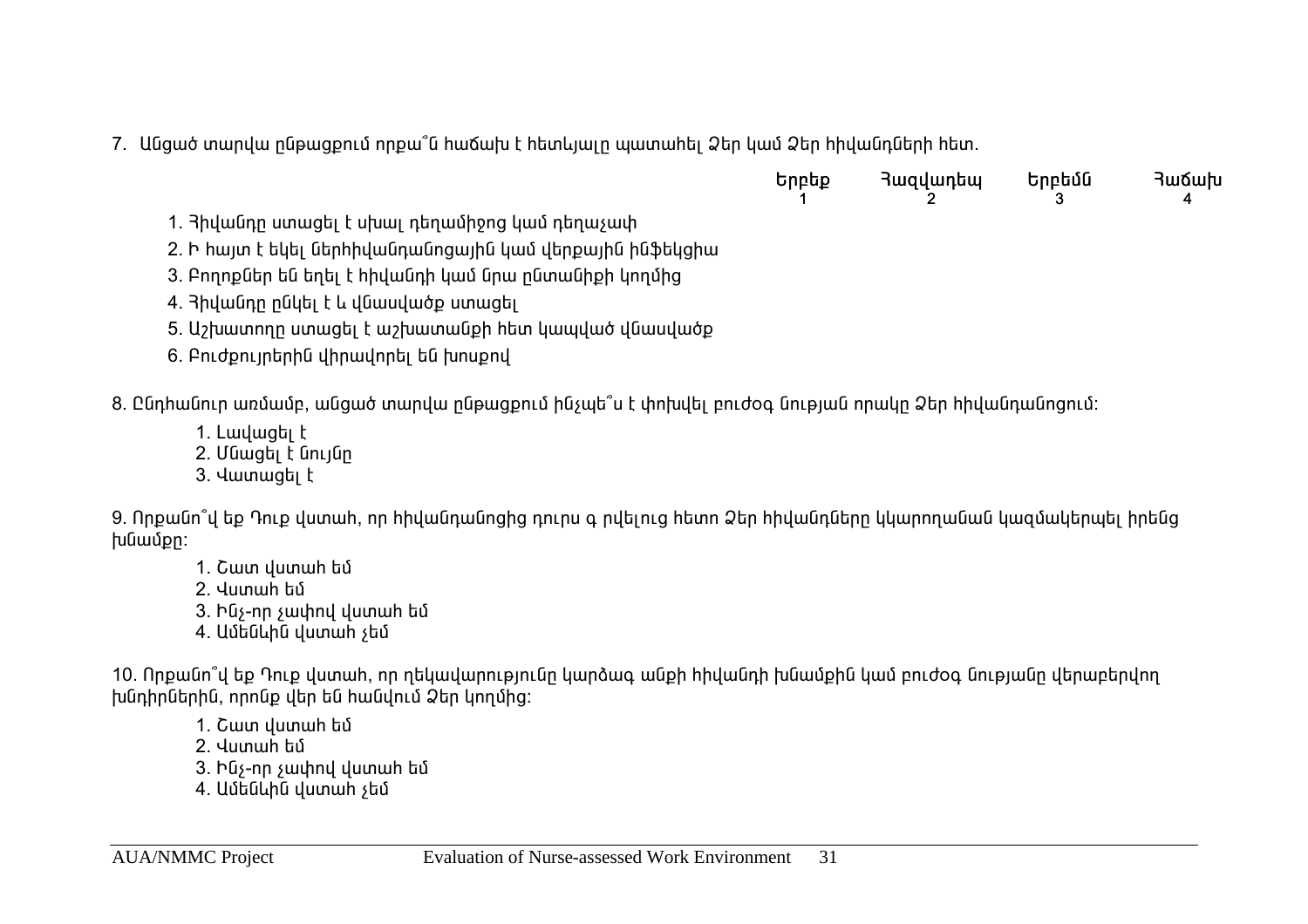- 11. Եթե Ձեր ընտանիքի որևէ անդամ կարիք ունենար բժշկական օգ նության, Դուք կնախընտրեի՞ք, որ նա ստանար այդ oq նությունը Ձեր hիվանդանոցում:
	- $1.$  U<sub>In</sub>
	- $2. \n\sqrt{3}$

 $12$ . Դուք երբևէ վնասվե՞լ եք ասեղով կամ որևէ այլ սուր գ ործիքով, որը գ ործածվել է hիվանդի hամար։

- $1.$  U<sub>In</sub>
- 2.  $\pi$

bph duwudh bp.

a) Քանի՞ անգ ամ է դա պատահել Ձեր բուժքույրական աշխատանքի ընթացքում (եթե ոչ մի անգ ամ, նշել «0») անգ ամ

b) Այդ դեպքերից քանի՞սն են պատահել անցած տարվա ընթացքում (եթե ոչ մի անգ ամ, նշել «0») \_\_\_\_\_\_\_\_\_\_\_\_\_\_

c) Այդ դեպքերից քանի՞սն են պատահել անցած ամսվա ընթացքում (եթե ոչ մի անգ ամ, նշել «0») \_\_\_\_\_\_\_\_\_\_\_\_\_\_

E. Այս բաժնում hարցեր են առաջարկվում այն մասին, թե ինչ աշխատանքներ եք կատարել Դուք *Ձ*եր վերջին hերթափոխի ընթացքում: Յուրաքանչյուր hարցին պատասխանեք` շրջանակի մեջ վերցնելով Ձեր ընտրած wwwwupwubh hwuwnn կամ, որտեղ անhրաժեշտ է՝ լրացնելով բաց թողնված տողը:

- 1. b<sup>®</sup>G<sub>2</sub> hերթափոխ է եղել Ձեր վերջին hերթափոխը:
	- 1. Stntywiha
	- 2. Երեկոյան
	- 3. 9h<sub>2</sub>bnwihū
	- 4. Cninoonjui

2. Քանի՞ հիվանդ կար բաժանմունքում Ձեր վերջին հերթափոխի ժամանակ. \_\_\_\_\_\_\_\_\_\_\_\_\_\_\_\_\_ հիվանդ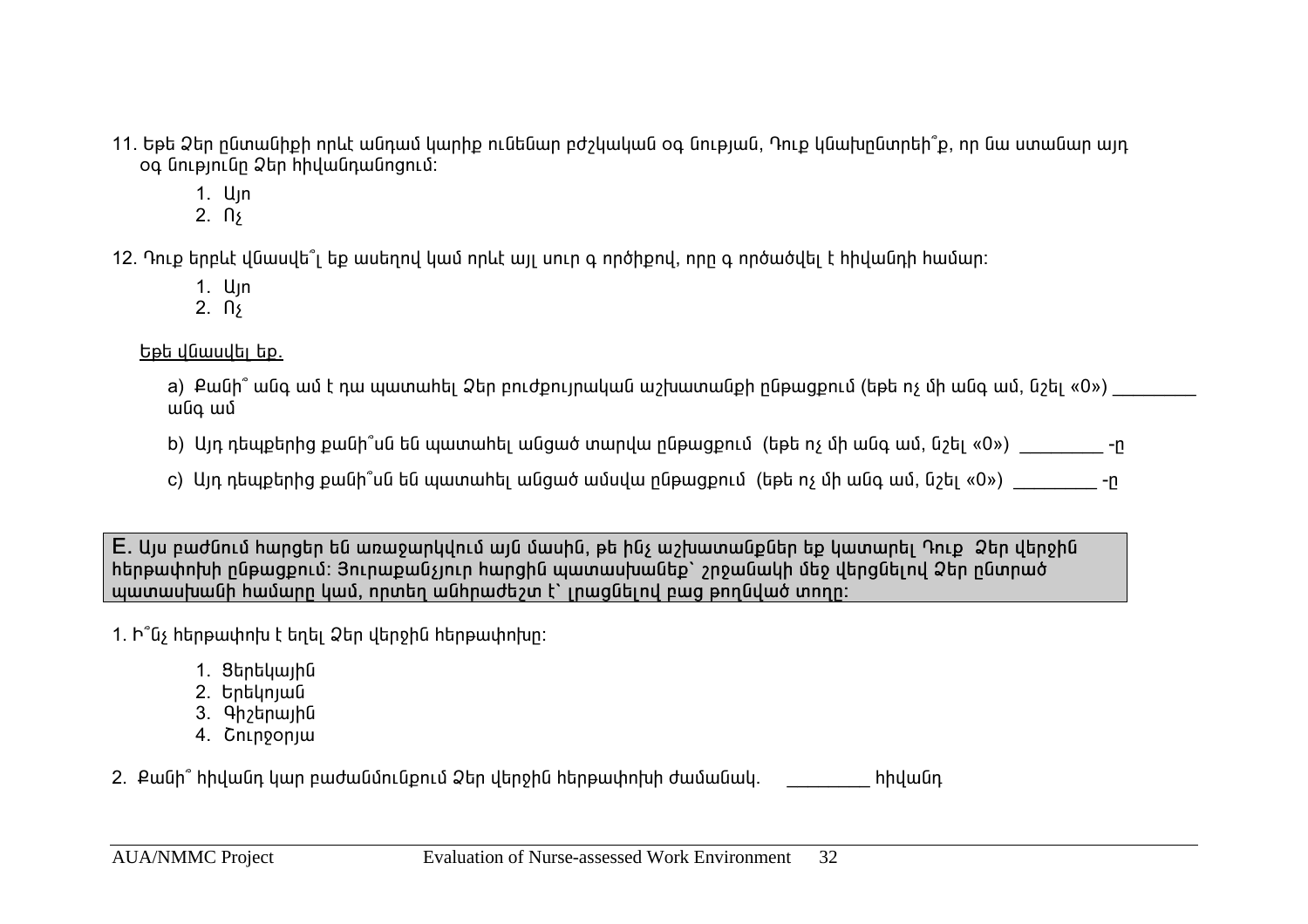3. Այդ հիվանդներից քանի՞սն էր գ տնվում Ձեր հսկողության տակ. \_\_\_\_\_\_\_\_\_\_\_\_\_\_\_\_\_\_\_\_\_ հիվանդի

4. Այդ hիվանդներից քանիսի՞ վիճակն էր. a) չափազանց ծանր  $\frac{1}{\sqrt{1-\frac{1}{n}}}$ 

b) բավականին ծանր

c) nչ այնքան ծանր

a)-c) տողերում գ րանցված թվերի գ ումարը պետք է hավասար լինի 3-րդ hարցում Ձեր նշած թվին:

- 6. Նշված աշխատանքներից որո՞նք եք կատարել Ձեր վերջին հերթափոխի ընթացքում (նշեք բոլորը, որ կատարել եք)։
	- 1. Uննդի սկուտերների բաժանում և ետ իավաքում
	- 2. Oժանդակ ծառայությունների (on.` ֆիզիոթերապիա, լաբորատոր քննություններ) պատվիրում, կոորդինացում կամ կատարում
	- 3. U/b ներարկումներ
	- 4. Դուրս գ րումների և տեղափոխումների կազմակերպում
	- 5. tibyunuununung nnipjuua yuununni
	- 6. Thung \$juhannunghu
	- 7. Յիվանդների տեղափոխում
	- 8. Sեխնիկական աշխատանք (on.` hիվանդասենյակների մաքրում)
	- 9. Վերը նշվածից ոչ մեկը

7. Նշված աշխատանքներից որո՞նք էին կարևոր, սակայն ժամանակ չլինելու պատճառով չեք հասցրել կատարել Ձեր վերջին hերթափոխի ընթացքում (նշեք բոլորը, որոնք համապատասխանում են).

- 1. Յիվանդներին և նրանց ընտանիքներին կրթական տեղեկություններ և բացատրություններ տալը
- 2. 3իվանդներին և նրանց ընտանիքներին նախապատրաստելը հիվանդի դուրս գ ըմանը
- 3. Bhywūnūtnh htun qnnigtin և ūnwūg hwūq unwgūtin
- 4. Կատարված բուժօգ նությունը ինչպես հարկն է գ րանցելը
- 5. Պառկած hիվանդների մեջքի մերսումն ու մաշկի խնամքը
- 6.  $\theta$ իվանդների բերանի խոռոչի իիգ իենիկ մշակումը
- 7. Pnւժքույրական օգ նության պյանի կազմումն ու նորացումը
- 8. Վերը նշվածից ոչ մեկը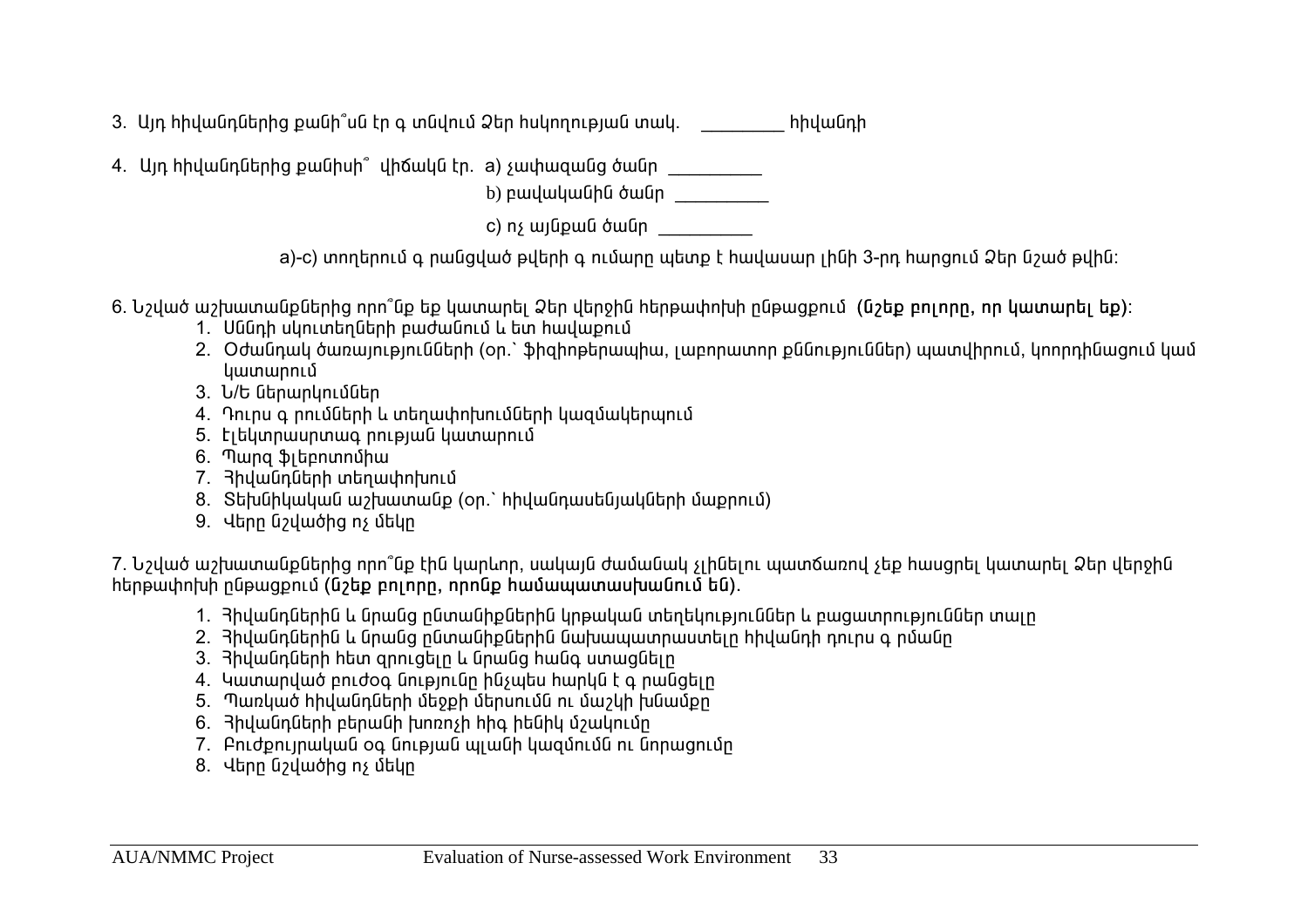8. Ինչպե՞ս կգ նահատեիք Ձեր վերջին հերթափոխի ժամանակ ցուցաբերված բուժքույրական օգ նության որակր։

- 1. 9bnwqwuq
- 2. Lwy
- 3. Pwywnwn
- $9$   $\frac{1}{1}$

F. Այս բաժնում առաջարկվում են ընդհանուր հարցեր Ձեր անձի և կրթության մասին։ **Յարցերին պատասխանեք**՝  $\eta$ րջանակի մեջ վերգնելով Ձեր ընտրած պատասխանի համարը կամ լրացնելով բաց թողնված տողը։

1. Ձեր սեռը. 1. Իգ ական 2. Արական

2. Ò»ñ ï³ñÇùÁ. \_\_\_\_\_\_\_\_ ï³ñ»Ï³Ý

3. n<sup>°</sup>n երկրում եք ստացել Ձեր hիմնական բուժքույրական կրթությունը.  $\mathcal{L}_\text{max}$  and  $\mathcal{L}_\text{max}$  and  $\mathcal{L}_\text{max}$  and  $\mathcal{L}_\text{max}$ 

 $4.$  Ունե՞ք անչափահաս երեխաներ, որոնք ապրում են Ձեզ հետ.  $1.$  Այո  $2.$  Ոչ

5. Խորիուրդ կտայի՞ք Ձեր ընկերոջը կամ ազգ ականին` նույնպես ընտրել բուժքրոջ մասնագ իտությունը։

- 1.  $\mathsf{a}$
- $2.$  U<sub>I</sub>n, nnn<sub>2</sub> վերապաիումներով
- 3. U<sub>jn, </sub>առանց վերապահումների

<u>Շնորիակալություն, որ ժամանակ տրամադրեզիք իարցաթերթիկը լրազնելու իամար:</u>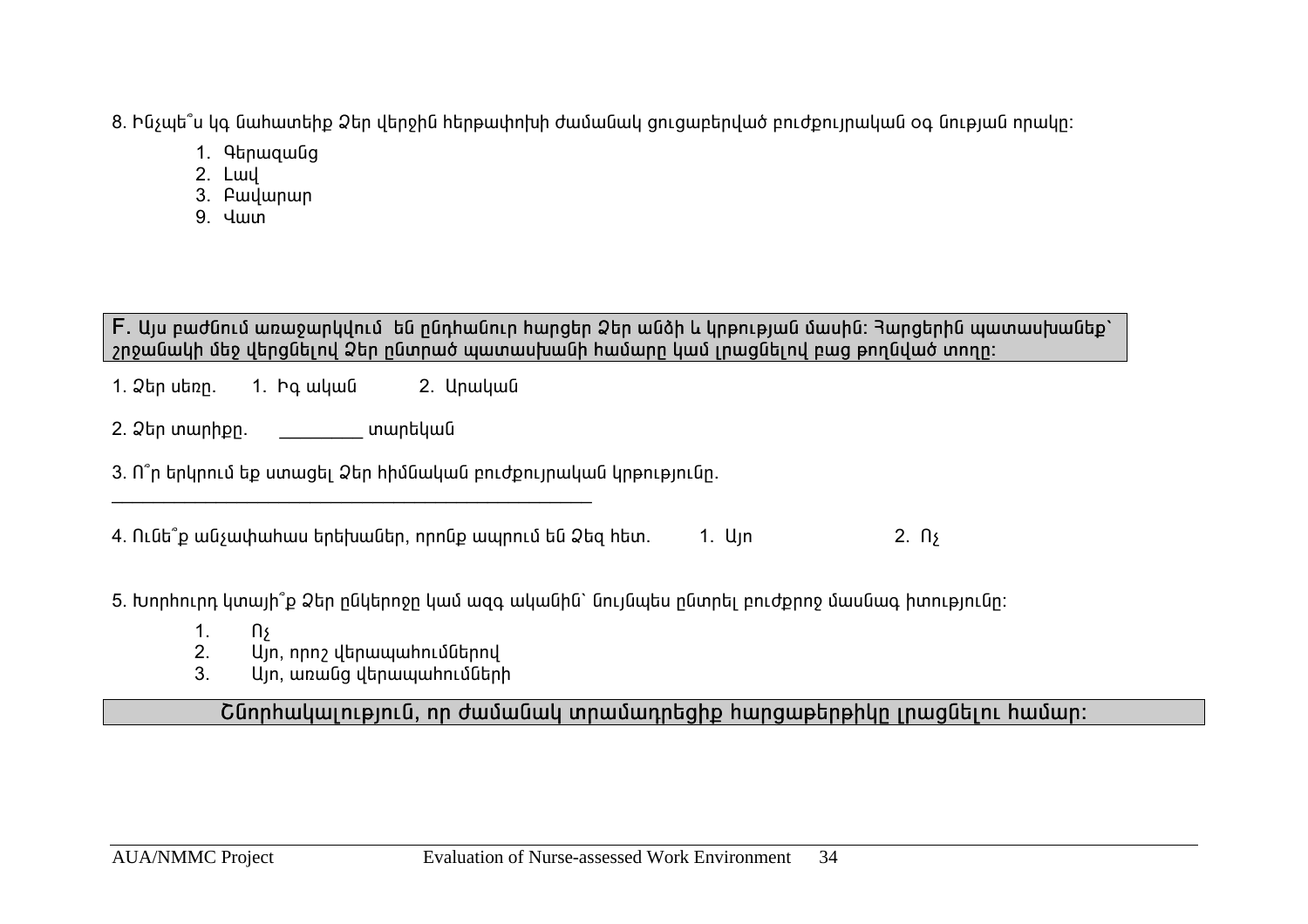**APPENDIX 2.**

Медицинский Центр Норк Мараш / Американский Университет Армении



Уважаемая медсестра:

В Медицинском Центре Норк Мараш (МЦНМ) осуществляется программа по Улучшению качесва медицинской службы. Для улучшения медсестринской службы нам необходима Ваша помощь в описании этой службы в МЦНМ.

Вы можете отказаться от участия в программе, однако Ваше мнение крайне важно для нас! Будьте искренни, отвечая на вопросы. Ваши ответы останутся конфиденциальными и никоим образом не повлияют на Ваш paбoчии статус.

Постараи́тесь ответить на <u>все</u> вопросы. Если Вы не знаете точного ответа на данный вопрос, выберите тот вариант ответа, который, по Вашему мнению, наиболее близок к действительности.

Данный опрос проводился в 8 странах и возглавлялся Университетом Пенсильвании, США. В Армении Медсестринский опрос был проведен в Медицинском центре "Эребуни" и больнице "Скорая помощь", под руководством Американского Университета Армении.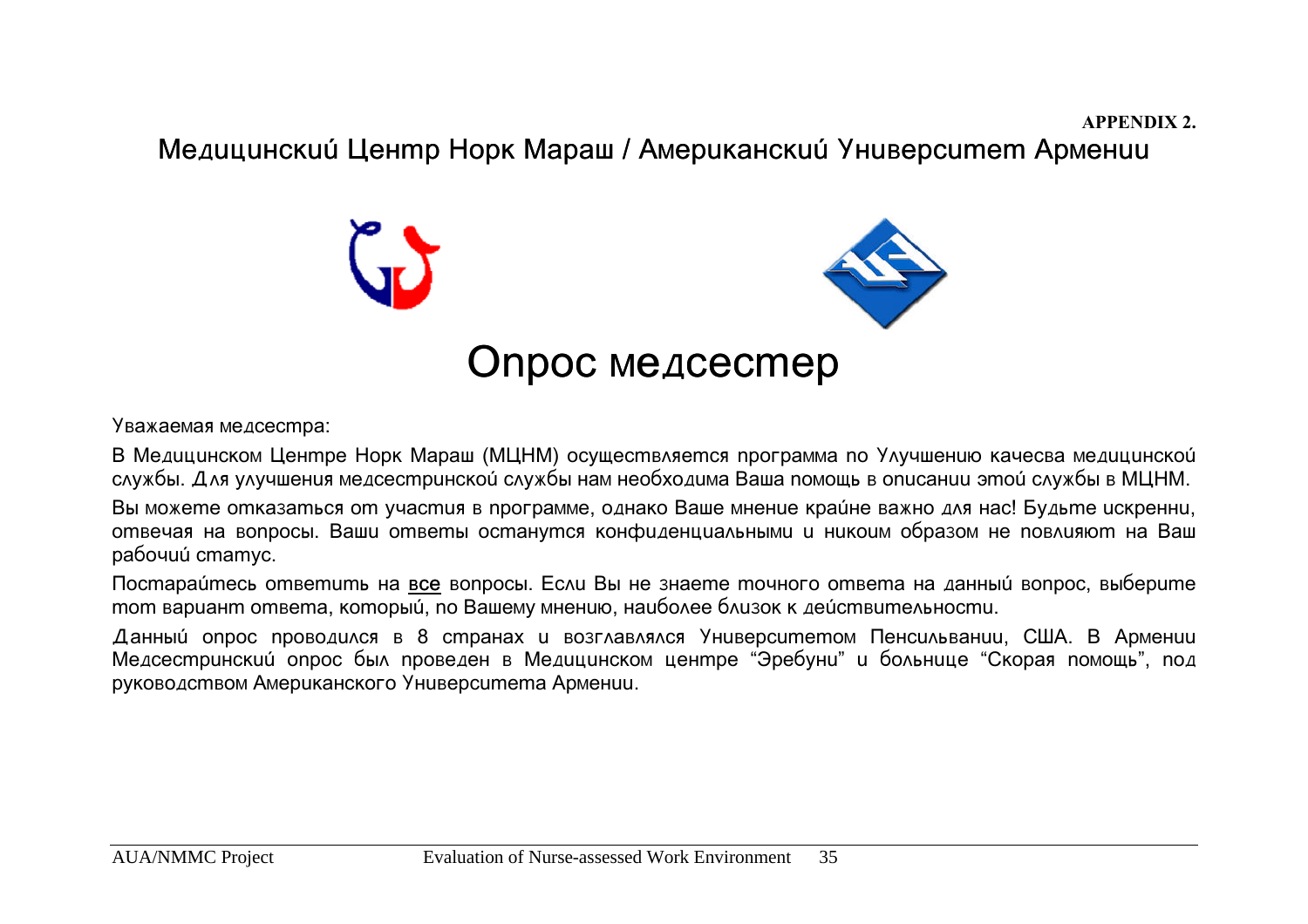А. Этот раздел содержит вопросы о Вашей работе в качестве медсестры. Возьмите в кружок номер соответствующего **ответа, либо заполните пробелы там, где необходимо.** 

1. Укажите mun отделения, в котором Вы постоянно работаете:

- 1. Omgevenue unmencusnoú mepanuu
- 2. Послеоперационное отделение
- 3. Aaборатория катетеризации
- 4. Др. Лаборатория
- 5. Aмбулаторная клиника (Взрослых, Детская, Аритмологии)
- 6. Äð. (Ïðîñèì îòìåòèòü îòäåëåíèå) \_\_\_\_\_\_\_\_\_\_\_\_\_\_\_\_\_\_\_\_\_\_\_\_\_\_\_\_\_\_\_\_\_\_\_\_\_\_\_\_\_\_\_\_\_\_\_\_\_\_\_\_\_

2. Какую должность Вы занимаете?  $\blacksquare$ 

3. Как давно Вы работаете: а) в качестве медсестры? иет

b) в качестве медсестры в данном отделении? **Дета** 

- 4. Обычно, какова продолжительность Вашей смены?
	- 1. 8 ÷àñîâ 2. 12 ÷àñîâ 3. 24 ÷àñîâ 4. Èíîé îòâåò (óêàæèòå)\_\_\_\_\_\_\_\_\_\_\_\_\_\_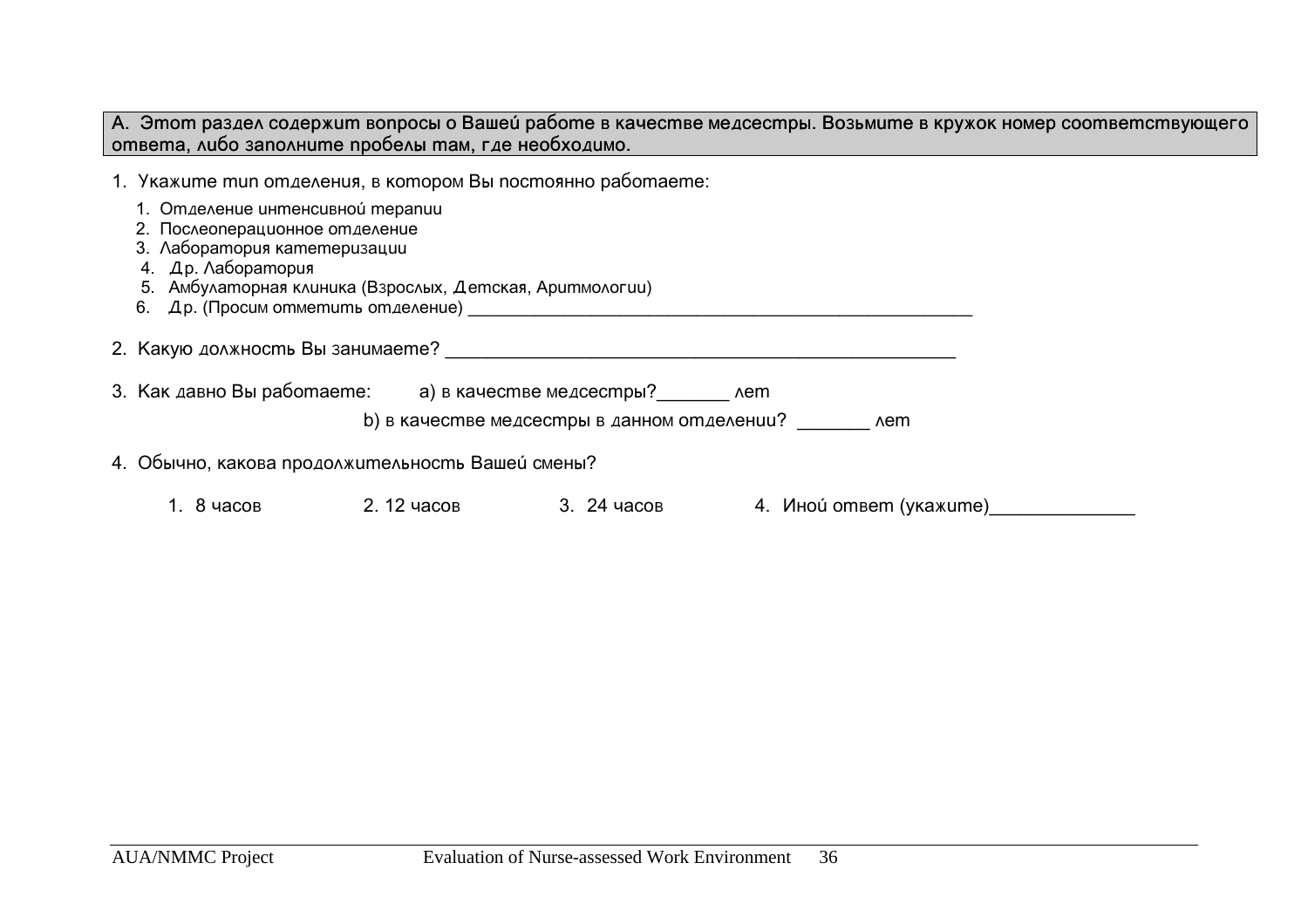В. Д∧я каждого из приведенных ниже утверждении́ отметьте, наско∧ько Вы сог∧асны, что данная характеристика присутствует в Вашеи́ НЫНЕШНЕЙ РАБОТЕ. Поставьте крестик ("x") под колонкои́, которая наилучшим образом отражает степень Вашего согласия с приведенным утверждением. Если Вы не знаете о чем идет речь в каком-либо из утверждении́, отметьте ответ 4: "Категорически несогласна".

| Полностью<br>Согласны ли Вы, что в Вашей нынешней работе присутствует следующее:                                   |  | Частичн<br>O<br>согласна | <b>Частичн</b><br>о не<br>согласна | Kameropu<br>-чески не<br>согласна |
|--------------------------------------------------------------------------------------------------------------------|--|--------------------------|------------------------------------|-----------------------------------|
| 1. Удовлетворительная работа санитарно-технической службы больницы                                                 |  |                          |                                    |                                   |
| позволяет Вам уделять должное время пациентам.                                                                     |  |                          |                                    |                                   |
| 2. Врачи и медсестры находятся в хороших рабочих отношениях.                                                       |  |                          |                                    |                                   |
| 3. Есть возможность работать в отделении, где больным оказывают<br>высокоспециализированную помощь.                |  |                          |                                    |                                   |
| 4. Руководящие сотрудники больницы поддерживают медсестер.                                                         |  |                          |                                    |                                   |
| 5. Удовлетворительная зарплата.                                                                                    |  |                          |                                    |                                   |
| 6. В больнице регулярно организуются учебные программы для медсестер.                                              |  |                          |                                    |                                   |
| 7. Возможность для медсестер участвовать в принятии решений<br>относительно лечения больных.                       |  |                          |                                    |                                   |
| 8. Новые и конструктивные предложения медсестер по оказанию помощи                                                 |  |                          |                                    |                                   |
| больным получают поддержку у руководства.                                                                          |  |                          |                                    |                                   |
| 9. Наличие времени и возможности для обсуждения с другими медсестрами<br>вопросов, связанных с уходом за больными. |  |                          |                                    |                                   |
| 10. В отделении достаточно медсестер для обеспечения качественного<br>ухода за больными.                           |  |                          |                                    |                                   |
| 11. Старшая медсестра отделения хороший организатор и лидер.                                                       |  |                          |                                    |                                   |
| 12. Главная медсестра больницы уважаема и доступна для персонала.                                                  |  |                          |                                    |                                   |
| 13. Врачи признают вклад медсестер в уход за больными.                                                             |  |                          |                                    |                                   |
| 14. В учреждении достаточно персонала для осуществления работы.                                                    |  |                          |                                    |                                   |
| 15. Свобода в принятии важных решении, связанных с работой и уходом за<br>больными.                                |  |                          |                                    |                                   |
| 16. Похвала и признание хороше и работы.                                                                           |  |                          |                                    |                                   |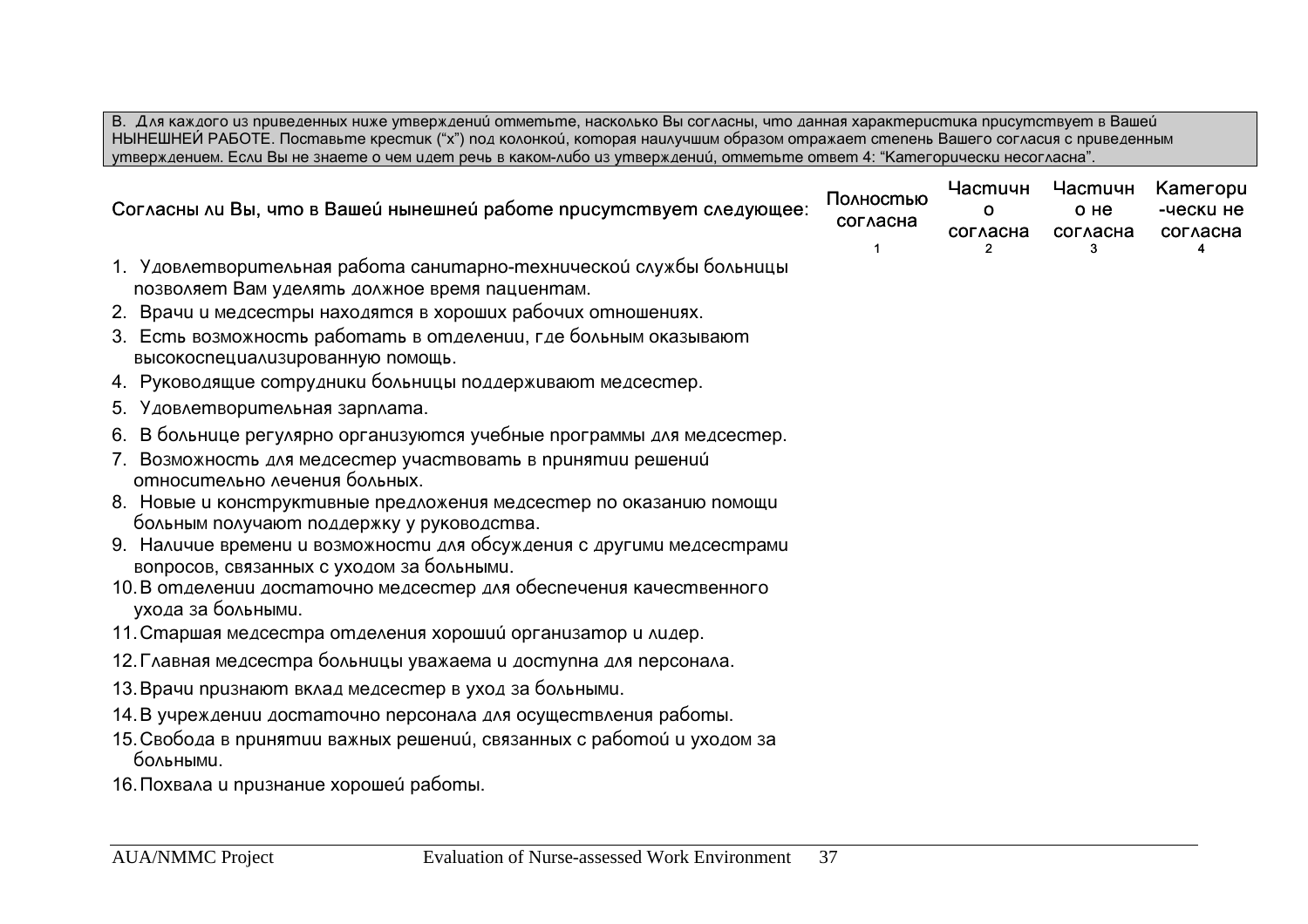| Согласны ли Вы, что в Вашей нынешней работе присутствует следующее:                                                               | Полностью<br>согласна | <b>Частичн</b><br>O<br>согласна | <b>Частичн</b><br>о не<br>согласна | Kameropu<br>-чески не<br>согласна |
|-----------------------------------------------------------------------------------------------------------------------------------|-----------------------|---------------------------------|------------------------------------|-----------------------------------|
| 17. Руководство ожидает высоких стандартов от медсестринской службы.                                                              |                       |                                 |                                    |                                   |
| 18. Главная медсестра больницы имеет равный престиж и власть по<br>сравнению с остальными руководящими лицами клиники.            |                       |                                 |                                    |                                   |
| 19. Врачи и медсестры работают сообща.                                                                                            |                       |                                 |                                    |                                   |
| 20. Врачи оказывают качественную медицинскую помощь.                                                                              |                       |                                 |                                    |                                   |
| 21. Есть возможность для продвижения.                                                                                             |                       |                                 |                                    |                                   |
| 22. Врачи с уважением относятся к медсестрам.                                                                                     |                       |                                 |                                    |                                   |
| 23. Работа с клинически компетентными медсестрами.                                                                                |                       |                                 |                                    |                                   |
| 24. Старшая медсестра отделения поддерживает медсестер в принятии                                                                 |                       |                                 |                                    |                                   |
| решении, даже в случае разногласии с врачом.                                                                                      |                       |                                 |                                    |                                   |
| 25. Руководство выслушивает и принимает во внимание замечания<br>сотрудников.                                                     |                       |                                 |                                    |                                   |
| 26. В больнице действуюет специальная программа, направленная на<br>обеспечение качества медобслуживания.                         |                       |                                 |                                    |                                   |
| 27. Медсестры вовлечены в дела внутреннего управления больницы<br>(например, участие в различных внутрибольничных комитетах).     |                       |                                 |                                    |                                   |
| 28. Врачи и медсестры находятся в тесном сотрудничестве.                                                                          |                       |                                 |                                    |                                   |
| 29. Медсестры имеют возможность быть вовлеченными в внутрибольничные<br>и медсестринские комитеты по организации работы больницы. |                       |                                 |                                    |                                   |
| 30. Вклад медсестер в уход за больными общепризнан.                                                                               |                       |                                 |                                    |                                   |
| 31. Старшие медсестры обсуждают с персоналом ежедневные проблемы и<br>процедуры.                                                  |                       |                                 |                                    |                                   |
| 32. Врачи с должным вниманием относятся к замечаниям и мнениям<br>медсестер.                                                      |                       |                                 |                                    |                                   |
| 33. Для всех пациентов медсестры составляют постоянно обновляемый                                                                 |                       |                                 |                                    |                                   |

письменный план сестринского ухода.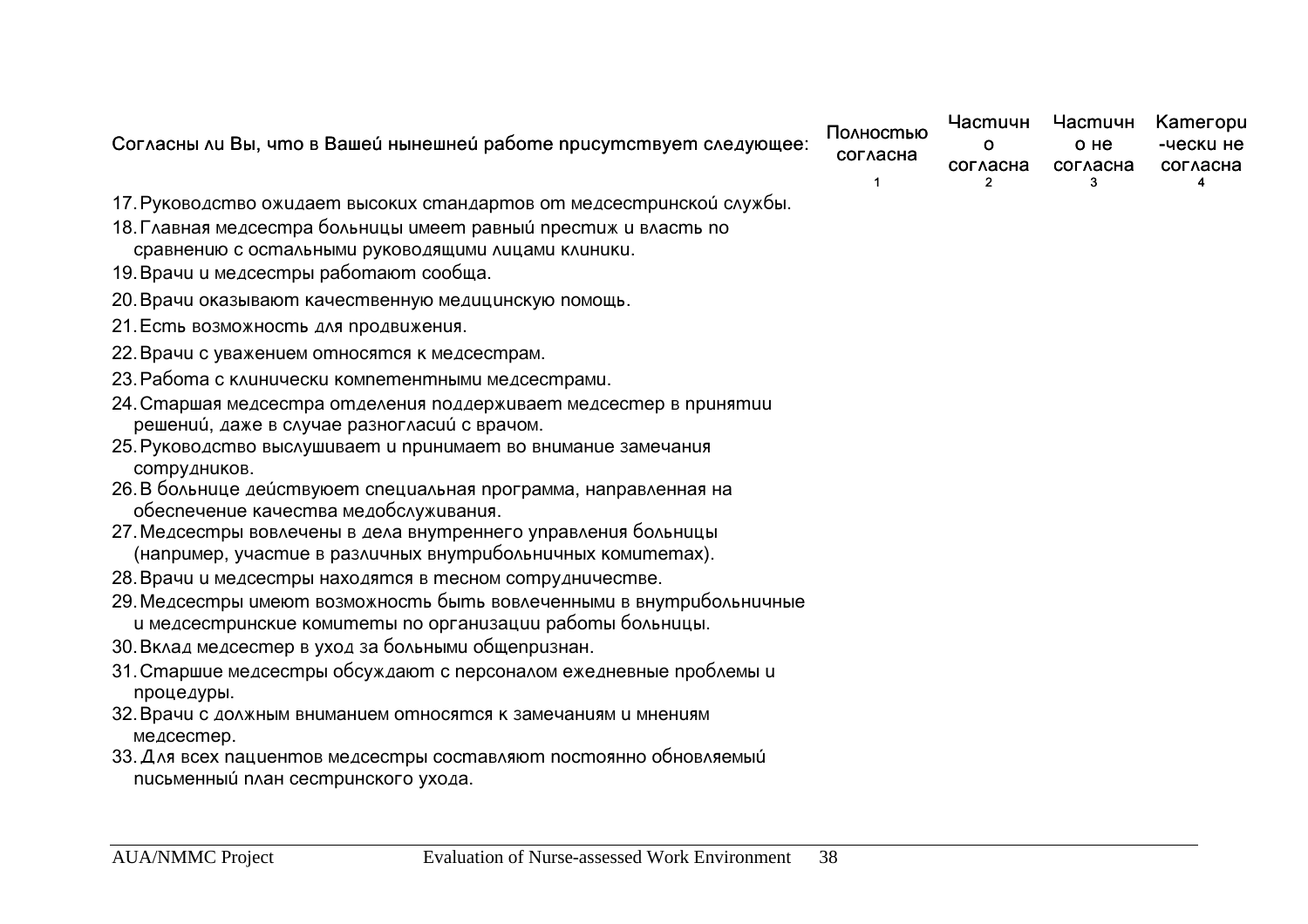| Согласны ли Вы, что в Вашей нынешней работе присутствует следующее:       | Полностью<br>согласна | Частичн<br>согласна | Частичн<br>о не<br>согласна | <b>Категори</b><br>-чески не<br>согласна |
|---------------------------------------------------------------------------|-----------------------|---------------------|-----------------------------|------------------------------------------|
|                                                                           |                       |                     |                             |                                          |
| 34. В уходе за больными применяется принцип приемственности, т.е. уход за |                       |                     |                             |                                          |
| конкретным больным осуществляет одна и та же медсестра.                   |                       |                     |                             |                                          |
| 35. Работа с опытными медсестрами, хорошо знающими внутреннюю             |                       |                     |                             |                                          |
| CUCMEMY KAUHUKU.                                                          |                       |                     |                             |                                          |

С. В данном разделе содержатся утверждения относительно Ваших ОЩУЩЕНИИ, СВЯЗАННЫХ С РАБОТОИ. Если Вы **никогда не испытывали данное ощущение, поставьте крестик "x" под колонкой "Никогда". В противном случае укажите, как** часто у Вас были описанные ощущения, отмечая крестиком соответствующую колонку.

| Kak yacmo?                                                                                                                                                                                                                                                                                    | Никогда | Несколько<br>раз в год<br>UAU DEXE | Раз в<br>месяц | Несколько<br>раз в месяц | Раз в<br>неделю | Несколько<br>раз в<br>неделю | Каждый<br>день |
|-----------------------------------------------------------------------------------------------------------------------------------------------------------------------------------------------------------------------------------------------------------------------------------------------|---------|------------------------------------|----------------|--------------------------|-----------------|------------------------------|----------------|
|                                                                                                                                                                                                                                                                                               |         | 2                                  | 3              | 4                        | 5               | 6                            |                |
| 1. Чувствую себя эмоционально истощенной от<br>моеи́ работы.<br>2. К концу рабочего дня чувствую себя<br>изнуренной.<br>3. По утрам чувствую усталость от того,<br>что мне предстоит перенести еще один день<br>работы.<br>4. Я с легкостью могу распознать ощущения и<br>мысли моих больных. |         |                                    |                |                          |                 |                              |                |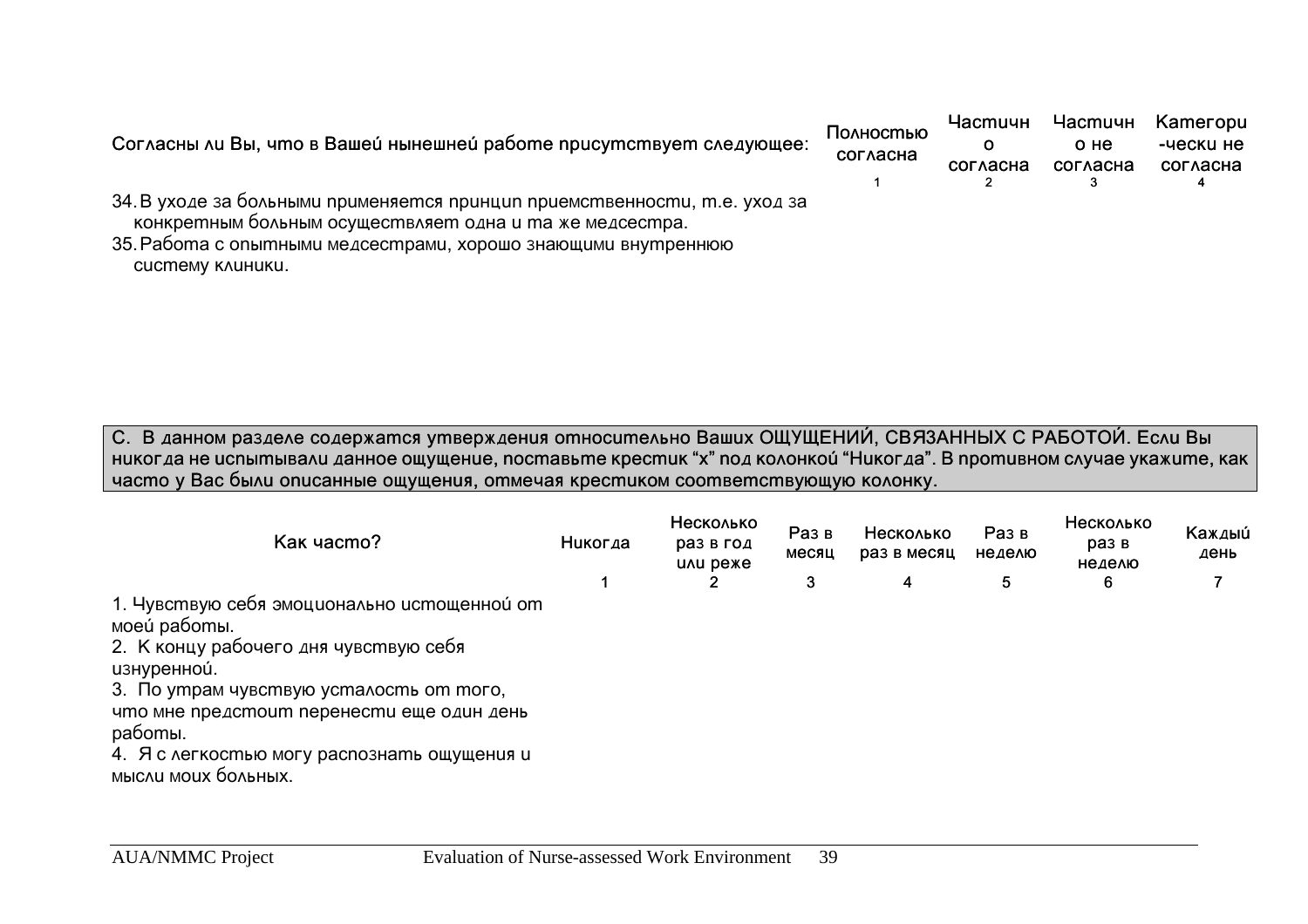| Как часто?                                                                                                                                                                                                                                                                                                                                                                                                                                                                 | Никогда | Несколько<br>раз в год<br>или реже | Раз в<br>месяц | Несколько<br>раз в месяц | Раз в<br>неделю | Несколько<br>раз в<br>неделю | Каждый<br>день |
|----------------------------------------------------------------------------------------------------------------------------------------------------------------------------------------------------------------------------------------------------------------------------------------------------------------------------------------------------------------------------------------------------------------------------------------------------------------------------|---------|------------------------------------|----------------|--------------------------|-----------------|------------------------------|----------------|
|                                                                                                                                                                                                                                                                                                                                                                                                                                                                            | 1       | 2                                  | 3              | 4                        | 5               | 6                            | $\overline{7}$ |
| 5. Мне кажется я иногда воспринимаю больных<br>в качестве безличных предметов.<br>6. Постоянная работа с людьми - настоящее<br>мучение для меня.<br>7. Я с успехом справляюсь с проблемами своих<br>больных.<br>8. Я чувствую себя истощенной от работы<br>9. Я чувствую, что положительно влияю на<br>жизни людеи́.<br>10. С тех пор как я поступил(а) на эту работу,<br>я стал(а) более безразличен(на) к людям.<br>11. Я беспокоюсь что эта работа<br>очерствляет меня. |         |                                    |                |                          |                 |                              |                |
| 12. Я полна энергии.                                                                                                                                                                                                                                                                                                                                                                                                                                                       |         |                                    |                |                          |                 |                              |                |
| 13. Я чувствую разочарование в моей работе.                                                                                                                                                                                                                                                                                                                                                                                                                                |         |                                    |                |                          |                 |                              |                |
| 14. Я работаю чересчур усердно.<br>15. Я чувствую, что безразлична к судьбе<br>некоторых моих больных.<br>16. Непосредственная работа с людьми очень<br>напрягает меня.<br>17. Я с легкостью могу создать атмосферу<br>непринужденности со своими пациентами.<br>18. На своеи работе я делаю много полезного.<br>19. Непосредственная работа с пациентами<br>вдохновляет меня.                                                                                             |         |                                    |                |                          |                 |                              |                |
| 20. Я чувствую, что я на пределе.                                                                                                                                                                                                                                                                                                                                                                                                                                          |         |                                    |                |                          |                 |                              |                |

21. Я спокои́но справляюсь с эмоциональными

ïðîáëåìàìè íà ðàáîòå.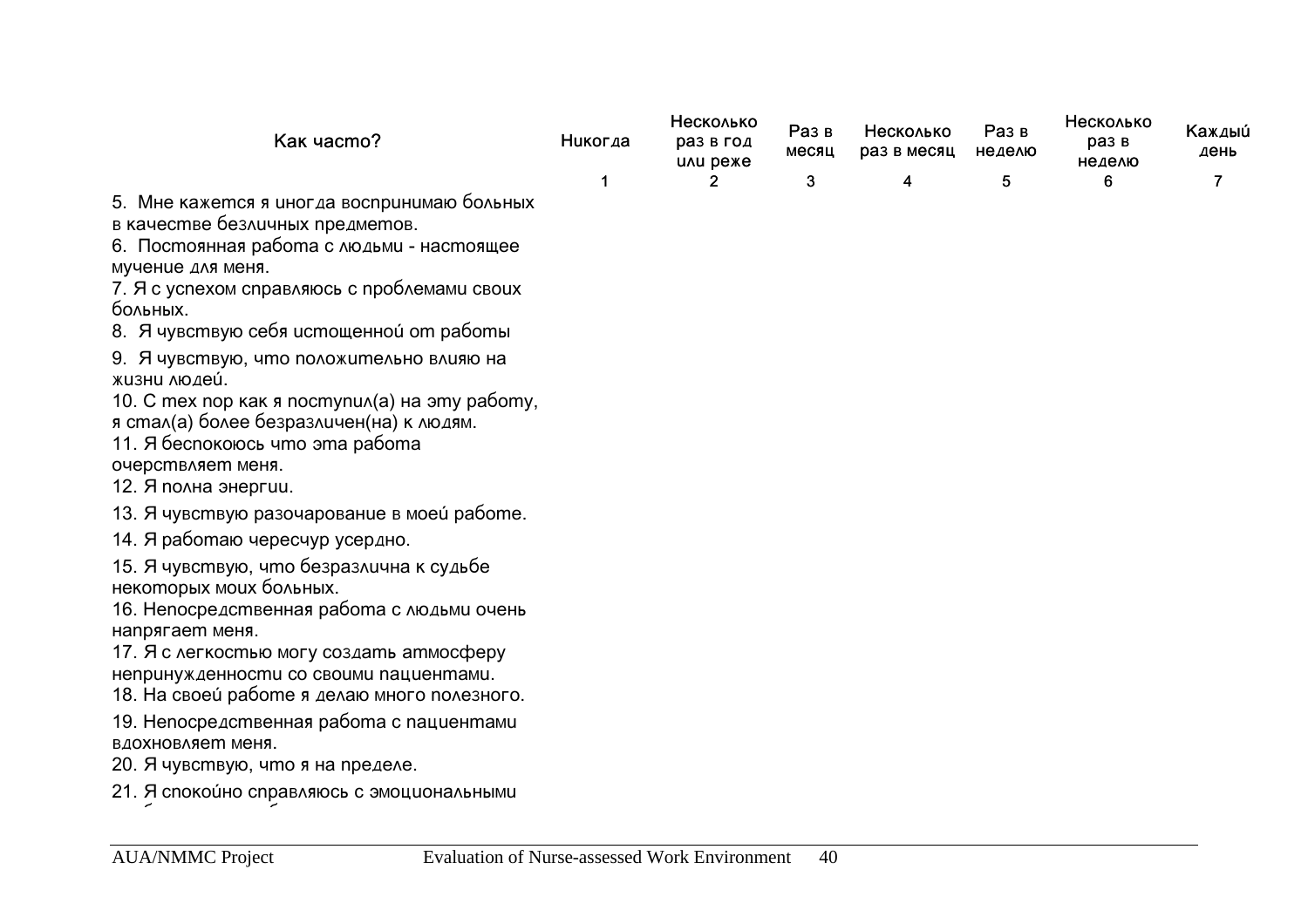| Kak yacmo?                                                  | Никогда | Несколько<br>раз в год<br><b>UAU DEXE</b> | Раз в<br>месяц | Несколько<br>раз в месяц | Раз в<br>неделю | Несколько<br>раз в<br>неделю | Каждый<br>день |
|-------------------------------------------------------------|---------|-------------------------------------------|----------------|--------------------------|-----------------|------------------------------|----------------|
|                                                             |         |                                           |                |                          |                 |                              |                |
| проблемами на работе.                                       |         |                                           |                |                          |                 |                              |                |
| 22. Я чувствую, что пациенты обвиняют меня<br>$\mathcal{L}$ |         |                                           |                |                          |                 |                              |                |

в некоторых своих проблемах.

**D. В данном разделе содержатся вопросы о профессии медсестры и вашем мнении об уходе за больными в отделении и** больнице, которой Вы работаете. Возьмите в кружок номер соответствующего ответа, либо заполните пробелы там, где **необходимо.** 

- 1. В целом, насколько Вы удовлетворены своей нынешней работой?
	- 5. Краине неудовлетворена
	- 6. Несколько неудовлетворена
	- 7. Умеренно удовлетворена
	- 8. Очень удовлетворена

## 2. Независимо от Вашеи нынешней работы, насколько Вы удовлетворены тем что являетесь медсестрой?

- 1. Краине неудовлетворена
- 2. Несколько неудовлетворена
- 3. Умеренно удовлетворена
- 4. Очень удовлетворена
- 3. Как по вашему, насколько вероятно что вы потеряете работу в ближаищие 12 месяцев?
	- 1. Очень вероятно
	- 2. Довольно вероятно
	- 3. Не очень вероятно
	- 4. Вообще невероятно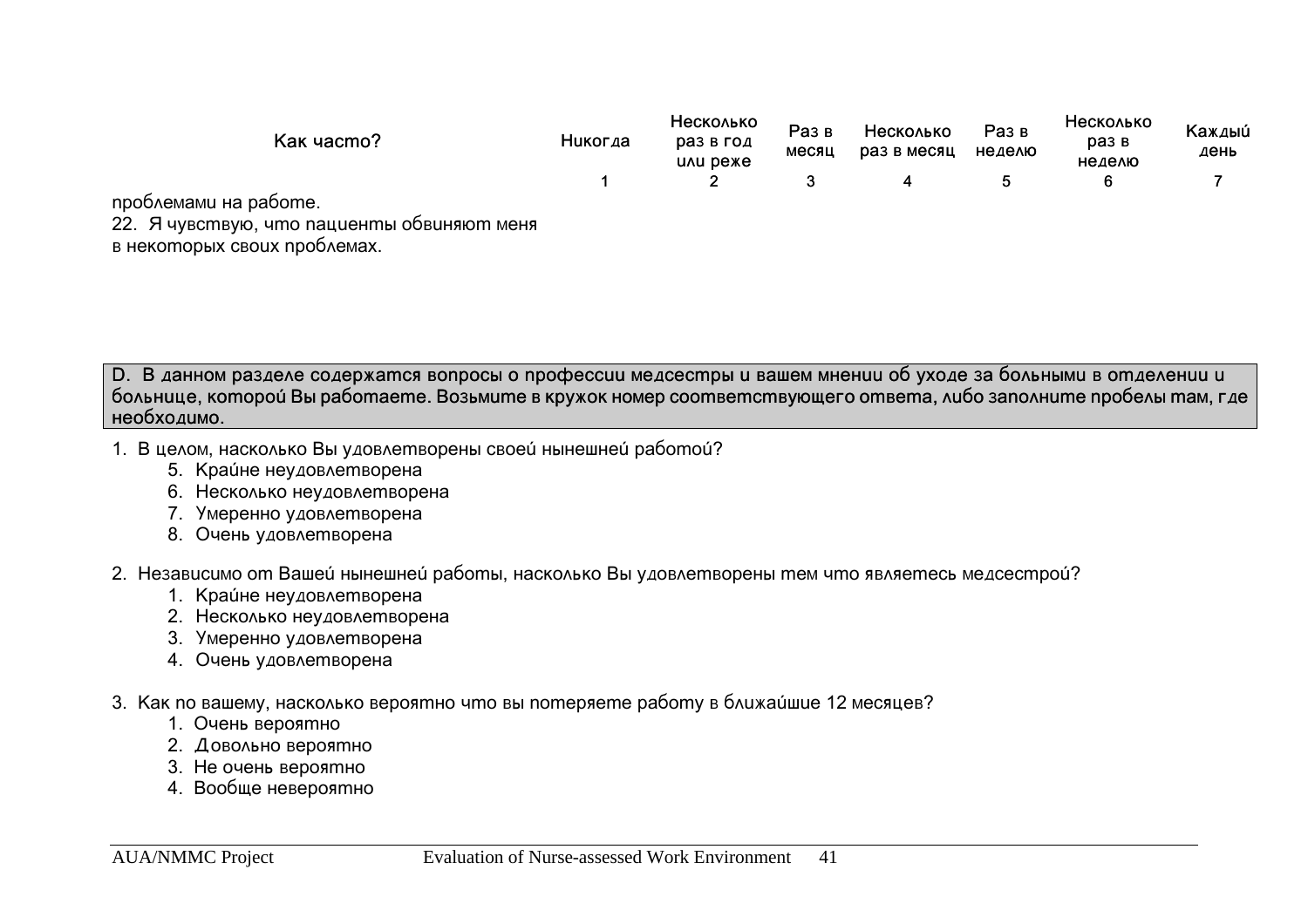- 4. Планируете ли Вы оставить нынешнее рабочее место?
	- 1. Да, в течение ближаи ших 6 месяцев
	- 2. Да, в течение ближаи ших 12 месяцев
	- 3. В течение ближаищего года не планирую
	- 4. Вообще не планирую

5. Если бы Вы искали работу в другом месте, по вашему мнению, как трудно было бы наи́ти приемлемую работу для медсестры?

- 1. Очень легко
- 2. Довольно легко
- 3. Довольно трудно
- 4. Очень трудно

6. В целом, как бы Вы охарактеризовали качество медсестринского ухода в Вашем отделении?

- 1. Отличное
- 2. Xopowee
- 3. Удовлетворительное
- 4. **Noxoe**

7. В течение прошлого года как часто, по Вашему мнению, случался каждый из нижеперечисленных инцидентов с Вами uvu Balilumu nalilue hmamu?

|                                                         | Никогда | Редко | Иногда | Hacmo |
|---------------------------------------------------------|---------|-------|--------|-------|
| 1. Больной получил неправильное лекарство или дозировку |         |       |        |       |
| 2. Больничная инфекция / инфекция раны                  |         |       |        |       |
| 3. Жалобы со стороны пациентов или их семеи́            |         |       |        |       |
| 4. Падение больного с последующей травмой               |         |       |        |       |
| 5. Производственная травма медперсонала                 |         |       |        |       |
|                                                         |         |       |        |       |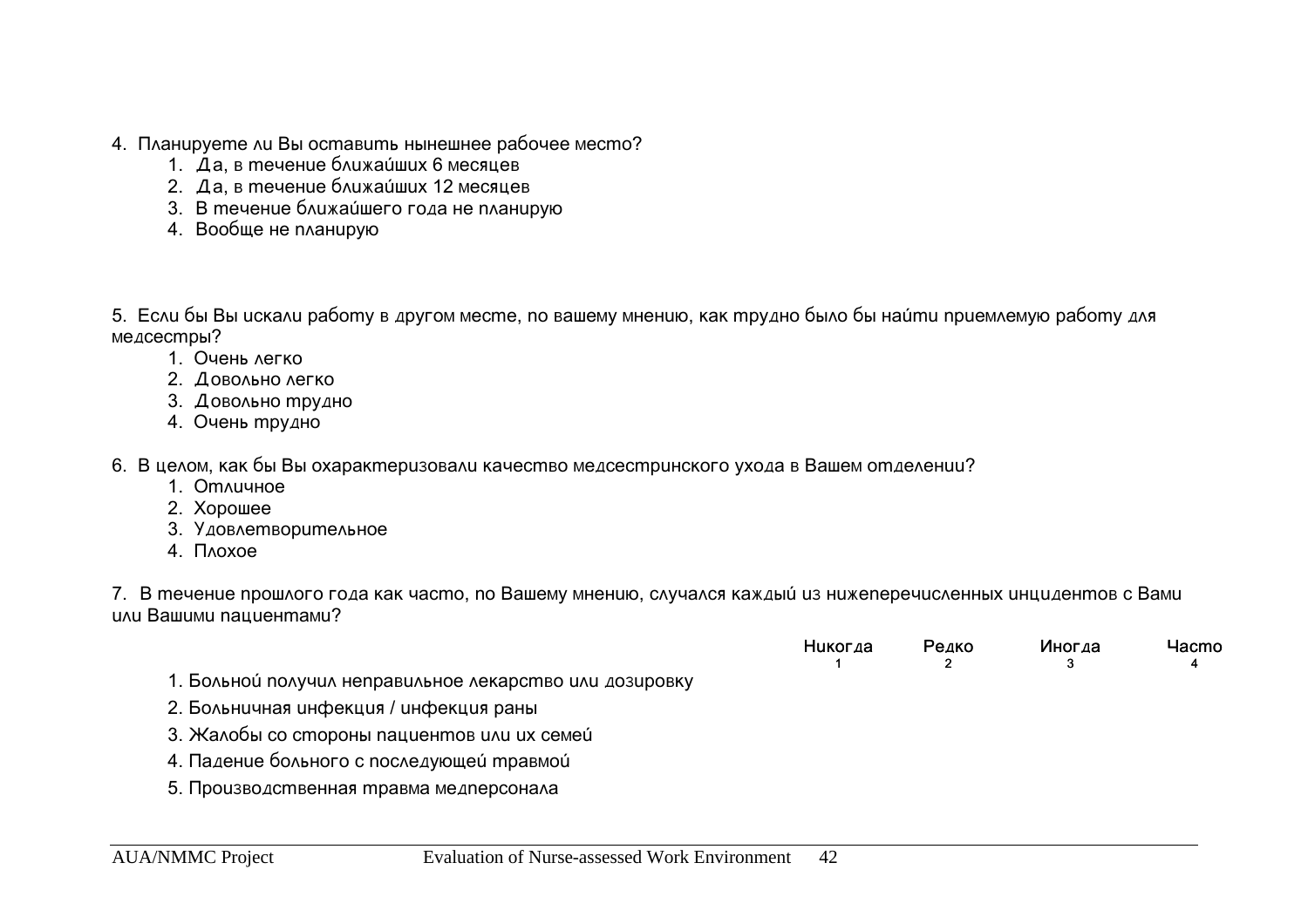| Никогда | Редко | Иногда | Hacmo |
|---------|-------|--------|-------|
|         |       |        |       |

6. Случаи словесного оскорбления медсестры

8. В целом, качество больничного ухода в Вашей клинике в течение последнего года:

- 1. Улучшилось
- 2. Осталось на том же уровне
- 3. Ухудшилось

9. Насколько вы уверены, что Ваши пациенты в состоянии организовать собственный уход после выписки из больницы?

- 1. Oчень уверена
- 2. Уверена
- 3. До некоторой степени уверена
- 4. Вообще не уверена

10. Насколько вы уверены, что администрация примет меры для разрешения доложенной Вами проблемы, связанной с уходом за больными?

- 1. Oчень уверена
- 2. Уверена
- $3.$   $\Delta$ о некоторои́ степени уверена
- 4. Вообще не уверена

11. Если кому-либо из Вашей семьи nompeбуется медицинская помошь, посоветуете ли Вы обратиться в Вашу больницу?

- 3. Äà
- 4 Hem

12. Было ли так, чтобы Вы укололись иглой или другим острым инструментом использованными для больных?

10.Äà

11. Hem

ECAU VKOAOAUCb: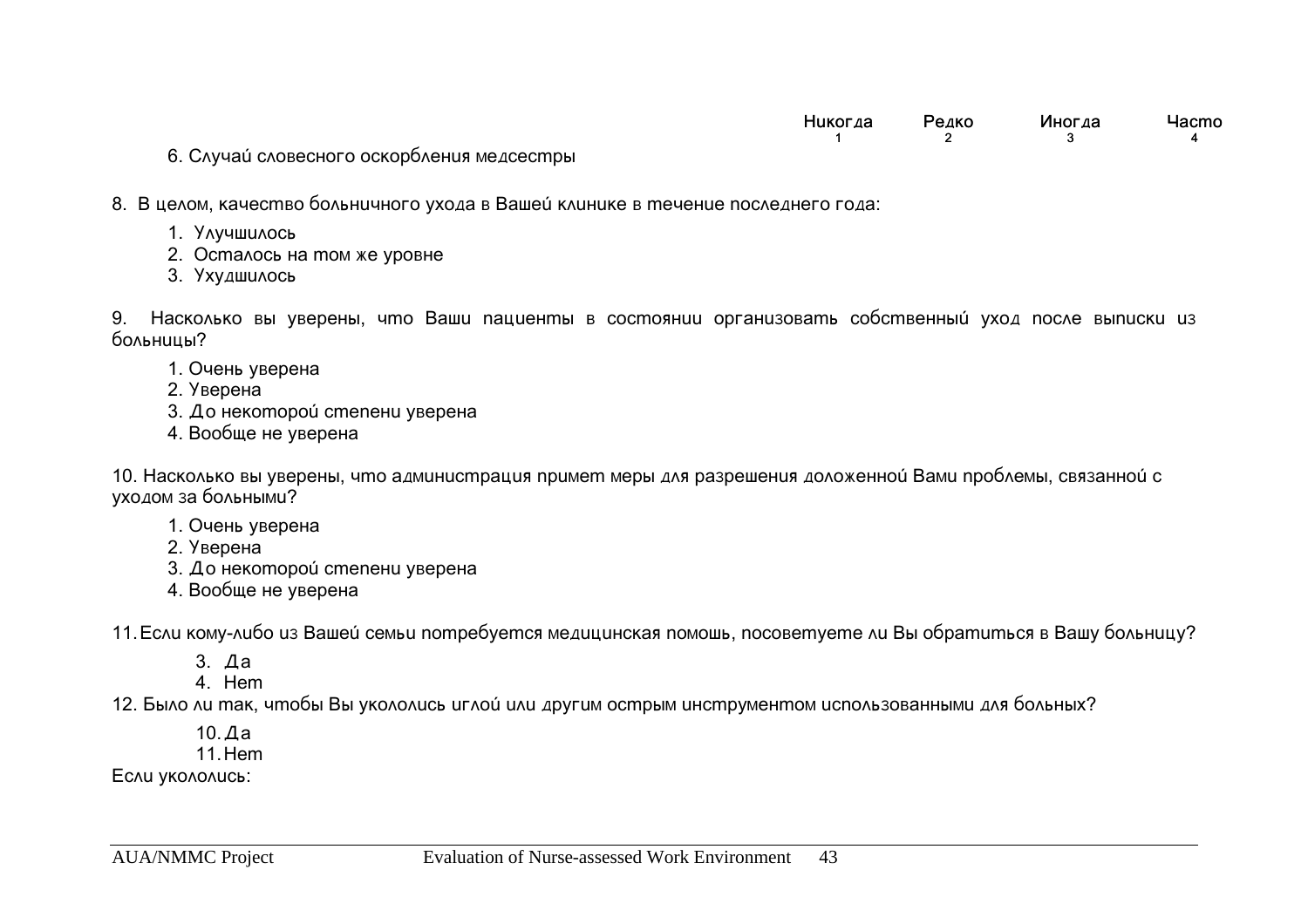a) Kak часто это случалось в вашей медсестринской практике? (напишите "0" если ни разу не случалось) и раз

- b) Из них сколько случаев было за последний год? (напишите "0" если ни разу не было) случаев
- с) Из них сколько случаев было за последний месяц? (напишите "0" если ни разу не было) случаев

Е. В данном разделе содержатся вопросы о Вашей деятельности в течение ПОСЛЕДНЕЙ ПОЛНОЙ СМЕНЫ. Возьмите в **кружок номер соответствующего ответа, либо заполните пробелы там, где необходимо.** 

- 1. В какую смену Вы работали в прошлый раз?
	- 1.  $\Delta$ невную
	- 2. Вечернюю
	- 3. Ночную
	- 4. Cymouную

2. Сколько пациентов было в отделении во время Вашей последней смены? и тациентов.

- 3. Сколько пациентов находилось непосредственно под Вашим наблюдением? и пациентов.
- 4. Cколькие из этих пациентов находилось: а) в очень тяжелом состоянии

b) в довольно тяжелом состоянии

с) в не очень тяжелом состоянии

Cymma чисел пунктов a)-c) должна соответствовать ответу в вопросе<sup>1</sup>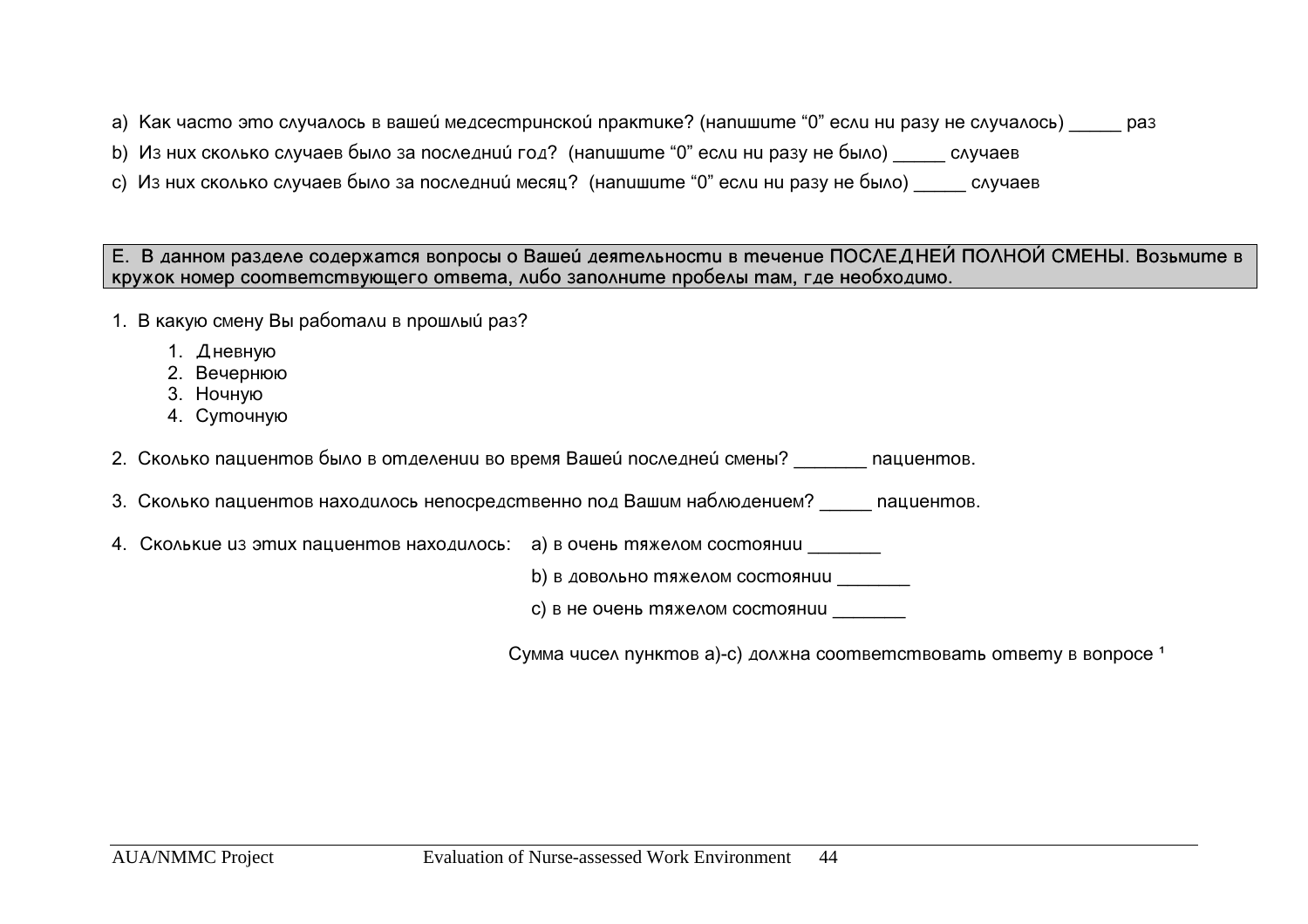6. Которые из нижерепечисленных обязанностей Вы выполняли во время Вашей последней смены? (возьмите в кружок **все соответствующие ответы)** 

- 1. Подача пищи больным и сбор посуды
- 2. Назначение, координация или осуществление вспомогательных услуг/процедур (н-р, лечебная физкульура, назначение лабораторного исследования)
- 3. Выполнение внутривенного вливания
- 5. Организация перевода/транспортации больного в другое лечебное заведение
- 6. Bыполнение ЭКГ
- 7. Обычная флеботомия
- 8. Транспортация больных
- 9. Paбота по хозяи́ству (н-р, уборка больничных палат)
- 10. Hu одно из вышеперечисленного

7. Которые из нижеперечисленных заданий Вы должны были выполнить, однако по причине нехватки времени не осуществили? (возьмите в кружок все соответствующие ответы)

- 1. Повседневная просветительская/пояснительная работа с больными и их семьями
- 2. Подготовка больных и их семей к выписке
- 3. Утешительная беседа с больными
- 4. Надлежащее протоколирование медсестринского ухода
- 5. Maccaж спины/уход за кожеи постельных больных
- 6. Гигиена ротовой полости больных
- 7. Разработка или коррекция плана по уходу за больными
- 8. Ни одно из вышеперечисленного
- 8. Как бы Вы охарактеризовали качество медсестринского ухода во время Вашеи последнеи смены?
	- 1. Om Nuu Hoe
	- 2. Хорошее
	- 5. Удовлетворительное
	- 6. Noxoe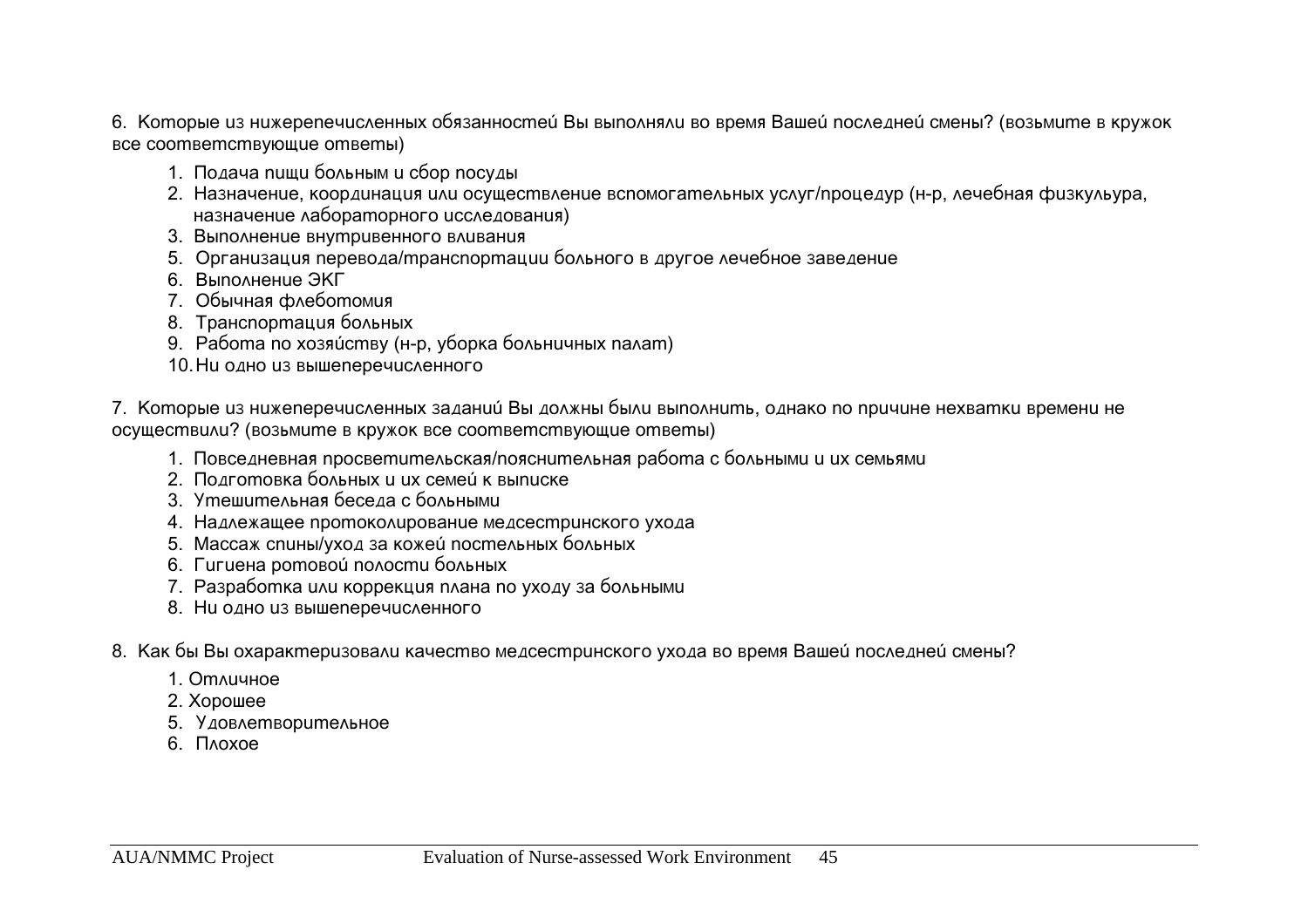F. В данном разделе содержатся общие вопросы по Вашим биографическим данным. Возьмите в кружок номер соответствующего ответа, либо заполните пробелы там, где необходимо.

| 1. Ваш no∧?  | 1. Женскии́                                                                        | 2. Мужской                                                           |  |  |  |  |  |
|--------------|------------------------------------------------------------------------------------|----------------------------------------------------------------------|--|--|--|--|--|
|              | 2. Ваш возраст? Мет                                                                |                                                                      |  |  |  |  |  |
|              |                                                                                    | 3. В какой стране Вы получили основное медсестринское образование?   |  |  |  |  |  |
|              | 4. Имеете ли Вы несовершеннолетних детей, которые живут с Вами?<br>2. Hem<br>1. Да |                                                                      |  |  |  |  |  |
|              |                                                                                    | 5. Посоветуете ли Вы карьеру медсестры вашему другу или члену семьи? |  |  |  |  |  |
| 4. Hem<br>6. | 5. Да, с небольшой оговоркой<br>Да, без оговорок                                   |                                                                      |  |  |  |  |  |

## СПАСИБО ЗА УЧАСТИЕ В ИССЛЕДОВАНИИ !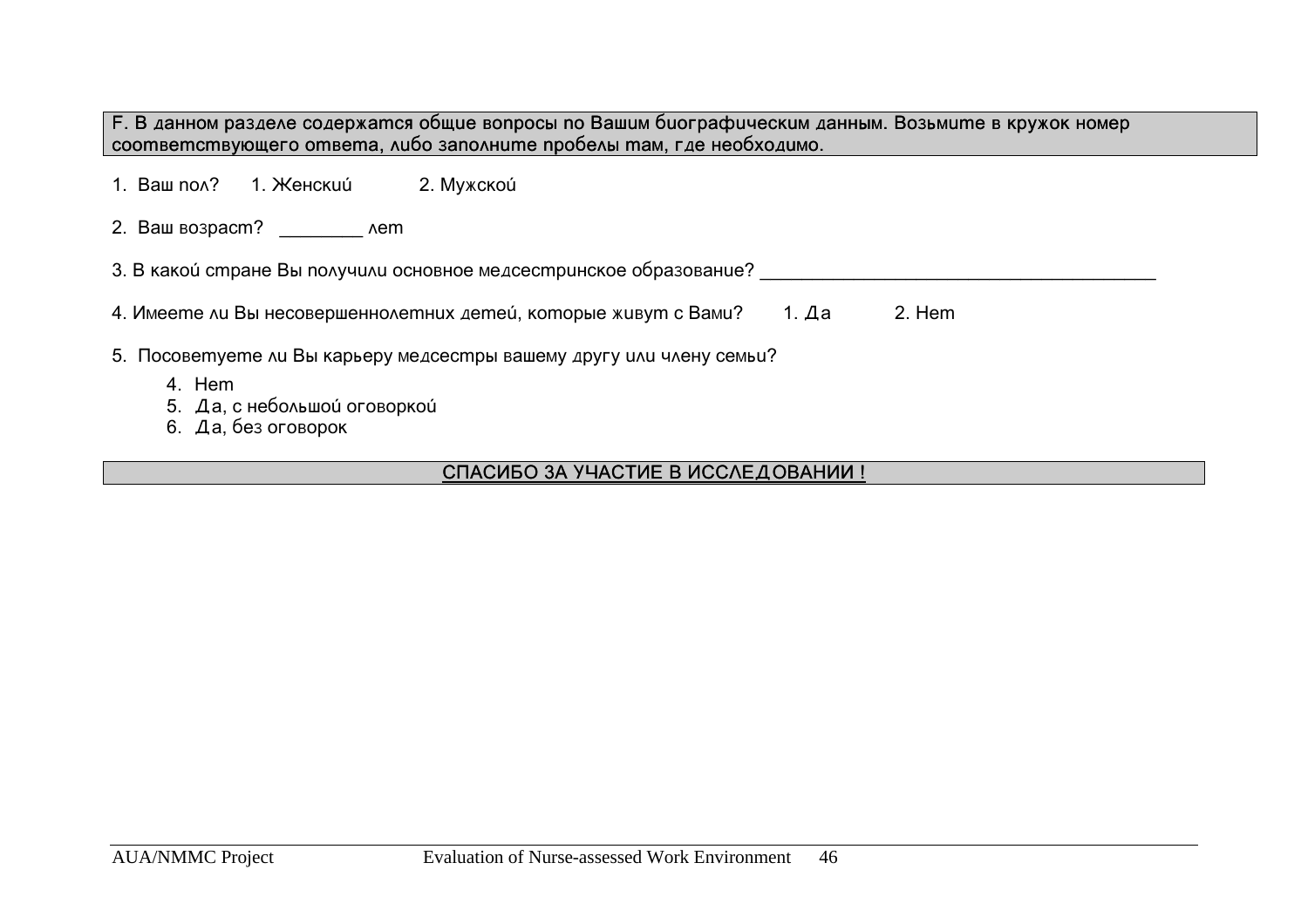#### **APPENDIX 3.**

#### **Guidelines on Data Analysis**

- 1. **Nursing Work Index (NWI)\* –** sum of all 35 (b1-b35) items (reversed) of the questionnaire
- 2. **Autonomy\* –** sum of the items b4, b15, and b24 (reversed) of the questionnaire
- 3. **Control over own work–** sum of the following 7 reversed items: b1, b9, b10, b11, b14, b3, and b34 of the current questionnaire
- 4. **Relationship with doctors –** sum of the items b2 and b19 (reversed) of the questionnaire
- 5. **Staffing -** sum of the items b9 and b14 (reversed) of the questionnaire
- 6. **Administrative support -** sum of the following 5 reversed items: b4, b8, b11, b24, and b25 of the current questionnaire
- 7. **Career Support\* -** sum of the following 4 reversed items: b6, b16, b21, and b30 of the questionnaire
- 8. **Nurse Competence -** sum of the items b23 and b35 (reversed) of the questionnaire
- 9. **Doctors' Value of Nursing -** sum of the items b13, b22 and b32 (reversed) of the questionnaire
- 10. **Total Burnout –** sum of all 22 items (c4, c7, c9, c12, c17, c18, c19, and c21 reversibly recoded) of the questionnaire
- 11. **Emotional Exhaustion –** sum of items c1, c2, c3, c6, c8, c13, c14, c16, and c20.
- 12. **Job Dissatisfaction –** created based on job satisfaction variable, Q.D.1. Job dissatisfaction was coded as 1 if job satisfaction had the values of 1 (very dissatisfied) and 2 (little dissatisfied), whereas Job dissatisfaction was coded as 0, if job satisfaction had 3 (moderately satisfied) and 4 (very satisfied) values.
- 13. **Plan to Leave** was based on leave variable, Q.D.4. Plans to leave new variable was recoded into 1 if Q.D.4 had values 1 (yes, within the next 6 months) and 2 (yes, within the next 12 months), whereas it was recoded into 0 if Q.D.4 had values 3 (no plans within the next year) and 4 (no plans at all).
- 14. **Quality of Care Excellent**  based on Q.D.6 where old values 2 (good), 3 (fair), and 4 (poor) were recoded into 0, whereas old value of 1 was recoded into 1.
- 15. **Care Improvement**  based on Q.D.8 that was recoded into 1 if response corresponded to 1, otherwise (2- remained the same and 3-deteriorated) it was recoded into 0.
- 16. **Patient Management**  based on Q.D.9. Old values of 1 (very confident) and 2 (confident) were recoded into 1, whereas values of 3 (somewhat confident) and 4 (not at all confident) were recoded as 0.

**\_\_\_\_\_\_\_\_\_\_\_\_\_\_\_\_\_\_**

*<sup>\*</sup> These indicators are incomparable with those from the previous studies because of containing fewer constituents.*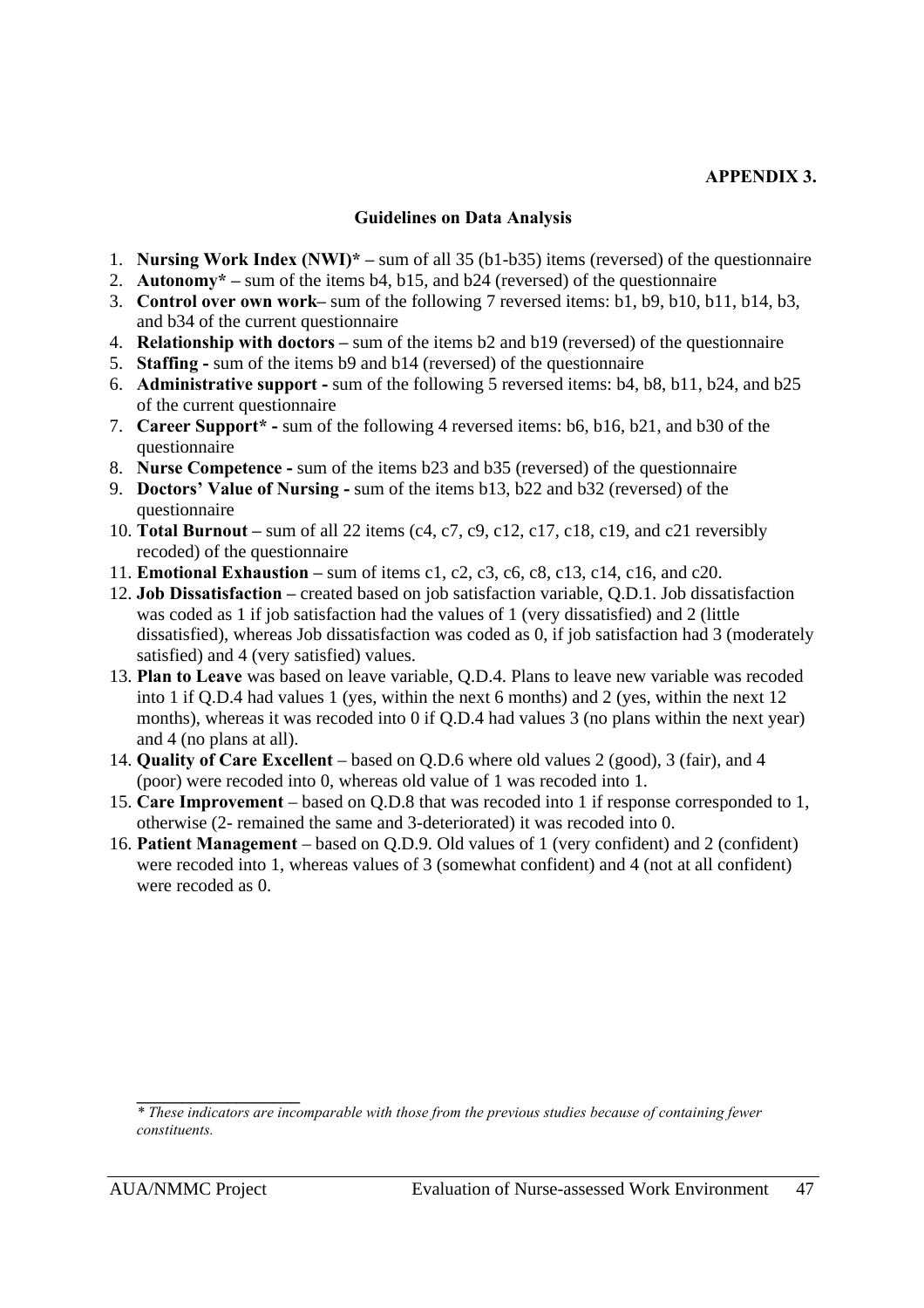#### **APPENDIX 4.**

## **Section B. Items that are present in nurses' current job and their degree of agreement with each statement (n=45)\***

| <b>Item</b>                                                                                               | <b>Strongly</b><br>agree | Somewhat<br>agree | <b>Somewhat</b><br>disagree | <b>Strongly</b><br>disagree | N <sub>0</sub><br>response |
|-----------------------------------------------------------------------------------------------------------|--------------------------|-------------------|-----------------------------|-----------------------------|----------------------------|
| B1. Adequate support services allow me<br>to spend time with my patients                                  | 44.4                     | 31.1              | 11.1                        | 4.4                         | 8.9                        |
| B2. Physicians and nurses have good<br>working relationships                                              | 57.8                     | 24.4              | 11.1                        | $\overline{0}$              | 6.7                        |
| B3. Opportunity to work on a highly<br>specialized patient care unit                                      | 86.7                     | 4.4               | 2.2                         | $\overline{0}$              | 6.7                        |
| B4. A supervisory staff that is<br>supportive of nurses                                                   | 48.9                     | 33.3              | 11.1                        | 2.2                         | 4.4                        |
| B5. A satisfactory salary                                                                                 | 17.8                     | 31.1              | 24.4                        | 24.4                        | 2.2                        |
| B6. Active continuing education<br>programs for nurses                                                    | 51.1                     | 37.8              | 6.7                         | $\theta$                    | 4.4                        |
| B7. Opportunity for nurses to participate<br>in policy decision s                                         | 24.4                     | 35.6              | 20.0                        | 17.8                        | 2.2                        |
| B8. Support for new and innovative<br>ideas about patient care                                            | 24.4                     | 35.6              | 24.4                        | 13.3                        | 2.2                        |
| B9. Enough time and opportunity to<br>discuss patient care problems with other<br>nurses                  | 33.3                     | 46.7              | 11.1                        | 8.9                         | $\boldsymbol{0}$           |
| B10. Enough nurses on staff to provide<br>quality patient care                                            | 40.0                     | 22.2              | 17.8                        | 17.8                        | 2.2                        |
| B11. A nurse manager who is good<br>manager and leader                                                    | 62.2                     | 20.0              | 13.3                        | $\overline{0}$              | 4.4                        |
| B12. A chief nursing officer who is<br>highly visible and accessible to the staff                         | 73.3                     | 11.1              | 6.7                         | 2.2                         | 6.7                        |
| B13. Physicians recognize nurses'<br>contributions to patient care                                        | 42.2                     | 35.6              | 20.0                        | 2.2                         | $\overline{0}$             |
| B14. Enough staff to get work done                                                                        | 35.6                     | 35.6              | 13.3                        | 13.3                        | 2.2                        |
| B15. Freedom to make important patient<br>care and work decisions                                         | 33.3                     | 35.6              | 22.2                        | 4.4                         | 4.4                        |
| B16. Praise and recognition for a job<br>well done                                                        | 37.8                     | 26.7              | 20.0                        | 11.1                        | 4.4                        |
| B17. High standards of nursing care are<br>expected by administration                                     | 62.2                     | 22.2              | 6.7                         | 2.2                         | 6.7                        |
| B18 A chief nursing officer is equal in<br>power and authority to other top level<br>hospitals executives | 66.7                     | 8.9               | 20.0                        | 2.2                         | 2.2                        |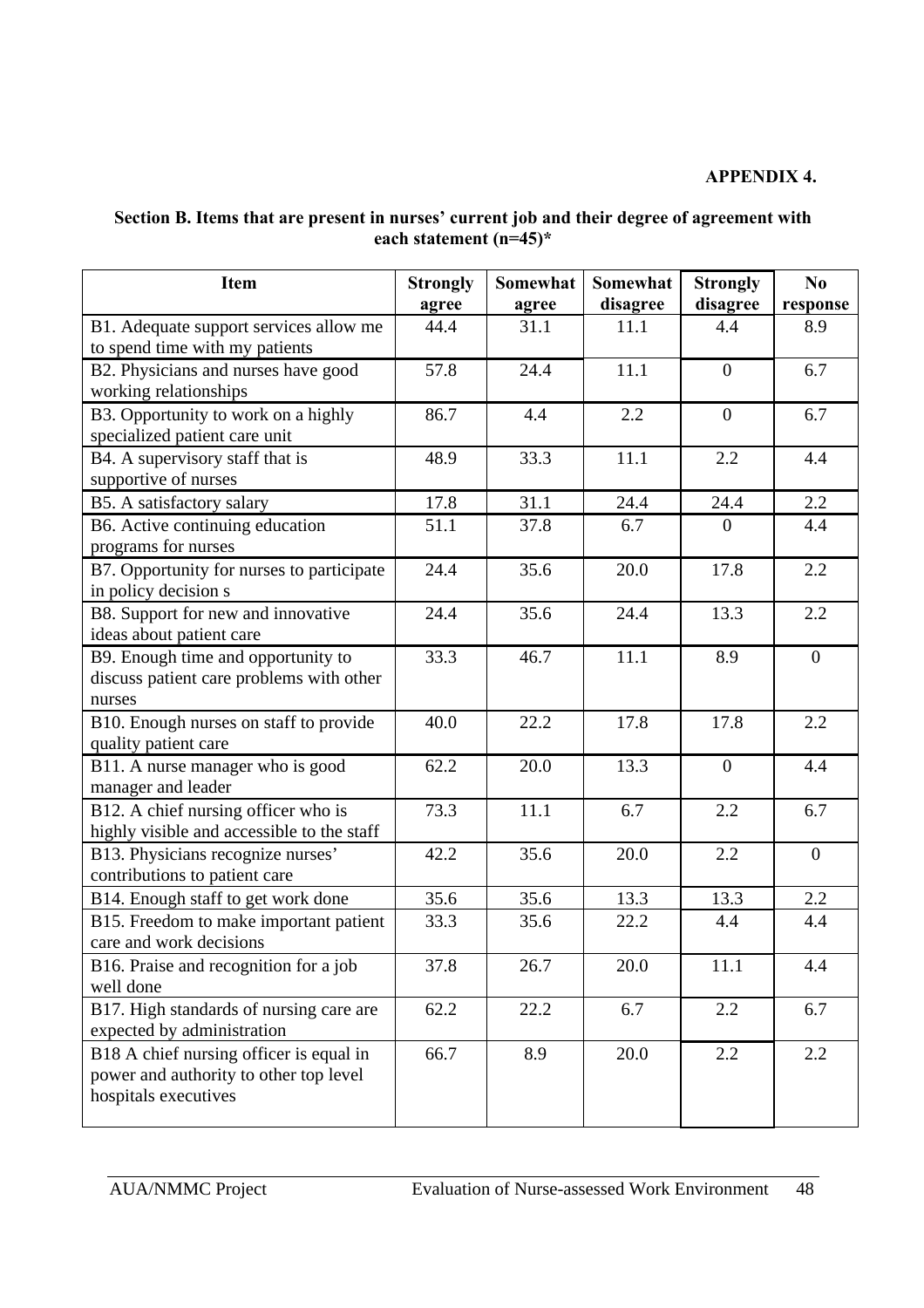| <b>Item</b>                                                                                                                          | <b>Strongly</b> | <b>Somewhat</b> | Somewhat | <b>Strongly</b> | N <sub>0</sub> |
|--------------------------------------------------------------------------------------------------------------------------------------|-----------------|-----------------|----------|-----------------|----------------|
|                                                                                                                                      | agree           | agree           | disagree | disagree        | response       |
| B <sub>19</sub> . A lot of team work between nurses<br>and physicians                                                                | 53.3            | 24.4            | 17.8     | 4.4             | $\overline{0}$ |
| B20. Physicians give high quality                                                                                                    | 82.2            | 11.1            | 6.7      | $\overline{0}$  | $\overline{0}$ |
| medical care                                                                                                                         |                 |                 |          |                 |                |
| B21. Opportunities for advancement                                                                                                   | 71.1            | 20.0            | 6.7      | 2.2             | $\overline{0}$ |
| B22. Physicians respect nurses                                                                                                       | 57.8            | 24.4            | 11.1     | 4.4             | 2.2            |
| B23. Working with nurses who are<br>clinically competent                                                                             | 57.8            | 28.9            | 4.4      | 4.4             | 4.4            |
| B24. A nurse manager who backs up the<br>nursing staff in decision making, even if<br>the conflict is with a physician               | 55.6            | 26.7            | 13.3     | $\overline{0}$  | 4.4            |
| B25. Administration that listens and<br>responds to employee concerns                                                                | 33.3            | 22.2            | 33.3     | 11.1            | $\mathbf{0}$   |
| B26. An active quality assurance<br>program                                                                                          | 42.2            | 24.4            | 17.8     | 8.9             | 6.7            |
| B27. Staff nurses are involved in the<br>internal governance of the hospital<br>(practice and policy committees)                     | 11.1            | 31.1            | 22.2     | 28.9            | 6.7            |
| B28. Collaboration between nurses and<br>physicians                                                                                  | 28.9            | 51.1            | 13.3     | 6.7             | $\overline{0}$ |
| B29. Staff nurses have the opportunity<br>to serve on hospital and nursing<br>committees                                             | 24.4            | 37.8            | 22.2     | 13.3            | 2.2            |
| B30. The contributions that nurses make<br>to patient care are publicly<br>acknowledged                                              | 26.7            | 37.8            | 22.2     | 13.3            | $\overline{0}$ |
| B31. Nurse managers consult with staff<br>on daily problems and procedures                                                           | 46.7            | 15.6            | 22.2     | 8.9             | 6.7            |
| B32. Physicians value nursing<br>observations and judgments                                                                          | 37.8            | 42.2            | 11.1     | 8.9             | $\theta$       |
| B33. Written, up-to-date nursing care<br>plans for all patients                                                                      | 37.8            | 22.2            | 20.0     | 17.8            | 2.2            |
| B34. Patient care assignment that foster<br>continuity of care, i.e. the same nurse<br>cares for patient from one day to the<br>next | 44.4            | 11.1            | 17.8     | 24.4            | 2.2            |
| B35. Working with experience nurses<br>who "know" the hospital system                                                                | 68.9            | 22.2            | 4.4      | 4.4             | $\mathbf{0}$   |

*\* The responses are presented in percentages*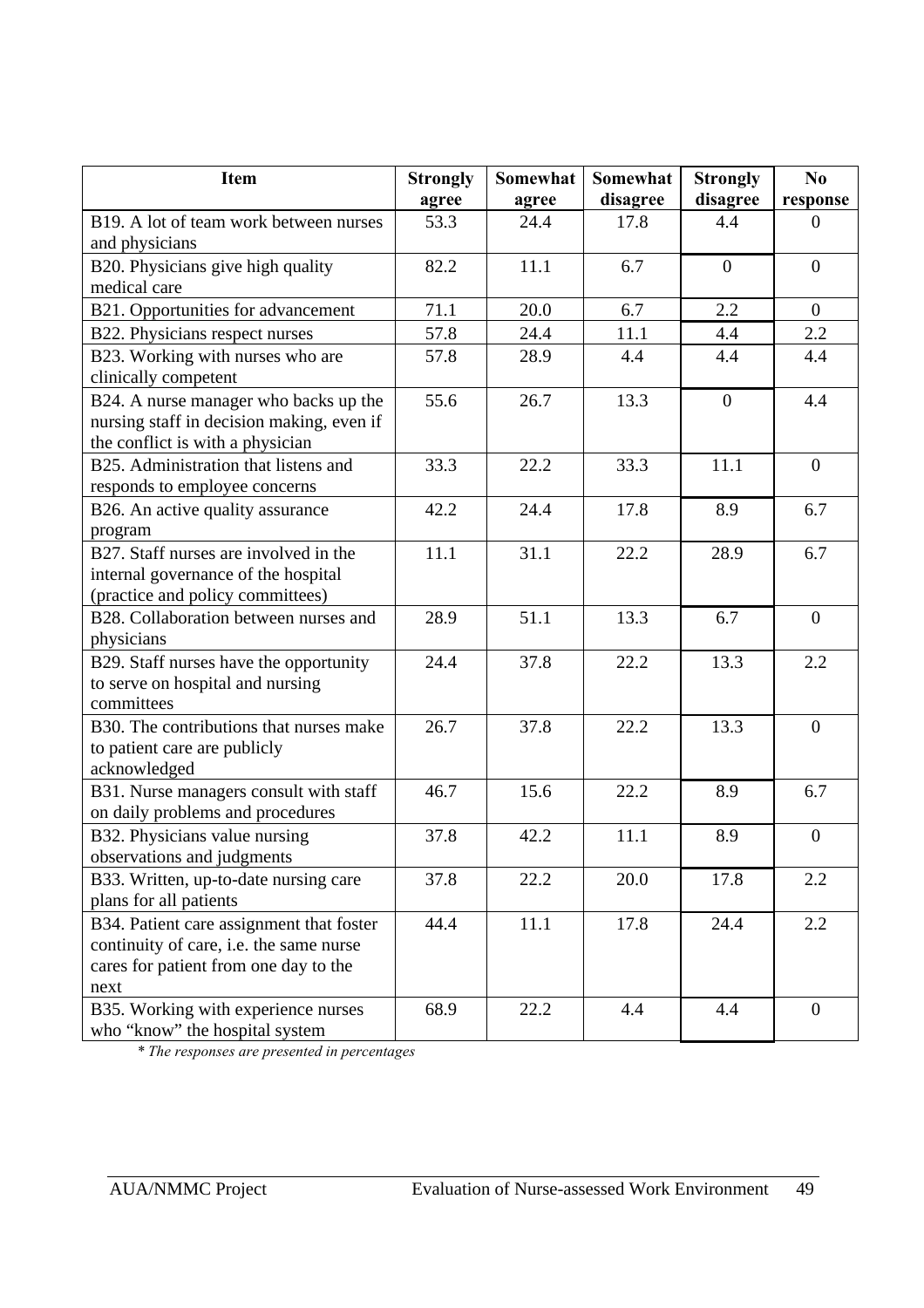## **APPENDIX 5.**

| Item                            | <b>Never</b> | Few                 | Once           | Few            | Once           | Few            | <b>Every</b>   | No             |
|---------------------------------|--------------|---------------------|----------------|----------------|----------------|----------------|----------------|----------------|
|                                 |              | times a             | a              | times          | a              | times          | day            | response       |
|                                 |              | year or             | month          | a              | week           | a              |                |                |
| 1. I feel emotionally drained   | 33.3         | <b>less</b><br>26.7 | 8.9            | month<br>13.3  | 8.9            | week<br>2.2    | 4.4            | 2.2            |
| from my work                    |              |                     |                |                |                |                |                |                |
| 2. I feel used up at the end of | 15.6         | 4.4                 | 11.1           | 13.3           | 4.4            | 11.1           | 37.8           | 2.2            |
| the workday                     |              |                     |                |                |                |                |                |                |
| 3. I feel fatigued when I get   | 42.2         | 15.6                | 2.2            | 11.1           | 8.9            | $\theta$       | 17.8           | 2.2            |
| up in the morning and have to   |              |                     |                |                |                |                |                |                |
| face another day on the job.    |              |                     |                |                |                |                |                |                |
| 4. I can easily understand      | 13.3         | 6.7                 | $\mathbf{0}$   | $\overline{0}$ | 2.2            | 13.3           | 53.3           | 11.1           |
| how my patients feel about      |              |                     |                |                |                |                |                |                |
| things.                         |              |                     |                |                |                |                |                |                |
| 5. I feel I treat some patients | 73.3         | 11.1                | 4.4            | 2.2            | $\overline{0}$ | $\overline{0}$ | $\overline{0}$ | 8.9            |
| as if they were impersonal      |              |                     |                |                |                |                |                |                |
| objects.                        |              |                     |                |                |                |                |                |                |
| 6. Working with people all      | 71.1         | 4.4                 | 2.2            | 2.2            | $\overline{0}$ | 6.7            | 8.9            | 4.4            |
| day is really a strain for me.  |              |                     |                |                |                |                |                |                |
| 7. I deal very effectively      | 22.2         | 2.2                 | $\overline{0}$ | 8.9            | $\overline{0}$ | $\overline{0}$ | 55.6           | 11.1           |
| with the problems of my         |              |                     |                |                |                |                |                |                |
| patients.                       |              |                     |                |                |                |                |                |                |
| 8. I feel burned-out from my    | 31.1         | 24.4                | 8.9            | 8.9            | 4.4            | 6.7            | 8.9            | 6.7            |
| work.                           |              |                     |                |                |                |                |                |                |
| 9. I feel I'm positively        | 15.6         | 2.2                 | 4.4            | 4.4            | 2.2            | 4.4            | 57.8           | 8.9            |
| influencing other people's      |              |                     |                |                |                |                |                |                |
| lives.                          |              |                     |                |                |                |                |                |                |
| 10. I've become more callous    | 77.8         | 8.9                 | 4.4            | 2.2            | 2.2            | 2.2            | 2.2            | $\overline{0}$ |
| toward people since I took      |              |                     |                |                |                |                |                |                |
| this job.                       |              |                     |                |                |                |                |                |                |
| 11. I worry that this job is    | 75.6         | 13.3                | 2.2            | 2.2            | $\overline{0}$ | $\overline{0}$ | 4.4            | 2.2            |
| hardening me emotionally.       |              |                     |                |                |                |                |                |                |
| 12. I feel very energetic.      | 17.8         | 4.4                 | $\overline{0}$ | 2.2            | 4.4            | 13.3           | 51.1           | 6.7            |
| 13. I feel frustrated by my     | 57.8         | 17.8                | 6.7            | 6.7            | $\overline{0}$ | $\theta$       | 4.4            | 6.7            |
| job.                            |              |                     |                |                |                |                |                |                |
|                                 |              |                     |                |                |                |                |                |                |
|                                 |              |                     |                |                |                |                |                |                |

|  | Section C. Items reflecting nurses' job related feelings (n=45)* |  |  |  |
|--|------------------------------------------------------------------|--|--|--|